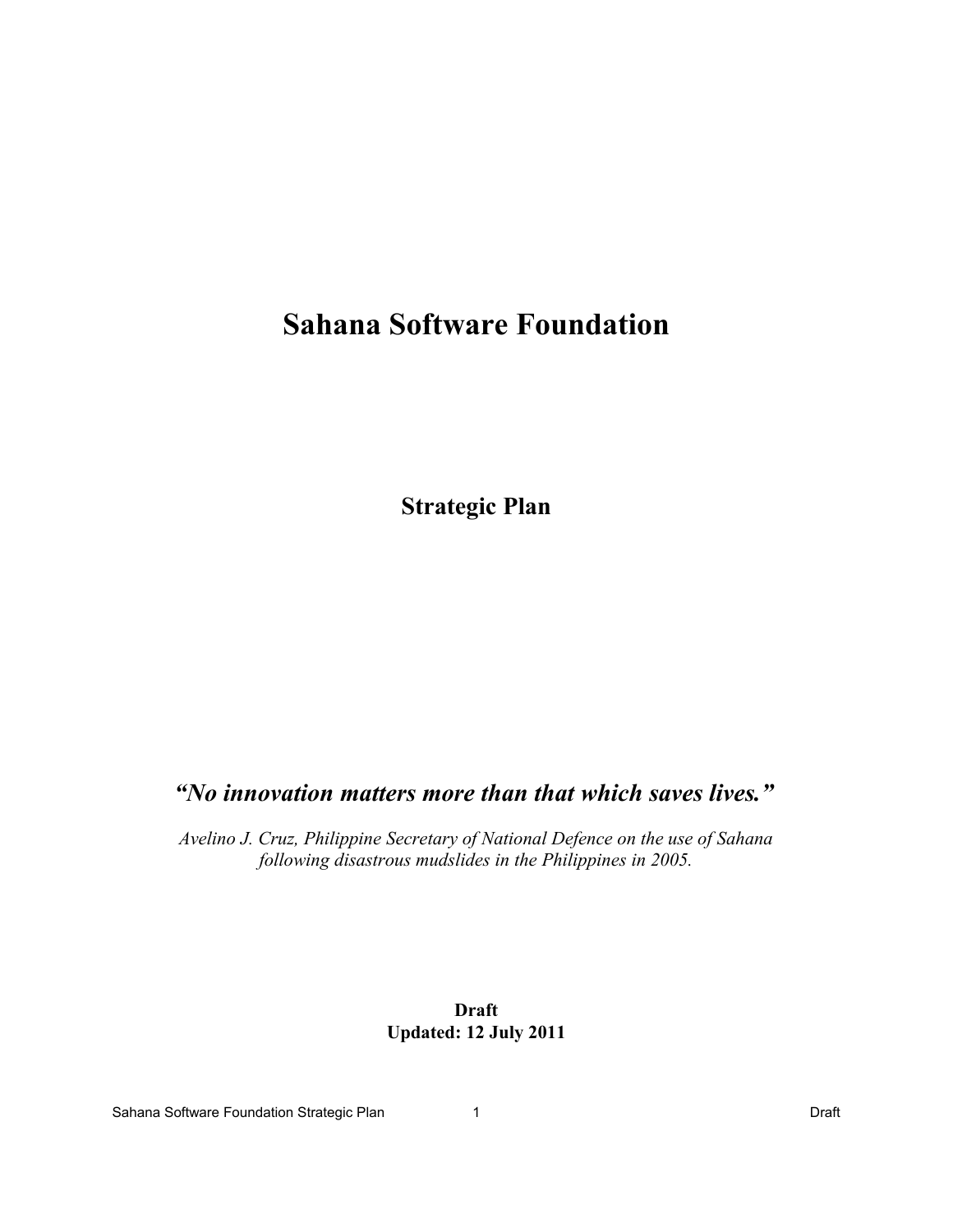## **SAHANA SOFTWARE FOUNDATION STRATEGIC PLAN**

| $\mathbf{1}$     |                              | <b>EXECUTIVE SUMMARY</b>                               | $\mathbf{3}$ |
|------------------|------------------------------|--------------------------------------------------------|--------------|
|                  | 1.1                          | The Need                                               |              |
|                  | 1.2                          | The Sahana Software Foundation Solution                |              |
|                  | 1.3                          | <b>Unique Qualifications</b>                           |              |
|                  | 1.4                          | Summary of Strategic Plan Sections                     |              |
| $\boldsymbol{2}$ | <b>ORGANIZATION ANALYSIS</b> |                                                        |              |
|                  | 2.1                          | <b>Organization History</b>                            |              |
|                  | 2.2                          | Company Profile                                        |              |
|                  | 2.3                          | Sahana Software Projects                               |              |
|                  | 2.4                          | Past Accomplishments                                   |              |
|                  | 2.5                          | <b>Unique Qualifications</b>                           |              |
| 3                |                              | <b>INDUSTRY ANALYSIS</b>                               | 15           |
|                  | 3.1                          | Market Size & Trends                                   |              |
|                  | 3.2                          | Customers                                              |              |
|                  | 3.3                          | Competition                                            |              |
| 4.               |                              | <b>CUSTOMER ANALYSIS</b>                               | 16           |
|                  | 4.1                          | <b>Customer Identification/Definition</b>              |              |
|                  | 4.2                          | <b>Customer Needs Analysis</b>                         |              |
|                  | 4.3                          | Partnerships                                           |              |
| 5                | <b>COMPETITIVE ANALYSIS</b>  |                                                        |              |
|                  | 5.1                          | <b>Addressing Competition</b>                          |              |
|                  | 5.2                          | The Sahana Software Foundation's Competitive Advantage |              |
| 6                |                              | <b>MARKETING PLAN</b>                                  | 23           |
|                  | 6.1                          | Products and Services                                  |              |
|                  | 6.2                          | Promotions and Positioning                             |              |
|                  | 6.3                          | Price                                                  |              |
|                  | 6.4                          | Place (How to Deliver)                                 |              |
|                  | 6.5                          | <b>Customer Retention</b>                              |              |
|                  | 6.6                          | Partnerships                                           |              |
| $\overline{7}$   |                              | <b>OPERATIONS PLAN</b>                                 | 29           |
|                  | 7.1                          | Program Design                                         |              |
|                  | 7.2                          | Management Plan                                        |              |
|                  | 7.3                          | Partnerships                                           |              |
| 8                |                              | <b>MANAGEMENT TEAM</b>                                 | 37           |
|                  | 8.1                          | Leadership Team                                        |              |
|                  | 8.2                          | <b>Board Development Plan</b>                          |              |
|                  |                              |                                                        |              |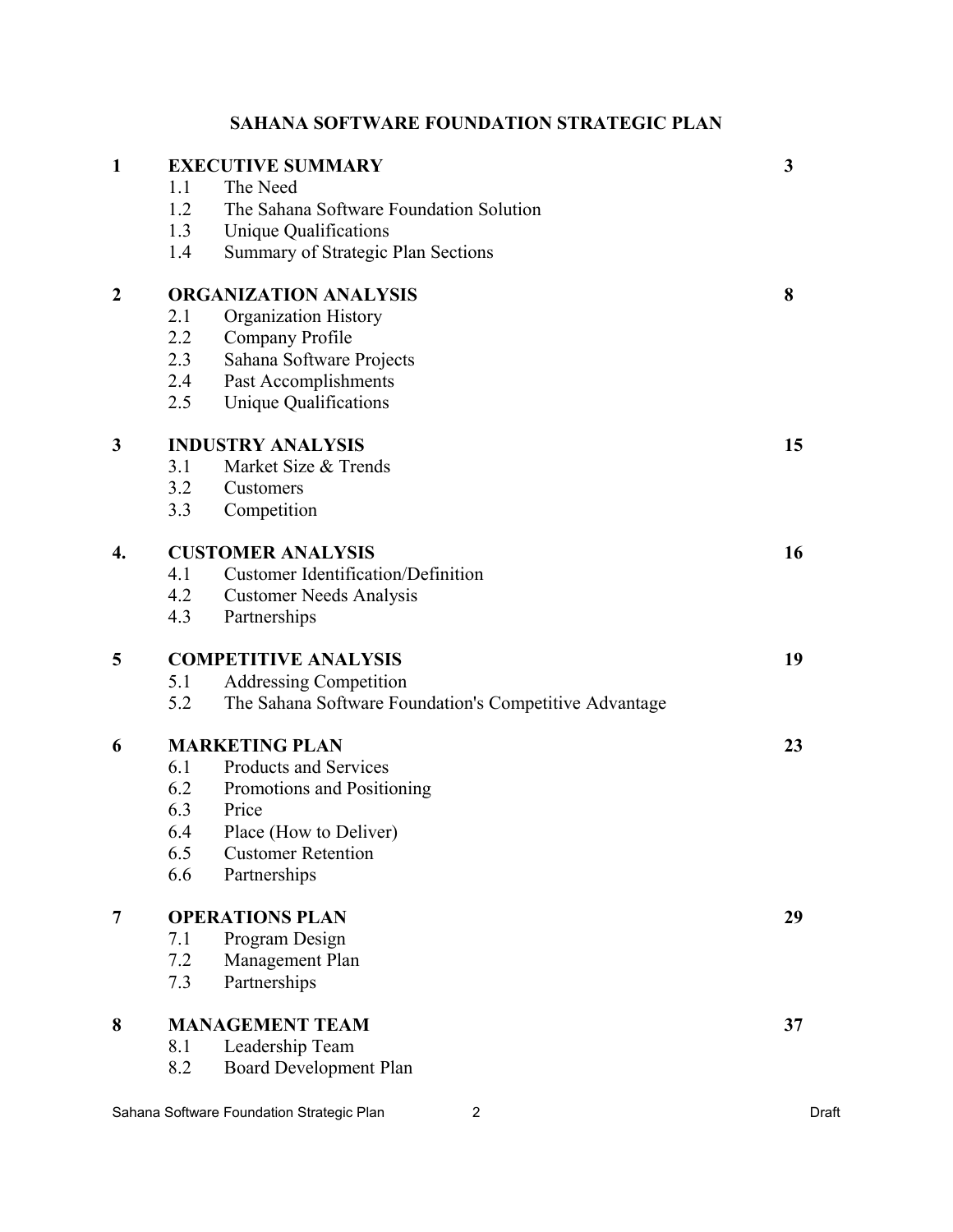## **9 FINANCIAL PLAN 40**

- 9.1 Summary
- 9.2 Revenue
- 9.3 In-Kind Contributions
- 9.4 Pro Forma 3-Year Projected Budget

## **10 APPENDICES 44**

- 10.1 Detailed Financial Information
- 10.2 Partnerships<br>10.3 Customers an
- Customers and Deployments
- 10.4 Case Studies
- 10.4 Awards and Recognition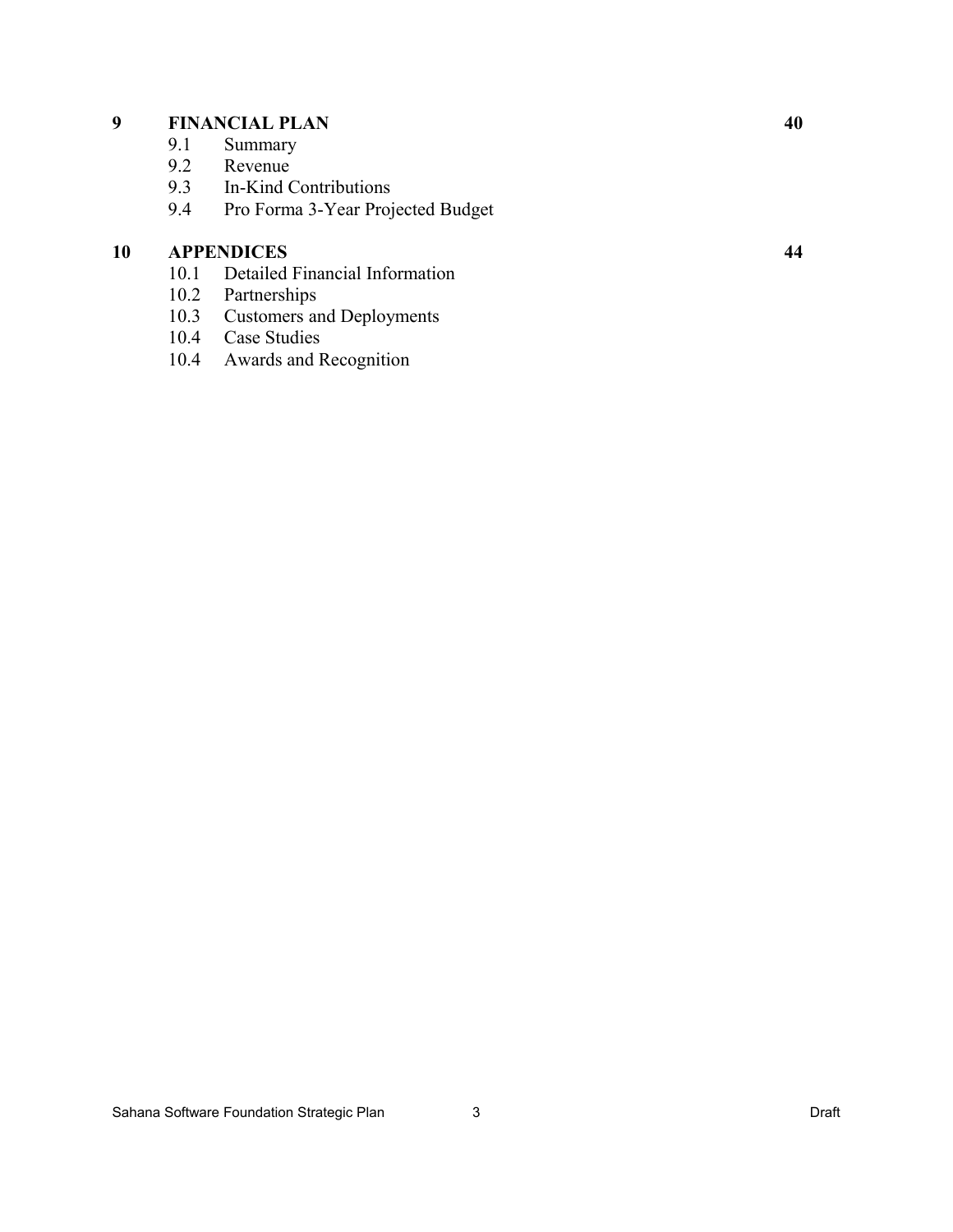## **1 EXECUTIVE SUMMARY**

## **1.1 The Need**

Disasters have a devastating political, economic, social, and human impact on individuals and societies. Approximately 75,000 persons were killed by the Kashmir earthquake with 3 million left homeless<sup>[1](#page-52-0)</sup>. The 2004 Indian Ocean Earthquake and Tsunami left almost a quarter of a million dead, 500,000 injured, 5 million homeless, 1 million jobless, and caused at least \$7.5 billion in damages across several countries<sup>[2](#page-52-1)</sup>. The 2010 earthquake in Haiti affected similar numbers<sup>[3](#page-52-2)</sup>. As the trends of population growth, urbanization, and global climate change converge, the scale and impact of disasters will only continue to grow. Spending on disasters will triple to \$185 billion per year by 2100, according to estimates in a UN and World Bank report<sup>[4](#page-52-3)</sup>.

Disasters of this scale will require corresponding massive relief efforts. For humanitarian agencies helping disaster victims, some of the biggest challenges **involve effective coordination and management of requests for assistance and information**. Lifesaving decisions need to be made quickly. Without access to information needed to make good decisions, relief may not get to those who need it most, aid dollars are wasted, and lives may be lost. The Sahana Software Foundation was established to directly address these needs.

## **1.2 The Sahana Software Foundation Solution**

The Sahana Software Foundation is dedicated to the **mission of saving lives by providing information management solutions that enable organizations and communities to better prepare for and respond to disasters.** We develop free and open source software<sup>[5](#page-52-4)</sup> and provide services that help solve concrete problems and bring efficiencies to disaster response coordination between governments, aid organizations, civil society and the victims themselves, such as:

- Reuniting separated families through registering missing and found persons
- Tracking and managing requests for help from individuals and organizations
- Tracking organizations and programs responding to the disaster, including the coverage and balance in the distribution of aid, providing transparency in the response effort
- Enabling relevant sharing of information across organizations, connecting donors, volunteers, NGOs, and government organizations, enabling them to operate as one

We are experienced at providing effective solutions. Over the past six years, we have supported national authorities and charitable organizations in response to sixteen major disasters and for thirteen disaster preparedness deployments. Our capabilities are mature and tested and are recognized as a leading solution by governments and humanitarian organizations. We have three main products: Eden, Vesuvius and Mayon.

## **1.3 Unique Qualifications**

The Sahana Software Foundation's unique qualifications stem from our products' ability to function as a critical information bridge between organizations. We are committed to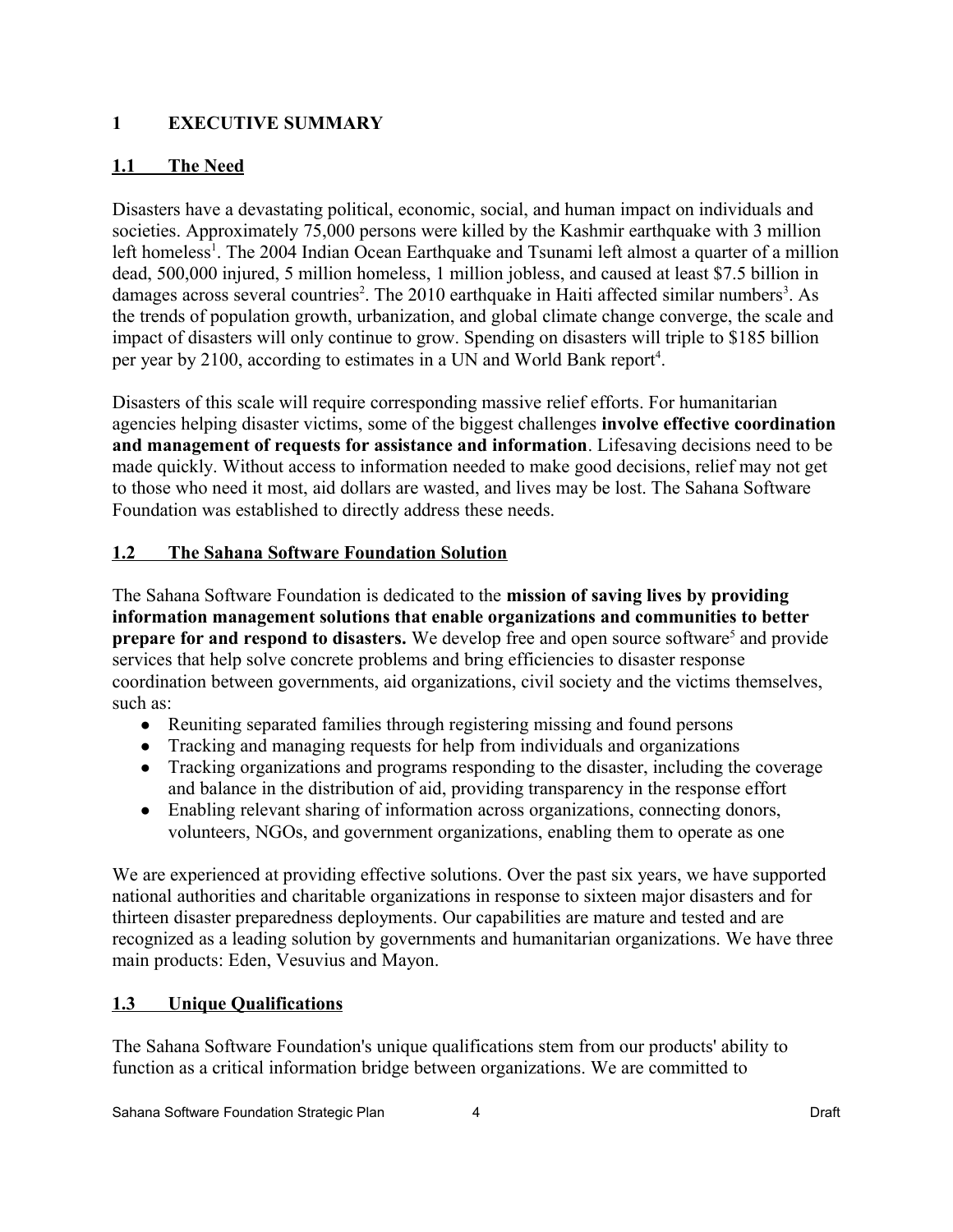fundamentally transform the way disaster response occurs through innovative solutions to coordination so that lives are saved and resources are effectively used. The Sahana Software Foundation's ability fulfill its mission of saving lives and ensuring disasters have less impact on a population is enabled by several key advantages:

- Make chaos manageable: We provide an efficient way of coordinating, managing, and tracking all of the critical information needed by organizations and individuals responding to a disaster.
- Designed for flexbility  $\&$  scalability; Sahana software can be deployed in diverse contexts to meet the demands of scalability and rapid application development.
- $\bullet$  Embrace a global  $\&$  volunteer model to promote innovation that solves disaster problems
- Build open and affordable solutions: Our commitment to humanitarian free and open source software (HFOSS) technologies enables communities to adapt existing solutions to their evolving needs at a low cost.
- Reputation: A proven and powerful brand, Sahana Software Foundation has won numerous awards.

## **1.4 Summary of Strategic Plan**

**Customers:** Sahana Software Foundation customers are trying to solve a problem that is a gap in their ability to manage or share information and coordinate with others after a catastrophic event: The Sahana Software Foundation's primary customers are:

- Governments and Government Agencies at the national, regional/state and local level (the Local Emergency Management Authorities or LEMAs)
- UN and other International Organizations
- International and National Voluntary and Non-Governmental Organizations

**Competitors:** Competitors to the adoption of Sahana software include: the reliance of humanitarian organizations on spreadsheets and documents for collecting and managing information; other humanitarian and open source technology projects like Ushahidi and Open Street Maps; commercial software products like ESI's WebEOC® and Microsoft's Share Point Server; Corporate Social Responsibility programs of Google, Microsoft, Yahoo or IBM; sector specific solutions such as AidMatrix for supply chain management and emergent systems developed on demand by groups such as Crisis Commons or Random Hacks of Kindness.

**Competitive Advantage:** Sahana software is unique amongst its competitors in two ways: First, Sahana software is the only system designed to provide management tools that allow responding agencies to work with the large amounts of data available to them; it allows them to assign individuals to tasks and facilitates management of people, places, and things that are important in disaster relief. Second, it provides a powerful platform for interoperability such that other tools and users can use Sahana software to share information efficiently. Free and open source software like Sahana also allows for the distribution of the source code without cost, which is in keeping with humanitarian principles of disaster relief organizations such as the Red Cross<sup>[6](#page-52-5)</sup> as well as a Humanitarian Free and Open Source Code of Conduct<sup>[7](#page-52-6)</sup> that our own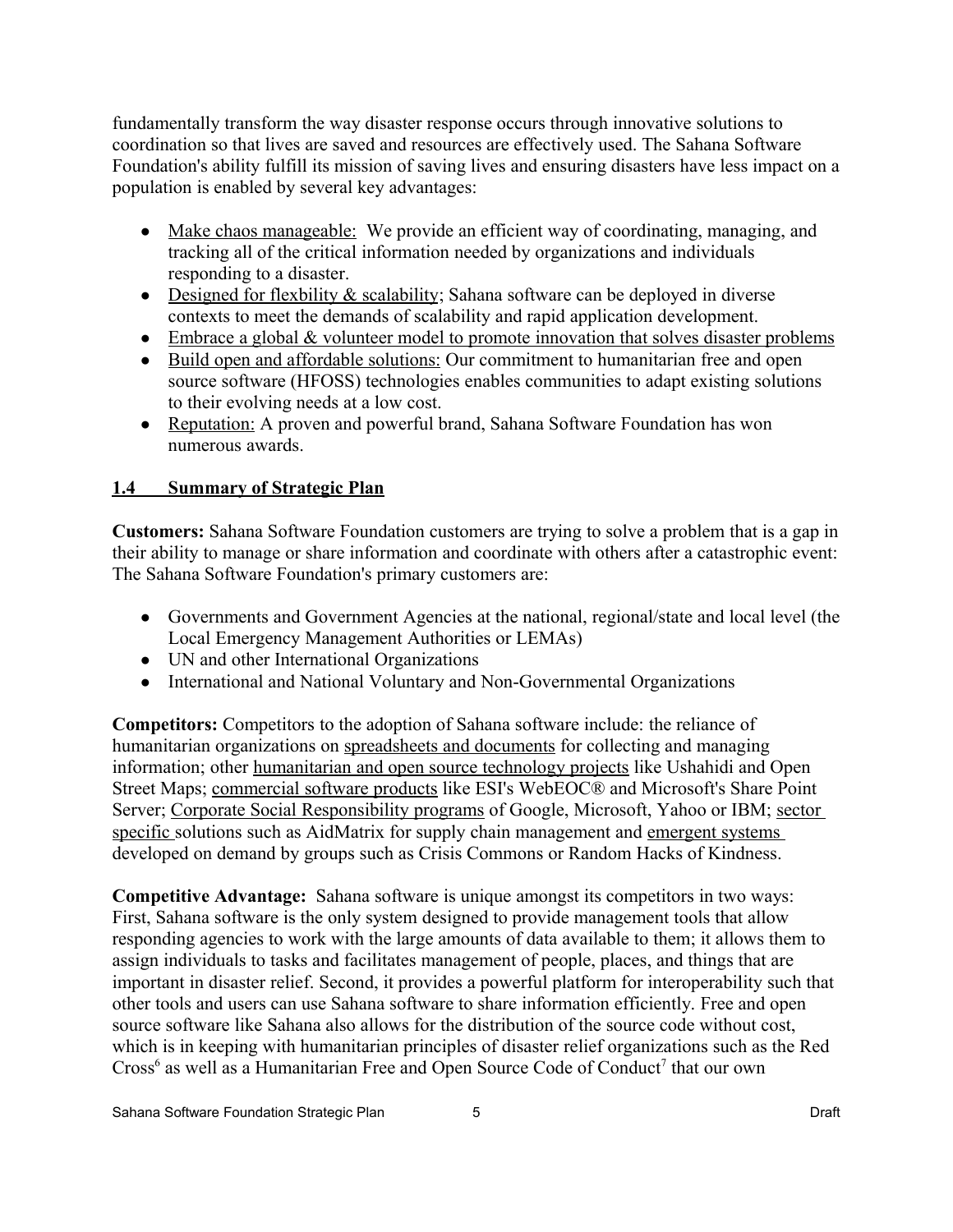community has written and promoted for adoption by other organizations seeking to apply technology solutions for disaster relief.

**Marketing Plan:** The Sahana Software Foundation will focus on creating a Brand Architecture of the organization and its projects that will clarify its overall purpose through its core programs: Advocacy & Partnerships; Software Development; and Deployment & Training. The Sahana Software Foundation will fully develop and leverage our "brand" based on the integrity and experience of our organizational leadership, our existing reputation, and the flexibility and effectiveness of our software. We are defining the product portfolio within that brand architecture to enable customers to better understand the value of our solutions and ensure SSF focus on critical needs. We plan to position Sahana Software Foundation with attributes of leadership, innovation, and bridge building. SSF is more than about software solutions; it is about fostering the information and communication and social networks that save lives.

**Operations Plan:** We will pursue building sustainable organizational capacity of the Sahana Software Foundation for *successful professionalization, and usage of Sahana software as a requisite part of disaster response and preparedness globally* via three main programs:

- **Software Development Program:** The core activity of the Sahana Software Foundation is to support software development by hosting the infrastructure and tools used by software developers, leading core framework development to ensure quality, consistency and security, and maintaining the code base.
- **Deployment and Training Program:** We will develop a formal program to support the deployment of Sahana software before, during and after emergencies, including organizing a deployment "team" available to travel to sites of emergencies and work directly with responding agencies on how to make best use of information management tools like Sahana.
- **Advocacy Program:** An important purpose for the Sahana Software Foundation is to promote the adoption of Sahana software and the principles of HFOSS and collaborative open source approaches to disaster information management. The goal of this program is to fundamentally transforming the way disaster response occurs through innovative solutions to coordination challenges.

The Sahana Software Foundation structure includes a Board, Officers, Members and several Executive and Project Management Committees who coordinate the voluntary efforts of SSF's global community of contributors and will be responsible for carrying out these programs. Over the course of three years, we will grow the Foundation to support several full time staff, as well as part-time staff and contractors who will increasingly take responsibility for the Foundation's activities and allow for professional growth of these programs.

**Partnerships:** The Sahana Software Foundation's partnerships are critical to our ability to implement our operational programs and to our marketing plan. There is a need to formalize many of these relationships through the exchange of Memoranda of Understanding (MOUs) in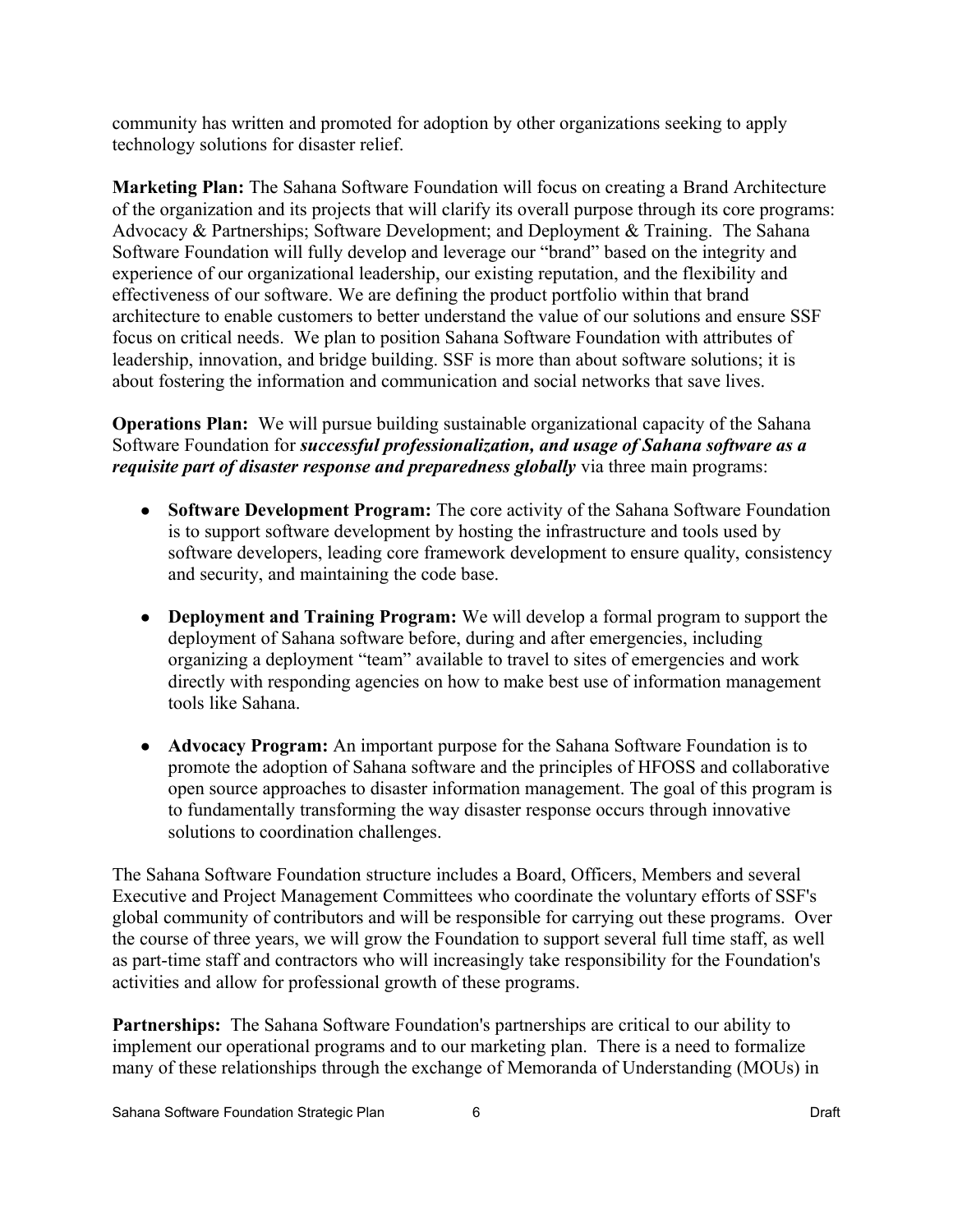order to best be able to leverage the resources that these partnerships bring to the work of the Sahana Software Foundation. Key partnerships include:

- ● **Existing users** of Sahana software are the best advocates and references we have to convince humanitarian organizations to adopt Sahana software for themselves. This group includes the City of New York's Office of Emergency Management, the City University of New Yorks School for Professional Studies, the International Federation of the Red Cross and Red Crescent Societies (IFRC) and the US National Library of Medicine.
- ● **Academic Partners** such as the International Conference on Information Systems for Crisis Response and Management (ISCRAM), Healthscapes at the University of Wisconsin-Madison, and the HFOSS Project at Trinity College are key partners that help the Sahana Software Foundation meet its customer's needs.
- ● **Volunteer Organizations** dedicated to applying technology solutions for humanitarian purposes, such as Humanity Road, Crisis Commons and the Standby Crisis Mappers Task Force.

**Financial Plan:** The Sahana Software Foundation is seeking to raise \$300-600K per year over the next three years to support the development of the core capacity of the organization to develop partnerships and community resources to enable key program areas. We plan to double our budget after the third year. The Sahana Software Foundation is seeking **donor support** in the form of direct and in-kind contributions and grants from Foundations, Corporations, Governments and Government Agencies; International Organizations, Individuals and University partners. The Sahana Software Foundation's **direct sources of revenue** will include: Professional Services, both Training/Certifications and Consultation Services. The Sahana Software Foundation also is sustained by significant **in-kind donations** of human and material resources.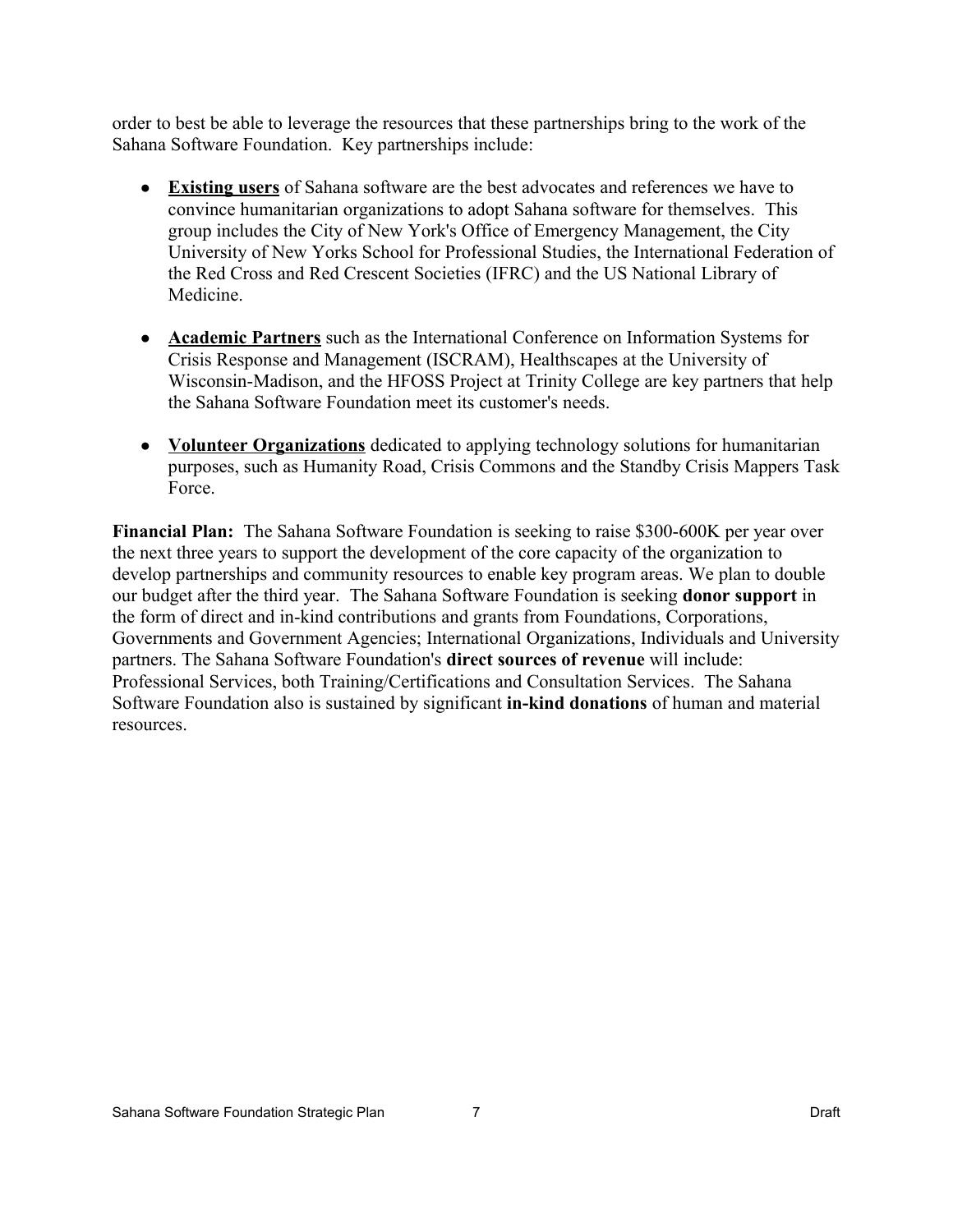## **2 ORGANIZATION ANALYSIS**

## **2.1 Organizational History**

The Sahana Software Foundation represents the first and most mature HFOSS project and inspired the HFOSS movement itself<sup>[8](#page-52-7)</sup>, but it is also a new organization in terms of being a legal entity and non-profit organization. Our  $501(c)(3)$  status application is still pending with the US Internal Revenue Service. Sahana software was originally developed by members of the Sri Lankan IT community who wanted to find a way to apply their talents towards helping their country recover in the immediate aftermath of the 2004 Indian Ocean earthquake and tsunami<sup>[9](#page-52-8)</sup>. The word "Sahana" means "relief" in Sinhalese, one of the national languages of Sri Lanka. Since then, our community has grown to include experts in emergency and disaster management as full partners in the software development process. This is extremely unique in the governance of software projects, and a unique strength of the Sahana Software Foundation.

The Lanka Software Foundation<sup>[10](#page-52-9)</sup> (LSF) was the first owner of the intellectual property making up Sahana software, and under its stewardship, Sahana software grew into a global free and open source software project supported by hundreds of volunteer contributors from dozens of countries and it supported national and local authorities and relief agencies in their response to numerous large-scale, sudden-onset disasters $11$ . But providing ongoing support for a global humanitarian effort did not match the mission of LSF, which is to start up commercially viable open source software projects, primarily for Sri Lankan businesses $^{12}$  $^{12}$  $^{12}$ , not to manage projects in perpetuity. So in early 2009, the directors of the Lanka Software Foundation approached Sahana's volunteer community which had been supporting the project and advised them of their desire to allow Sahana to spin off into its own organization to be managed autonomously by that community.

The Sahana Software Foundation was established in 2009 by an initial board of directors as a non-profit organization registered in the State of California to serve the needs and requirements of a diverse group of customers. SSF partners with disaster and technologies experts, technology, professional services and disaster response organizations and to better address information needs and the following questions:

- How can conditions and urgent requirement be effectively communicated to the international donor community?
- How can responsible authorities understand where hospitals that can accommodate additional patients are located?
- How can family members remaining in villages be reunited with their parents, spouses, and children separated by evacuation?

## **2.2 Company Profile**

The Sahana Software Foundation seeks to improve the impact of disaster response through effective use of information tools in the following areas: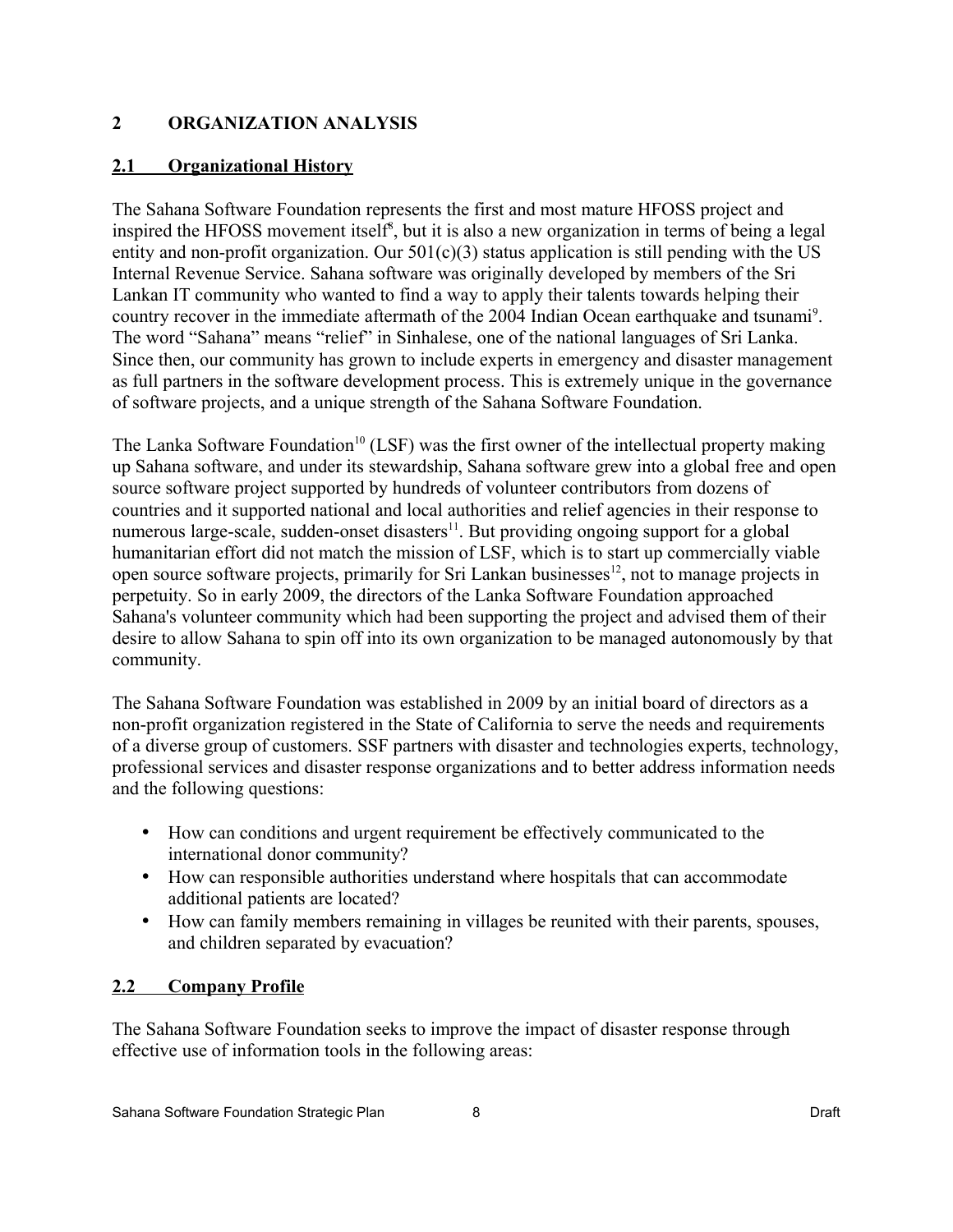- Advocate, Educate and Engage: Across both disaster response and technology communities, energize and provide focus to the volunteer movement.
- Establish Partnerships: Create standby and preparedness agreements with disaster response agencies and NGOs, universities, and technologies companies.
- Ensure Standards and Governance: Coordinate user group and technical standards to prioritize and plan enhancements. Ensure interoperability, quality and consistency to facilitate the sharing of information in disasters.
- Support Effective Usage: Create a robust stakeholder engagement and feedback process. Provide documentation and training to vendors, and developers, including certification. Support organizations in their use of Sahana software following disasters directly.

## **Mission Statement:**

To help alleviate human suffering and save lives by providing information management solutions that enable organizations and communities to better prepare for and respond to disasters

## **Vision Statement:**

Our Vision is to build and sustain a global open and collaborative community of contributors to information and communications technologies for disaster management, in order to:

- Support the needs of Sahana customers the needs of disaster responders and victims by promoting and developing innovative open source solutions for disaster information management
- Support adoption of open standards for data exchange between information systems to manage disaster data.

## **Goals and Objectives:**

In order to fulfill our mission and vision we have the following **goals**:

- Help alleviate human suffering and help save lives through the efficient and effective use of information technologies after a disaster
- Bring efficiencies to disaster response coordination by facilitating effective information sharing between disaster responders and beneficiaries
- Empower disaster victims and responders by providing them with the information they need to help themselves and others
- Build disaster resilience and preparedness through training, education and the deployment of systems for managing disaster information in advance of a disaster.
- Provide a nurturing environment for community development of humanitarian free and open source software applications that support all four phases of emergency management

We will measure the success of our organization by Sahana Software Foundation's ability to sustain the following **objectives** in improved disaster response:

- Capabilities used at the onset of a disaster as integral part of disaster response management by disaster response organizations.
- Capabilities adopted in advance and used by disaster response organizations to manage their response
- Disaster information management gaps identified in previous response efforts.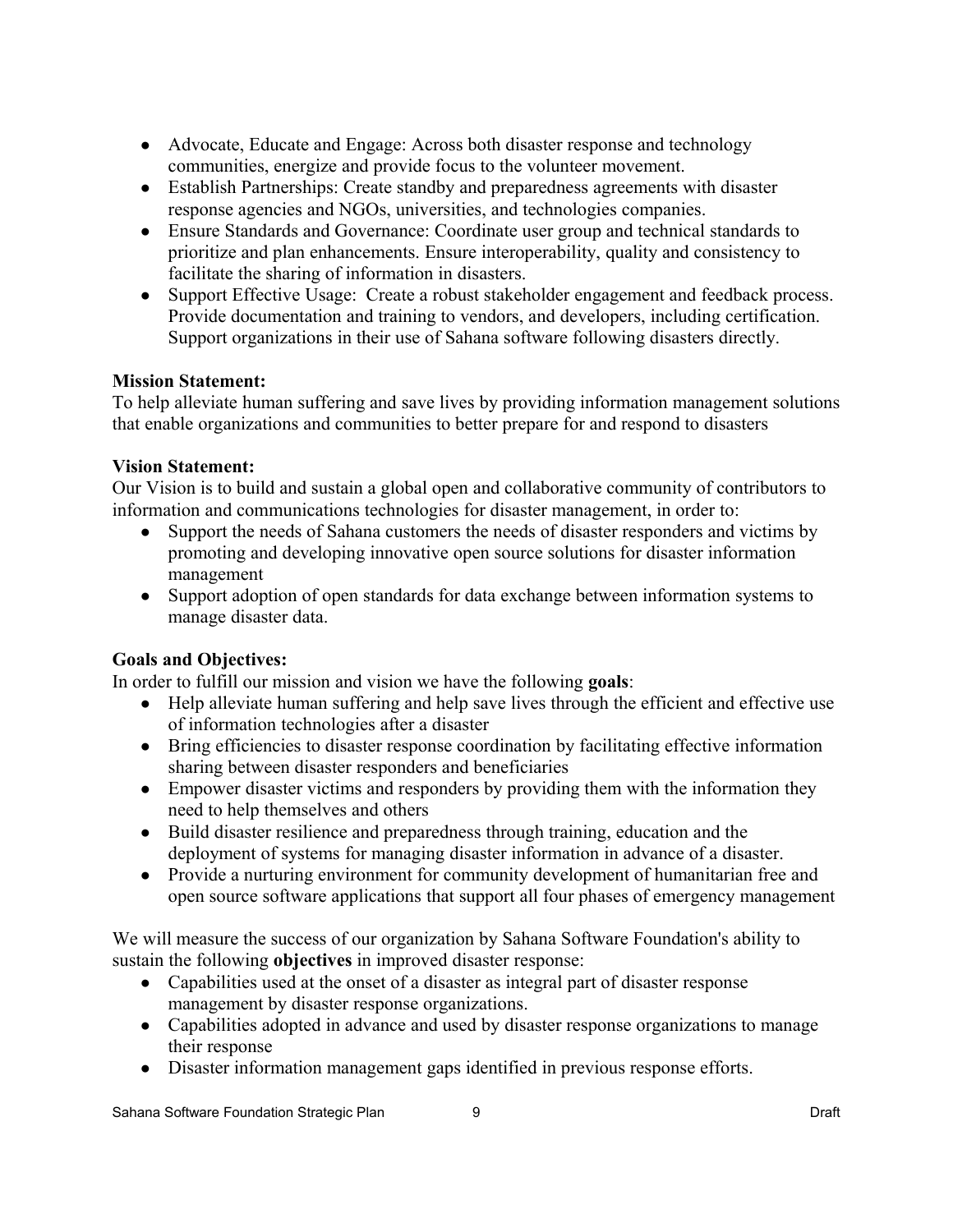- The time or number of resources managing information tasks in a disaster being reduced.
- Tools provided allowing victims and responders to track down needed information.
- Trainings and education conducted to assist in the deployment of Sahana software disaster management systems by professional and charitable organizations. The growth of the volunteer community contributing to Sahana software's development.

## **Governance:**

The Sahana Software Foundation structure includes a Board, Officers, Members and several Executive and Project Management Committees who coordinate the voluntary efforts of SSF's global community of contributors.

- Board The Sahana Software Foundation Board is responsible for all activities and affairs of the Foundation and all Foundation powers are exercised by or under the direction of the Board.
- Officers and Staff The Officers and staff of the Sahana Software Foundation have the day-to-day responsibilities for the operations of the Sahana Software Foundation.
- Members Members of the Sahana Software Foundation Board are responsible for sustaining and promoting the adoption and growth of the Sahana and serve on many of its Executive Committees.
- Executive Committees Executive Committees have and may exercise all the power and authority of the Board in the management of the business and affairs of the Foundation. The Sahana Software Foundation has established several Executive Committees, responsible for Financial Oversight, Community Development, and other critical functions.
- Project Management Committees (PMCs) The role of the Project Management Committee (PMC) is to ensure that the community is behaving and governing itself in a manner that is consistent with the objectives of making Sahana a successful open source project. This includes operational, legal and procedural oversight on Sahana releases. The Foundation has established multiple PMCs to manage its projects
- Volunteer Working Groups assist the officers and staff in supporting the operations of the Foundation, in such areas as user administration and security response.
- Community The largest group in Sahana consists of the larger community of about 200+ people helping to promote, provide feedback and apply Sahana
- Sponsors The organizations and groups that keep us operational and running by donating funds, infrastructure and resources

## **2.3 Sahana Software Products**

The Sahana Software Foundation develops free and open source software and provide services that help solve concrete problems and bring efficiencies to disaster response coordination between governments, aid organizations, civil society and the victims themselves, such as:

- Reuniting separated families through registering missing and found persons
- Tracking and managing requests for help from individuals and organizations
- Tracking organizations and programs responding to the disaster, including the coverage and balance in the distribution of aid, providing transparency in the response effort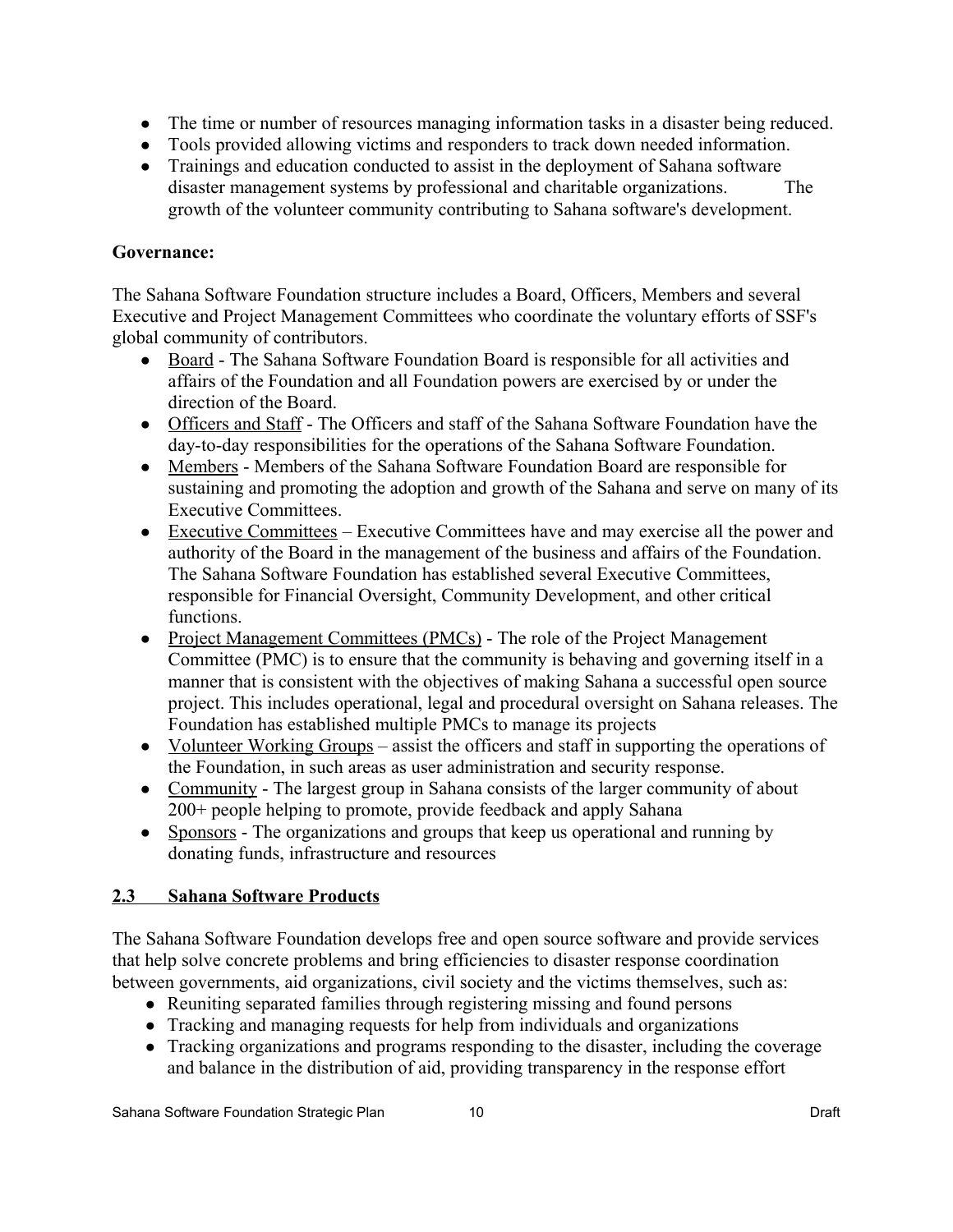● Enabling relevant sharing of information across organizations, connecting donors, volunteers, NGOs, and government organizations, enabling them to operate as one

We are experienced at providing effective solutions. Over the past six years, we have supported national authorities and charitable organizations in response to sixteen major disasters and for thirteen disaster preparedness deployments. Our capabilities are mature and tested and are recognized as a leading solution by governments and humanitarian organizations. We have three main products:

- **Eden:** Eden is a flexible humanitarian platform with a rich feature set which can be rapidly customized to adapt to existing processes and integrate with existing systems to provide effective solutions for critical humanitarian needs management either prior to or during a crisis.
- **Vesuvius:** Vesuvius is focused on the disaster preparedness and response needs of the medical community,contributing to family reunification and assisting with hospital triage.
- **Mayon:** Mayon is currently in development with a public release planned for late in 2011. It provides an emergency personnel and resource management solution that is highly scalable to manage large numbers of events, persons and resources.

## **2.4 Past Accomplishments[13](#page-52-12)**

## **Current Deployments:**

Sahana software is currently deployed and used by a growing number of customers.

- Since 2007, the City of New York's Office of Emergency Management has used Sahana software for managing its all-hazards sheltering plan, which involves over 500 shelters capable of housing over 800,000 persons and staffed by over 60,000 city agency employees and volunteers.
- Since 2009, the US National Library of Medicine (NLM) has used Sahana software to support disaster preparedness and response in family reunification and hospital triage, enabling capture of photos, exchange of data across facilities for use in US-hospitalfocused catastrophic situations for the Bethesda Hospitals Emergency Preparedness Partnership as well as international responses such as the Haitian earthquake of 2010, the 2011 Christchurch (New Zealand) Earthquake the 2011 Sendai (Japan) Earthquake and Tsunami.
- Other ongoing usages support the Governments sponsored Sahana Taiwan project at Academia Sinica, the Sri Lankan Government's National Disaster Relief Services Center, the Philippine Red Cross, the International Federation of Red Cross Societies' Asia Pacific Region, the Disaster Risk Reduction Project Portal at the Asian Disaster Preparedness Center and Healthscapes at the University of Wisconsin-Madison.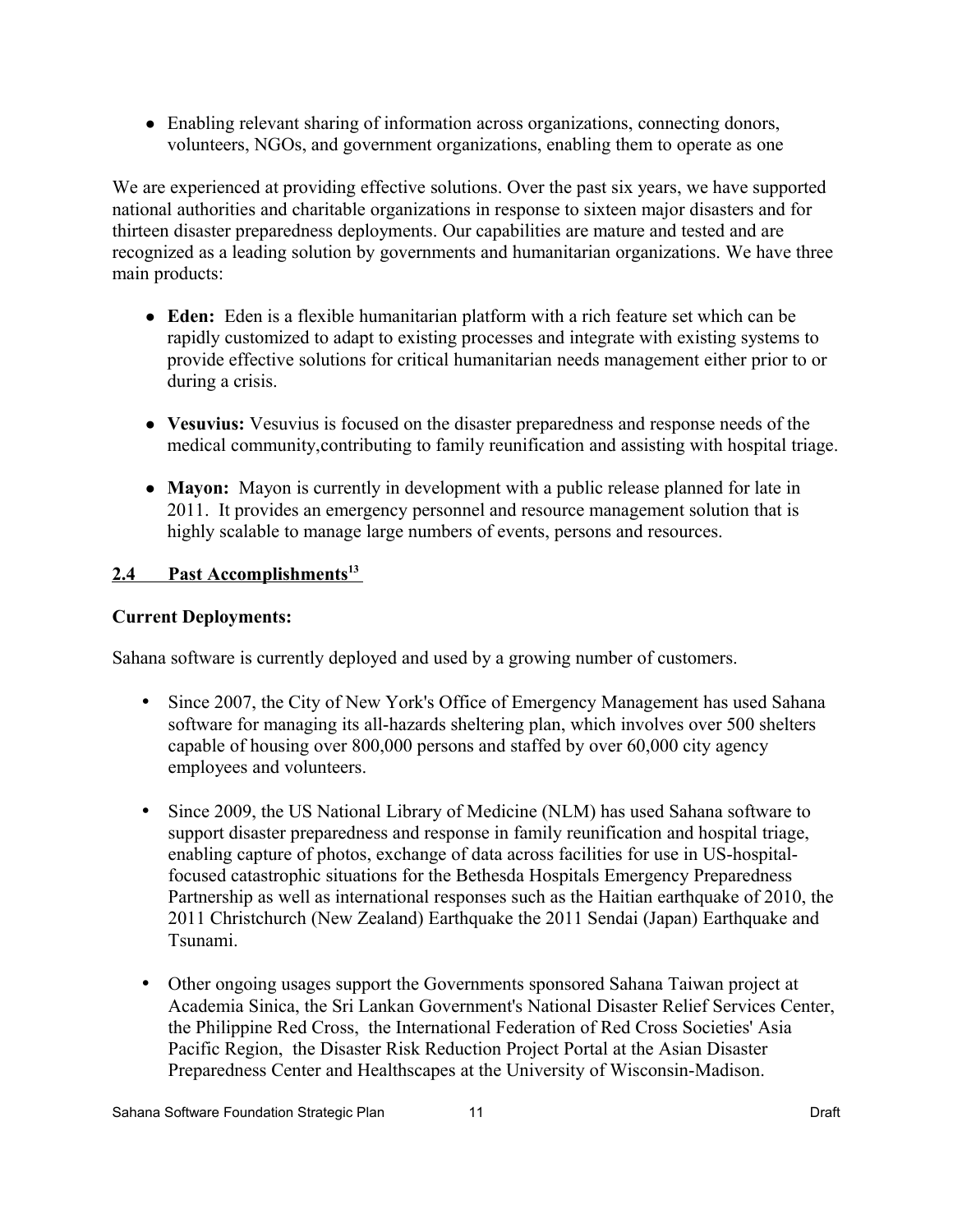#### **Historical Use of Sahana Software:**

Because it can be rapidly adapted, Sahana software has been deployed in response to disasters in: Japan and Columbia (2011); Venezuela, Mexico, Pakistan, Chile, and Haiti (2010); Indonesia and Sri Lanka (2009); China, Myanmar and India (2008); Peru and Bangladesh (2007); Indonesia (2006); the Phillipines, Pakistan and Sri Lanka (2005). The effectiveness of Sahana software is highlighted by a number of these successful disaster deployments:

- After the Haiti earthquake of 2010, Sahana was used as a registry of the nearly 700 organizations responding, tracked almost 10,000 requests for assistance and information collected by Project  $4636^{14}$  $4636^{14}$  $4636^{14}$ , provided the most accurate and complete registry of the 162 operating hospitals and medical facilities along with bed availability and status, and aggregated 41 data layers from various sources onto one situation map. More than 230 registered users entered data into the system, which was accessed by over 8,600 visitors. The site was used daily by dozens of responding agencies in the first month of the disaster response.
- After the Chengdu-Sitzuan Earthquake of 2008 in China, Sahana was used by the Chengdu police to track over 40,000 families; 42 separated family members were reunited using Sahana;
- In Pakistan in 2005 following the Kashmir earthquake, the Government used Sahana software for registering reports of missing persons and separated family members and connected them with records taken at hospitals of the survivors; at the same time, both the current Chair and the CEO of the Sahana Software Foundation were in the country advising the Prime Minister on the response, and secured donations of needed tetanus vaccine through corporate sources. Today, the US National Library of Medicine's Lost Person Finder Project extends those capabilities using Sahana Software to tie triage and patient intake records directly with reports made of missing persons and provides publicly accessible web interfaces as well as an iPhone application.
- After the 2004 Asian Tsunami, the Sri Lanka Center for National Operations used Sahana to identify the location of all relief camps and the demographic breakdown of over 26,000 victims (by age, gender, and illnesses) to help them target relief.

## **References:**

A US State Department White Paper<sup>[15](#page-52-14)</sup> on the Haiti Earthquake response noted, partly in reference to Sahana:

"*Within hours after the report of the Haiti earthquake, a new community of virtually connected volunteers affiliated with ICT consulting companies, private corporations, open source software proponents, academic/research institutions, NGOs, and even the Haitian diaspora community began applying new ICT*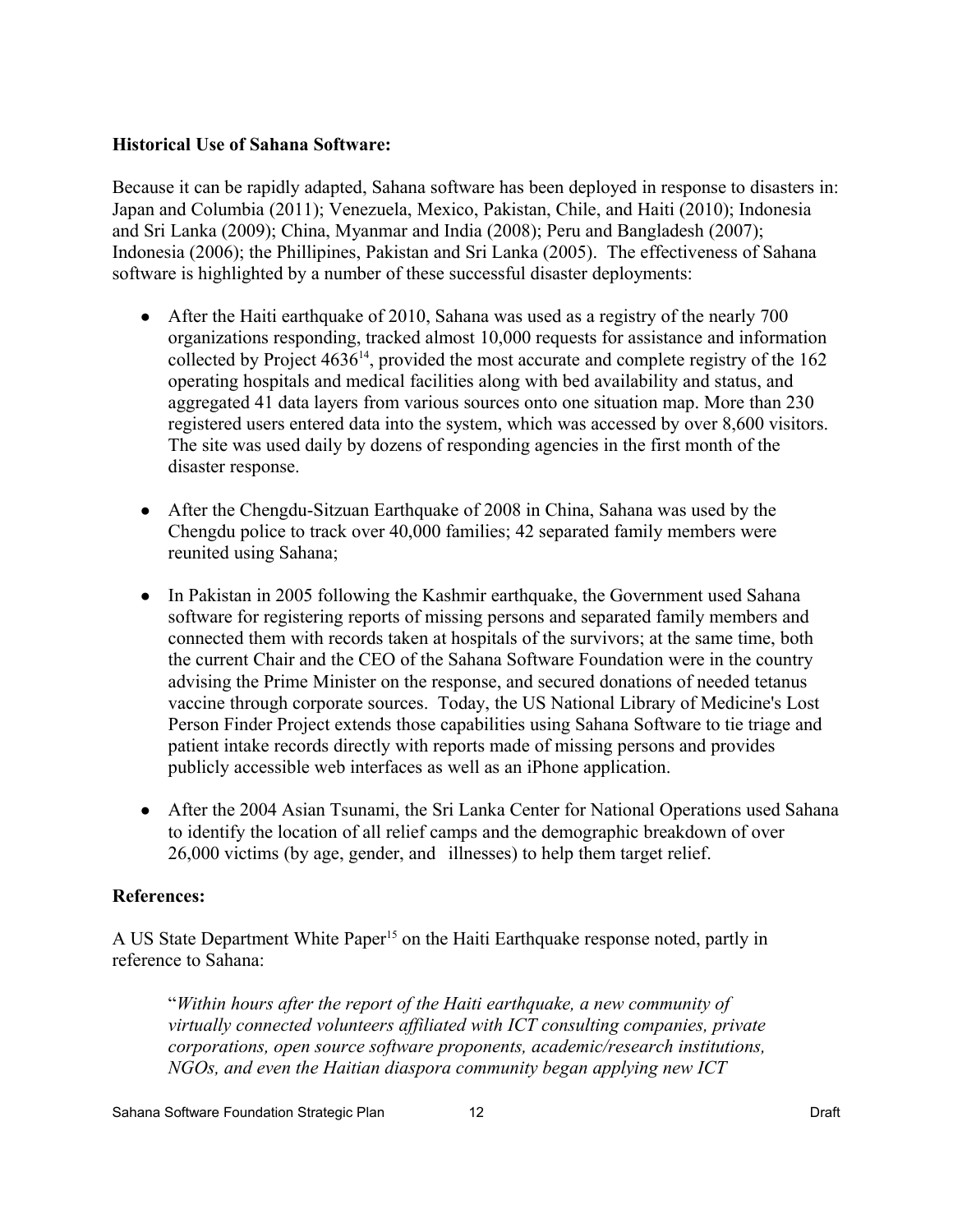*applications to the earthquake response… This new community needs to be recognized as a new player in the humanitarian information environment..."*

And a 2011 report by the UN and Vodaphone Foundations, Harvard Humanitarian Initiative, and UN OCHA entitled "Disaster Relief 2.0: The Future of Information Sharing in Humanitarian Emergencies makes the following statement about the Sahana Software Foundation's work in its Executive Summary:

"*[N]ew partners are offering faster, more effective means of analyzing an everincreasing volume and velocity of data…. Volunteer and technical communities (V&TCs) like… Sahana… approach problems in ways that challenge the status quo. As organizations, some….are struggling to attain financial sustainability, especially when asked to respond to successions of major disasters."* [16](#page-52-15)

The Sahana Software Foundation was recognized as one of three "2010 Cool Vendors in Risk Management and Compliance" by Gartner, Inc., received the Best Practices Award at the 2010 DRJ Springworld Conference by Public Private Businesses, Inc. for our collaborative response to the Haiti earthquake disaster, and received the Free Software Foundation Award for Social Benefit in 2006, an award that was itself inspired by Sahana.

#### **2.5 Unique Qualifications**

In disaster response, aid organizations typically must focus on their own responsibilities to their donors and their beneficiaries. As a result, they often operate in silos, and coordination with other organizations which have different missions becomes a challenge that grows in proportion to the scale of the disaster. The Sahana Software Foundation's unique qualifications stem from our products' ability to function as a critical information bridge between organizations. We are committed to fundamentally transform the way disaster response occurs through innovative solutions to coordination so that lives are saved and resources are effectively used. The Sahana Software Foundation's ability fulfill its mission of saving lives and ensuring disasters have less impact on a population is enabled by several key advantages:

- Make chaos manageable: The Sahana Software Foundation addresses gaps that limit disaster response effectiveness by building information bridges with our advocacy, community and technology solutions. Our software provides solutions that are scalable to the demands of large disasters and small ones. We provide an efficient way of coordinating, managing, and tracking all of the critical information needed by organizations and individuals. The sustained focus on collaboration and open standards for information sharing provides maximum benefit to organizations and the communities affected by disasters.
- Designed for flexbility & scalability; Sahana software can be deployed in diverse contexts to meet the demands of both large municipalities like the City of New York where scalability, stability and security are critical, and in response to sudden onset disasters like the earthquake in Haiti, where extremely rapid development of new capabilities is essential.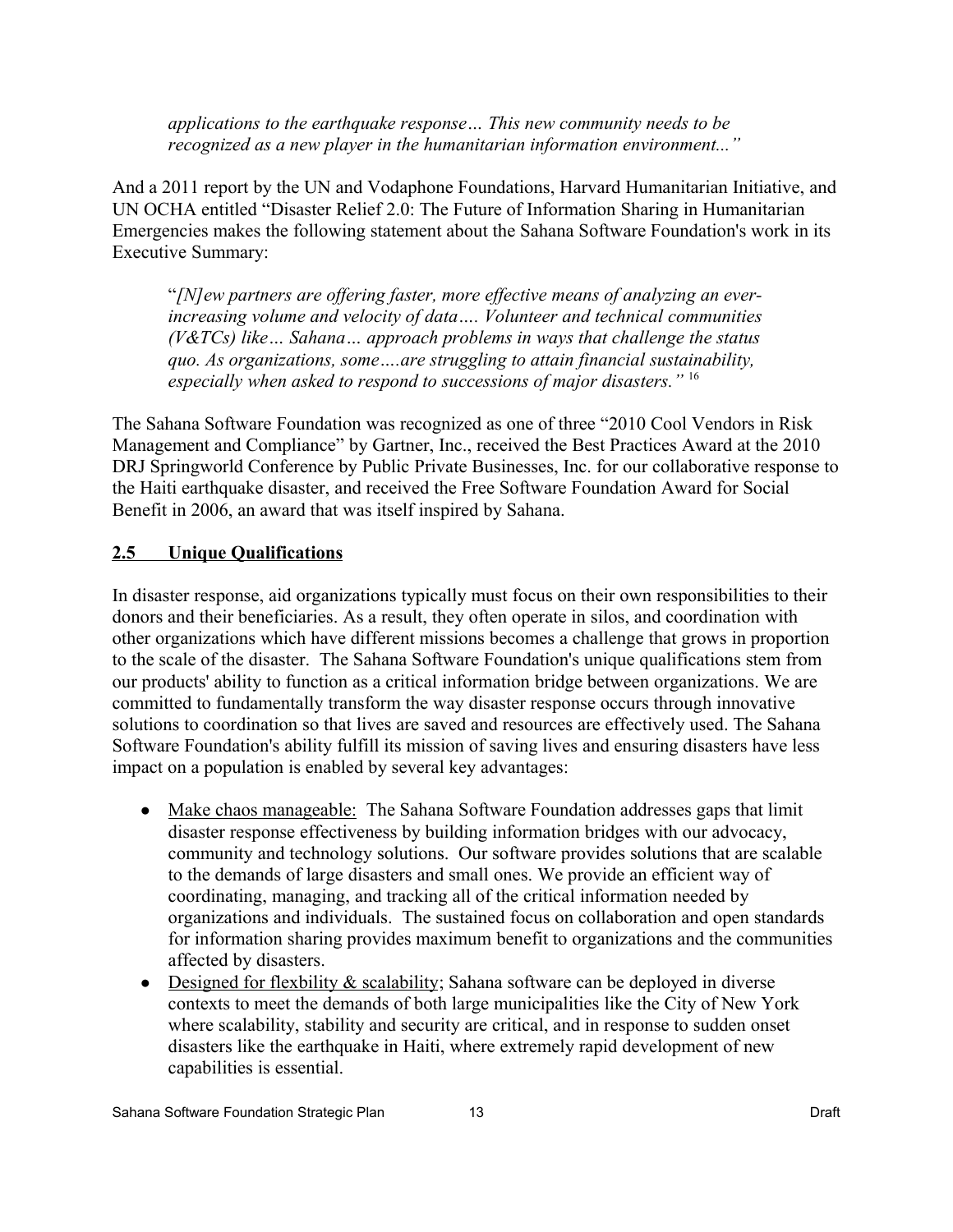- Embrace a global & volunteer model to promote innovation that solves disaster problems: The Sahana Software Foundation is built on the deep commitment of global disaster response and IT volunteers from over a dozen countries and from all regions of the globe, who believe in our mission. New members are attracted to creating social good through technology.
- Build open and affordable solutions: Our commitment to humanitarian free and open source software (HFOSS) technologies enables communities to adapt existing solutions to their evolving needs at a low cost. Many humanitarian agencies find that they can adapt solutions to their evolving needs at a low cost and further enhance core capabilities for others to benefit. Using an open source approach is also in alignment with humanitarian principles, such as the Red Cross Code of Conduct<sup>[17](#page-52-16)</sup>
- Reputation: A proven and powerful brand, Sahana Software Foundation has won numerous awards, including being recognized as a 2010 Gartner Inc. Cool Vendor. We have growing adoption by response agencies, including the Red Cross and UN.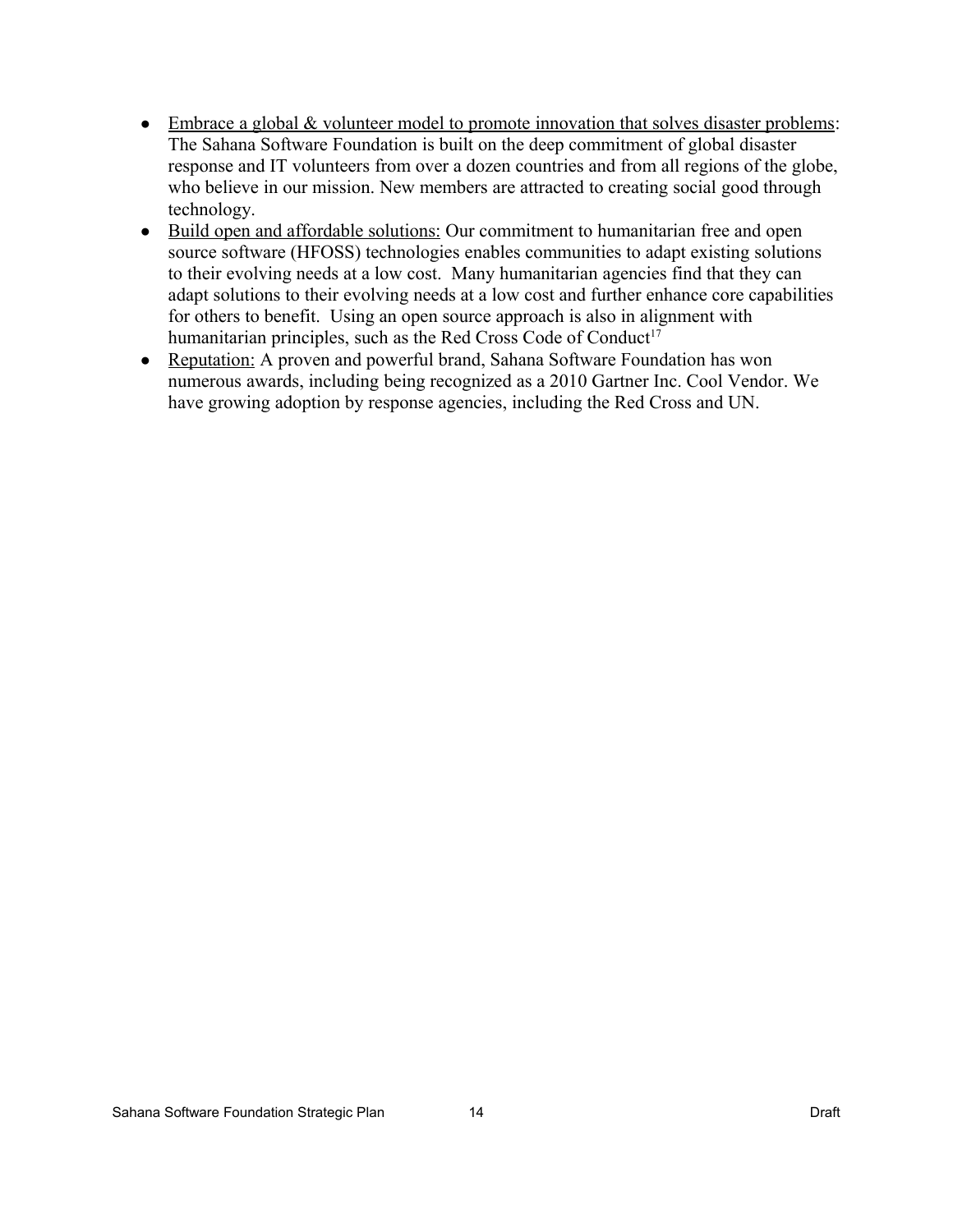## **3 INDUSTRY ANALYSIS**

## **3.1 Market Size & Trends**

As the trends of population growth, urbanization, and global climate change converge, the scale and impact of disasters will only continue to grow. According to the United Nations<sup>[18](#page-52-17)</sup>, the world's urban population will increase to 6.4 billion by 2050, when 70% of the world's population of 9.2 billion will live in urban areas. Booz & Company expects spending on urban infrastructure to approach \$350 trillion over the next 30 years, and that figure excludes water and sanitation<sup>[19](#page-52-18)</sup>. A UN and World Bank report has estimated that spending on disasters will triple to \$185 billion per year by 2100<sup>[20](#page-52-19)</sup>. There is an incredible responsibility here. The Sahana Software Foundation seeks to leverage its humanitarian free and open source software, its own resources and its expertise in disaster management, and an active community of volunteers, to significantly enhance the world's ability to mitigate and respond to disasters that threaten increasingly large numbers of vulnerable persons concentrated in densely populated urban environments.

## **3.2 Customers**

Sahana Software Foundation customers are trying to solve a problem that is a gap in their ability to manage or share information and coordinate with others after a catastrophic event: The Sahana Software Foundation's primary customers are:

- Governments and Government Agencies at the national, regional/state and local level (the Local Emergency Management Authorities or LEMAs)
- UN and other International Organizations
- International and National Voluntary and Non-Governmental Organizations

## **3.3 Competitors**

Competitors to the adoption of Sahana software include: the reliance of humanitarian organizations on spreadsheets and documents for collecting and managing information; other humanitarian and open source technology projects like Ushahidi and Open Street Maps; commercial software products like ESI's WebEOC® and Microsoft's Share Point Server; Corporate Social Responsibility programs of Google, Microsoft, Yahoo or IBM; sector specific solutions such as AidMatrix for supply chain management and emergent systems developed on demand by groups such as Crisis Commons or Random Hacks of Kindness.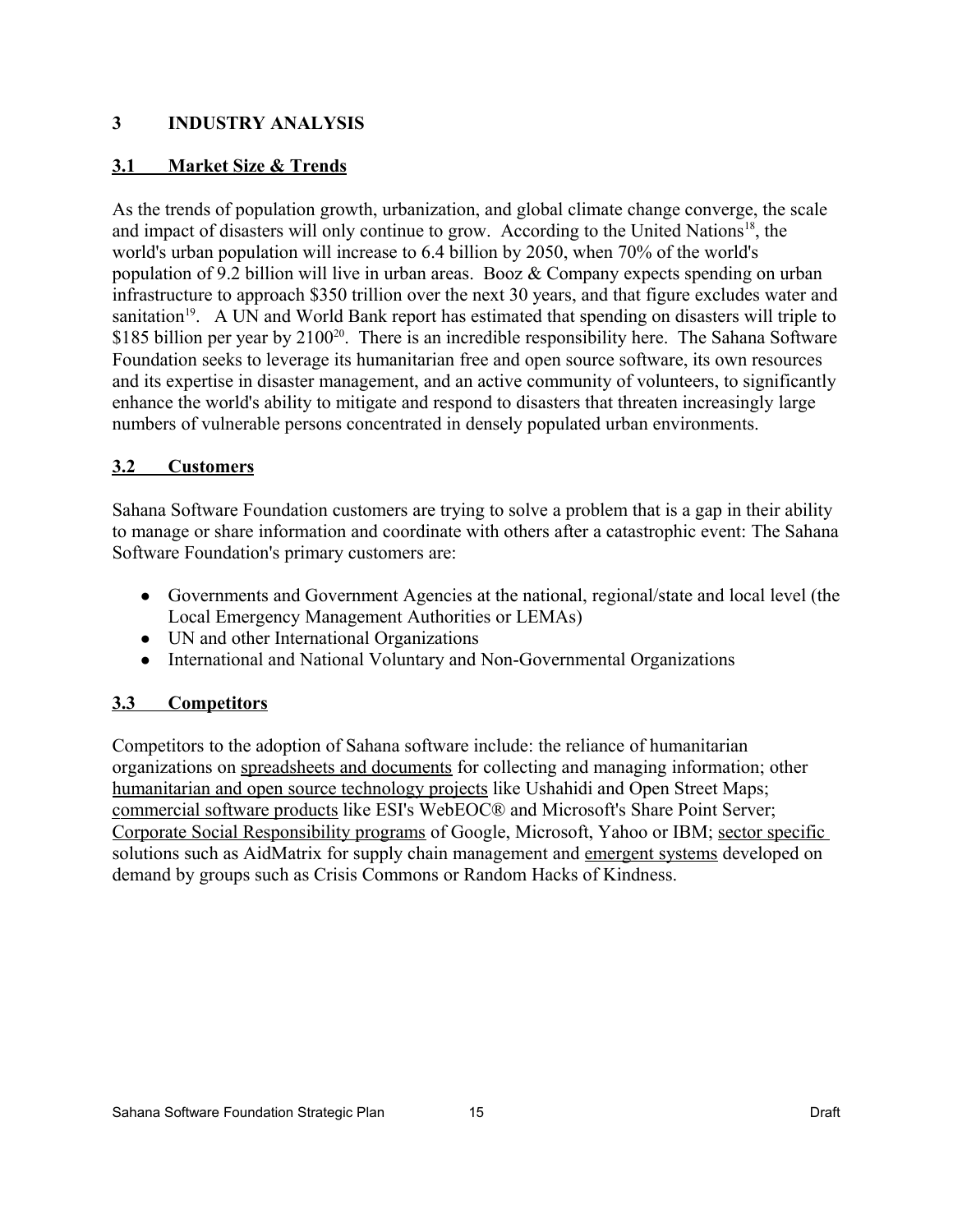## **4 CUSTOMER ANALYSIS**

## **4.1 Customer Identification**

The Sahana Software Foundation's primary customers are:

- **Governments and Government Agencies** at the national, regional/state and local level (the Local Emergency Management Authorities or LEMAs. These may be direct customers or, more typically, are indirect customers of SSF, working with a professional services company. Governments define needs for disaster information in advance of a disaster and issue Request For Proposals for solutions. Sahana software is increasingly known and sometimes specified in these RFPs due to a reputation for flexibility, low cost, and scalability. This is the case with the adoption of Sahana software by the City of Los Angeles, which issued an RFP for Sahana customization and support services in 2011.
- **UN and other International Organizations.** These customers need to define their approach in advance of a disaster, but be prepared to rapidly adjust to unexpected realities which are inherent in a disaster. They have similar needs to government agencies but have more diverse models for adoption. UN and International Organizations are more likely to request to work with SSF directly due to concerns about commercial interests, as occurred in 2010 when the UN World Food Programme elected to contract with the Sahana Software Foundation directly to support its operations in Haiti. These organizations may sometimes follow the model above. The International Federation of the Red Cross Asia Pacific Regional Office issued an RFP for commercial services to support the adoption of Sahana software throughout the region last year.
- **International and National Voluntary and Non-Governmental Organizations**. Less well-funded organizations may be more restricted in their ability to pay for customization services and rely more on volunteerism and donations in order to support their organization's needs and requirements. Professional Services companies may introduce Sahana Software to organizations as part of Corporate Social Responsibility programs (at reduced or donated cost). This is the model followed by the Philippine Red Cross who adopted Sahana software through an IBM CSR funded project.

## **4.2 Customer Needs Analysis**

For all humanitarian agencies helping disaster victims, some of the biggest challenges involve effective coordination and management of requests for assistance and information. Lifesaving decisions need to be made quickly. Without access to information needed to make good decisions, relief may not get to those who need it most, aid dollars are wasted, and lives may be lost. The Sahana Software Foundation was established to directly address these needs.

The most effective means of supporting disaster response activities is to get systems adopted in advance of a disaster. A disaster response operation, where lives are at stake, is no time to be introducing new systems. That said, there are existing gaps in the tool kits of humanitarian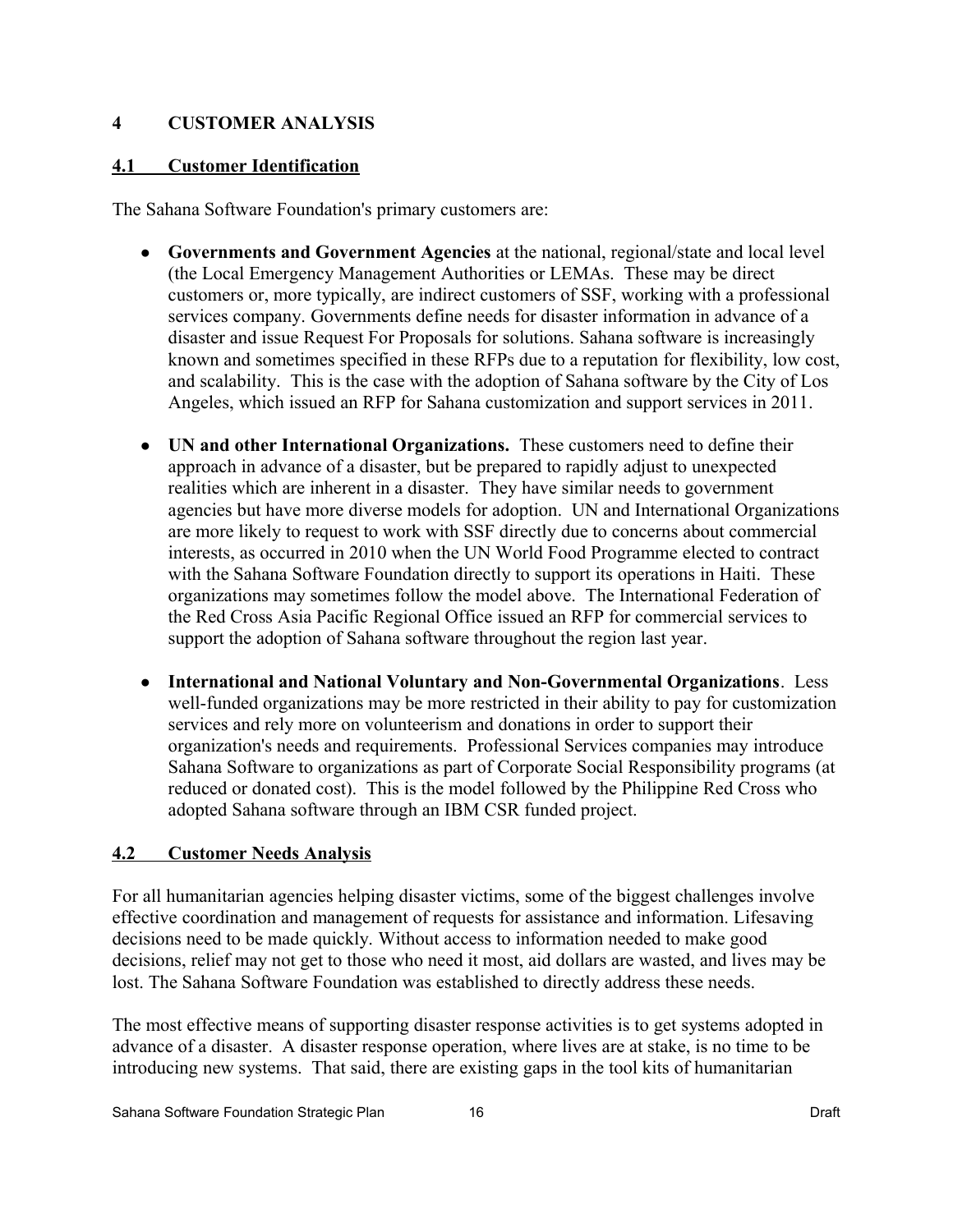agencies in their capabilities for managing disaster information, and where needs are identified, it can be worth the effort to try to assist. One of the main advantages of the ease of customization of Sahana software is its ability to be brought into alignment with an agency's existing business processes. So rather than asking humanitarian agency staff to change the way they are doing things, we are able to provide them with a consistent means of continuing their work with minimal disruption and training required.

But we recognize that sometimes even this is not enough. Major efforts are required to manage the otherwise unmanageable, as we saw with Haiti. For crisis response, it is critical for SSF develop an ongoing "deployment team" capability to be able to partner with UN/International Organizations, and Governments/Agencies and key coordinating NGOs in the rapid adaptation of capabilities to on the ground needs. This ability will enable SSF to formalize partnership models and "standby agreements", tightening the relationship of SSF to its key customers.

## **4.3 Partnerships**

The Sahana Software Foundation leveraging key partnerships with existing customers and other interested parties in order to meet the needs of its customers.

- Existing users of Sahana software are the best advocates and references we have to convince humanitarian organizations to adopt Sahana software for themselves. These organizations also typically want other agencies to be able to benefit from the resources that they put into developing Sahana software's capabilities. This is particularly true of the City of New York's Office of Emergency Management, and the National Library of Medicine. The capabilities to be developed for the City of Los Angeles's specific needs will be able to be reused by the Red Cross Chapters of Los Angeles and Ventura Counties. For this reason, the Sahana Software Foundation maintains strong partnerships with the users of Sahana software even if not involved directly in the project work supporting them.
- Academic Partners such as the International Conference on Information Systems for Crisis Response and Management (ISCRAM), Healthscapes at the Uniersity of Wisconsin-Madison, and the HFOSS Project at Trinity College are key partners that help the Sahana Software Foundation meet its customer's needs. These partners provide vital research to track usage data and measures of effectiveness of our deployments (whether virtual or in the field), contribute code and even provide volunteer software development capabilities for jurisdictions and organizations unable to contract with commercial companies.
- Volunteer Organizations dedicated to applying technology solutions for humanitarian purposes, such as Humanity Road and the Standby Crisis Mappers Task Force. Trained in how to use Sahana software for, for example, the tracking of hospital and medical facility data, they provide a ready force of data-entry and systems management staff. During disaster response activities, they help fast-track the adoption of Sahana software by removing the training and labor requirements and allow humanitarian organizations to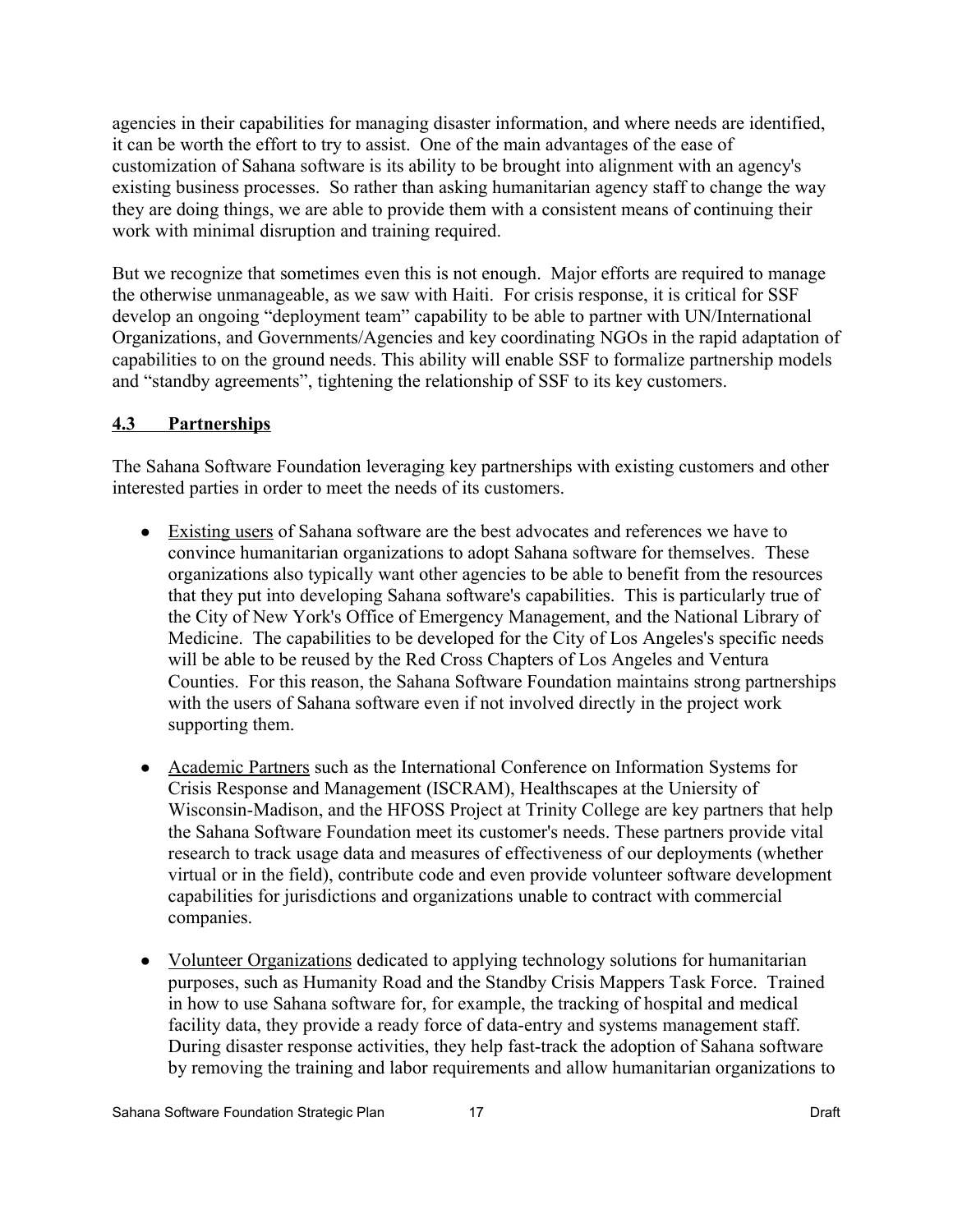immediately benefit from the situational awareness and analysis that Sahana software can provide.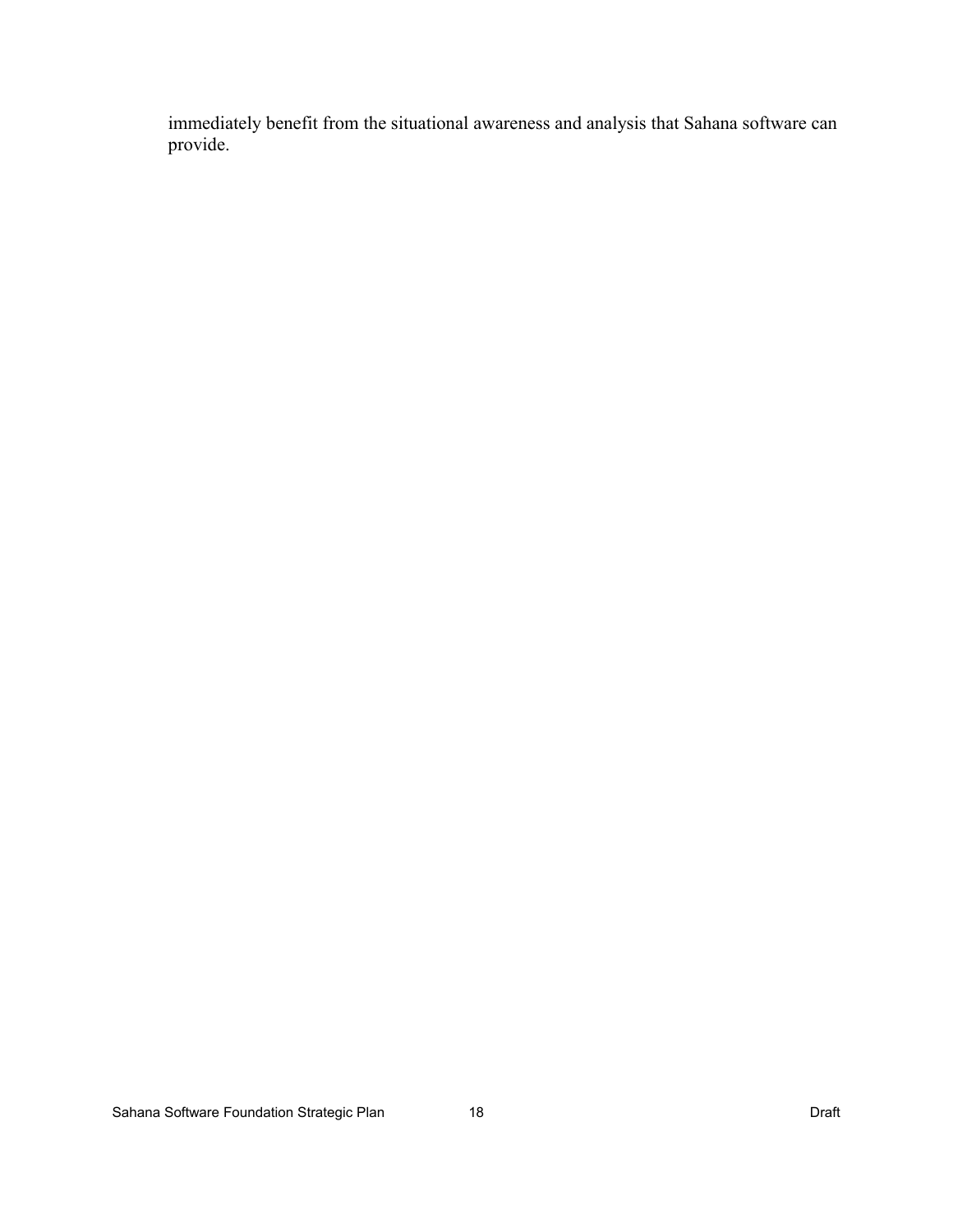## **5 COMPETITIVE ANALYSIS**

## **5.1 Addressing Competition**

Competitors to the adoption of Sahana software include:

• Commercial Professional Services and Corporate Social Responsibility Programs. The biggest threat to Sahana Software Foundation's work is the resources that a commercial software or technology company like Google, Yahoo, IBM or Microsoft could direct to similar efforts if they chose to actively participate in disaster response information management.

However, there is no indication that commercial companies have an interest to dominate this marketplace. There are many indications that they favor communities having robust options for disaster management solutions, which allows their engagements to be more selective. While Google, Yahoo, IBM and Microsoft have created capabilities used in major disasters, they have been selective in their response and generally support a marketplace of solutions for humanitarian purposes. They have supported the Sahana Software Foundation and other Humanitarian FOSS projects through in kind and other support. For example, IBM provides professional services leveraging Sahana Software amongst its commercial offerings and solutions and makes donations of Sahana software through its Corporate Social Responsibility program. Google is an important funder of the Sahana Software Foundation through its Google Summer of Code program and through other in kind and financial contributions.

Spreadsheets and Documents. An important challenge to adoption of Sahana Software is the tendency of organizations to cling to current ways of doing things. This is especially the case with United Nations agencies, larger humanitarian organizations and in government practice/policy. And this typically involves the extensive use of spreadsheets and documents for collecting and managing information.

This "competitor" is probably the most critical to address and our approach to do so is subsumed by our marketing plan which includes advocacy for the use of open source, database driven solutions with potential customers.

- Humanitarian Free and Open Source Software Projects and Organizations: The Sahana Software Foundation is part of a group of organizations using open source technologies to improve disaster response by systematic collection and dissemination of information. This landscape primarily includes Ushahidi, InSTEDD, Open Street Map, FrontlineSMS, Google Crisis Response, the Crisis Mappers Network and OpenMRS.
- Commercial Emergency Management Information System Software. These command, control and communications systems are sold to emergency management agencies and large companies alike. The leaders include: ESI's WebEOC® , NC4's E Team, and Microsoft's Share Point Server as the basis of E-Sponder and other solutions.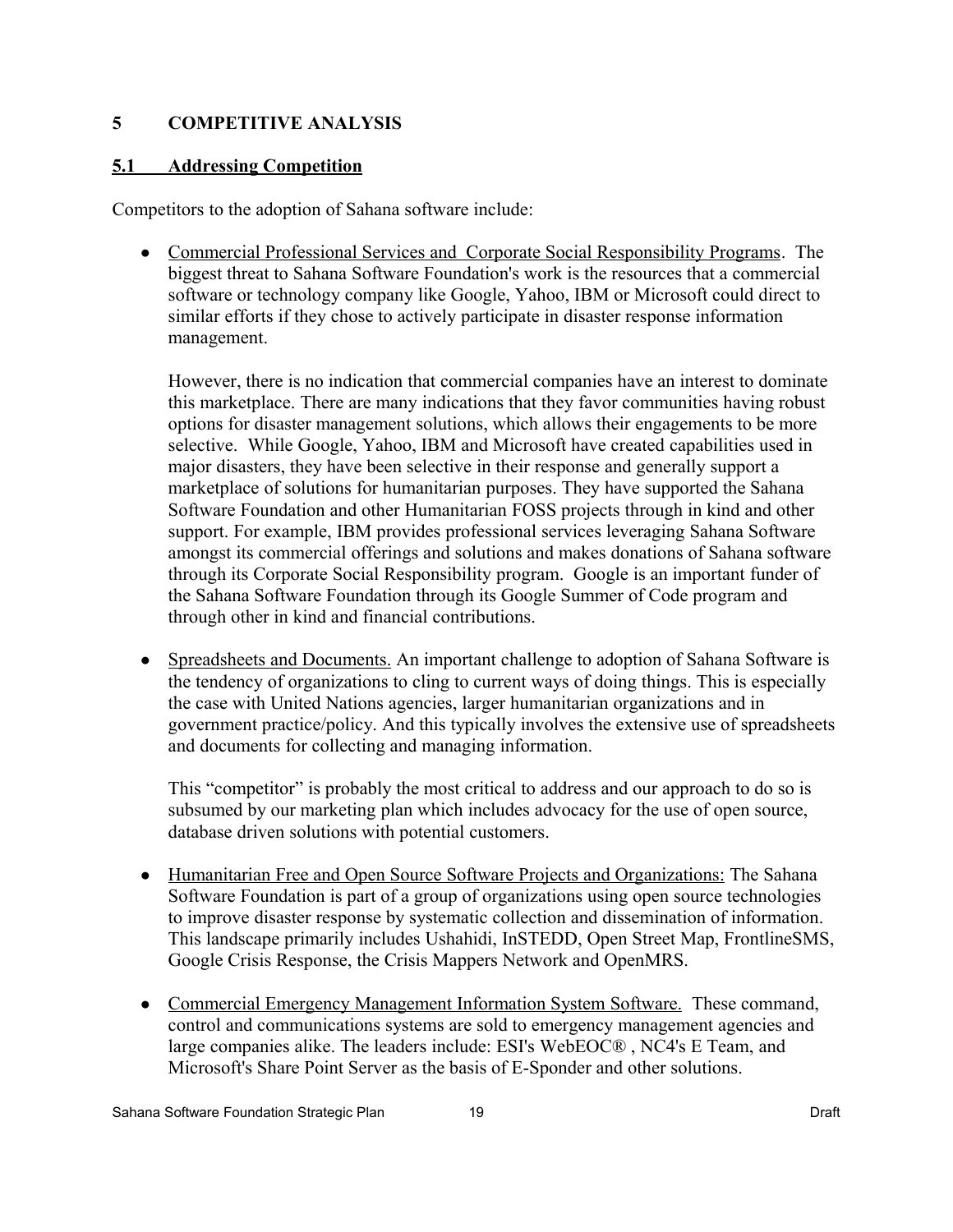Challenges from other HFOSS and Commercial Software systems is addressed in the following section on the Sahana Software Foundation's competitive advantage.

• Sector Specific Solutions. There are both commercial and free software alternatives for many of Sahana's modules, such as Shoreland's Travax system for hospital management, AidMatrix for supply chain management, or SendWordNow as an emergency notification system.

None of these solutions have the breadth of capabilities offered by the Sahana Software Foundation's products or its focus on bridging information gaps across diverse organizations, required in management of a humanitarian crisis.

• Disaster Specific Solutions: emergent systems developed on demand in advance or in the aftermath of an event by individuals or organizations such as Crisis Commons or Random Hacks of Kindness.

These solutions are expensive and difficult to sustain, they lack the starting point framework, and opportunities to leverage and re-use others' enhancements, though startup efforts will continue wherever there is a perception of need. We are working with partners who coordinate volunteer communities such as Crisis Commons and Random Hacks of Kindness to direct new volunteers to existing solutions. This is addressed in our operations plan.

Finally, no competitor has the Sahana Software Foundation's unique focus and mission.

## **5.2 The Sahana Software Foundation's Competitive Advantage**

The Sahana Software Foundation governs several humanitarian free and open source software (HFOSS) projects that address the information-coordination challenges of disaster management. Sahana software fills a unique niche in the toolkit of emergency and disaster response agencies because it facilitates critical information sharing and coordination of efforts across all types of organizations and individuals involved, and is readily flexible to the needs that arise from any particular disaster.

It fulfills critical needs to enable organizations responding to disasters to share information across organizational lines and to track and effectively manage disaster efforts. These needs are substantial and growing because of climate change and urban population growth which are leaving increasing numbers of people vulnerable and susceptible to the effects of disasters.

Sahana software projects are some of several new technologies changing disaster response by providing better situational awareness through **systematic collection and dissemination of information**. Many of these systems provide visualization and maps from static sources of disaster information. Sahana is unique in two ways: First, Sahana software is the only system designed to provide management tools that allow responding agencies to work with the large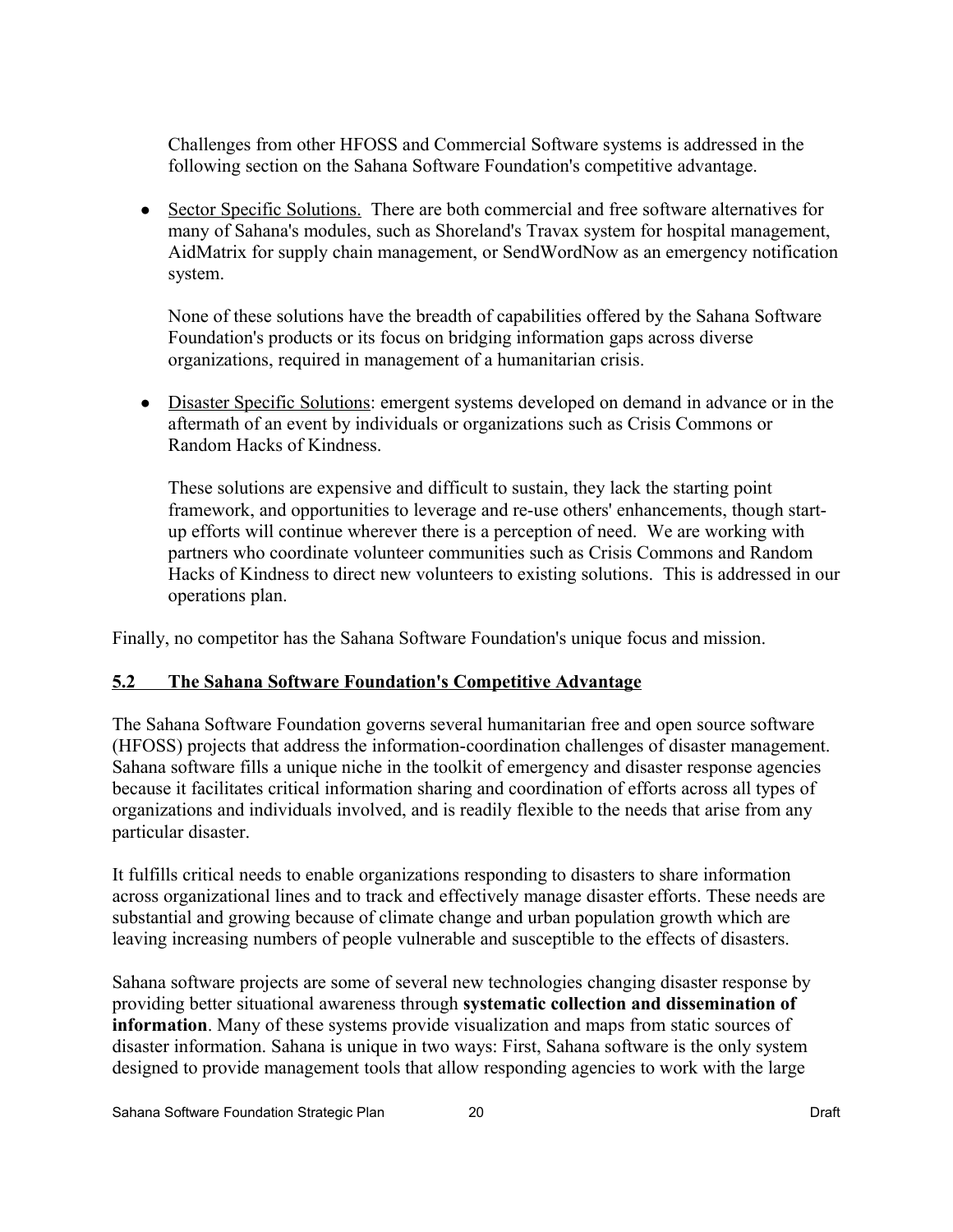amounts of data available to them; it allows them to assign individuals to tasks and facilitates management of people, places, and things that are important in disaster relief. Second, it provides a powerful platform for interoperability such that other tools and users can use Sahana software to share information efficiently. For example, By pulling data from Ushahidi, Open-StreetMap, Google Person Finder, and other sources, Sahana software aggregates it in one place, and redistribute it via open data standards such as EDXL, KML, or RSS. This allows Sahana to bridge information gaps across the diverse organizations and individuals responding to an emergency, each seeking to manage and maximize the impact of their efforts.

By facilitating relevant information sharing across the diverse set of individuals and organizations that need to communicate with each other, the Sahana Software Foundation is fundamentally transforming the chaos of information from a hindrance to an asset - enabling more self-sufficient responses on behalf of communities. And stopping haphazard and unneeded relief efforts because people understand the needs; people are able to report the needs; and people are able to act effectively to the needs.

Free and open source software like Sahana software allows for the distribution of the source code without cost, which is in keeping with humanitarian principles of disaster relief organizations such as the Red Cross<sup>[21](#page-52-20)</sup> as well as a Humanitarian Free and Open Source Code of Conduct<sup>[22](#page-52-21)</sup> that our own community has written and promoted for adoption by other organizations seeking to apply technology solutions for disaster relief.

Open source software allows for organic growth, flexibility, responsiveness to local needs, while always continuing to build the core. Turning the chaos of a post-disaster environment into a systematic, effective response requires that humanitarian organizations, volunteers, and the victims themselves have efficient ways to communicate what is needed and where quickly and consistently over time. Without effective information management, countless more lives and billions of dollars are lost, and resources are wasted. Sahana software has proven itself to be a solution to this challenge.

Ten days after the 2010 Haiti earthquake, those coordinating the relief effort for the US Government did not know the location of all of the operating hospitals and medical facilities in Haiti, what services they offered, their status, and how many beds were available. This information was needed so relief workers would know where they could send the injured or ill, and for those hospitals already overflowing with patients, where they could transfer non-critical patients so they could continue to receive needed medical care. It is hard to imagine how this is possible. The Haitian Ministry of Health had a database of all hospitals and medical facilities in the country; the UN Humanitarian Information Center in Port-au-Prince had mapped the location of several hospitals and made their maps available to anyone who wanted them. Other organizations working to provide medical assistance to the earthquake victims certainly knew where several of this critical facilities were located. But there was no place to go to that integrated all of these sources of data to give relief workers a complete operational picture of the working medical infrastructure of the country. The 2011 UN Foundation report Disaster Relief 2.0 commented: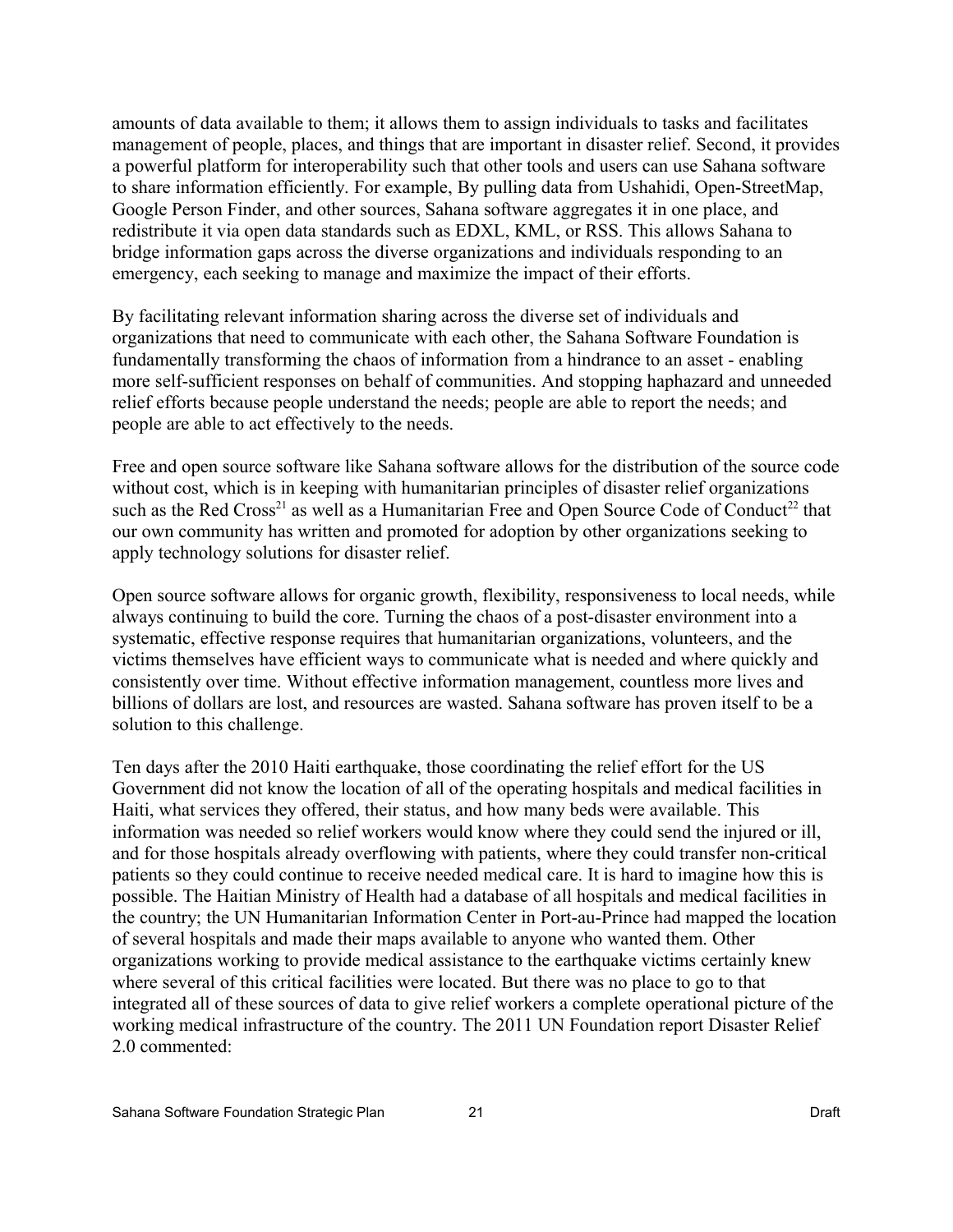"*What happened next is critical to lessons learned from the response. Sahana made the data available in open data formats via several feed formats, including XML, KML, GeoRSS, and the XML schema designed for tracking hospital data, EDXL -HAVE. This resource became one the best resources for health facility data for the next month. Over 8,000 unique individuals visited the site or pulled from these feeds. Crowdsourcing had taken a responsibility that would have taken OCHA days to complete and reduced it to a little more than a day of work. In the process, a group of V&TCs had built a process for locating health facilities—a process that is now being revised for the next disaster."[23](#page-52-22)*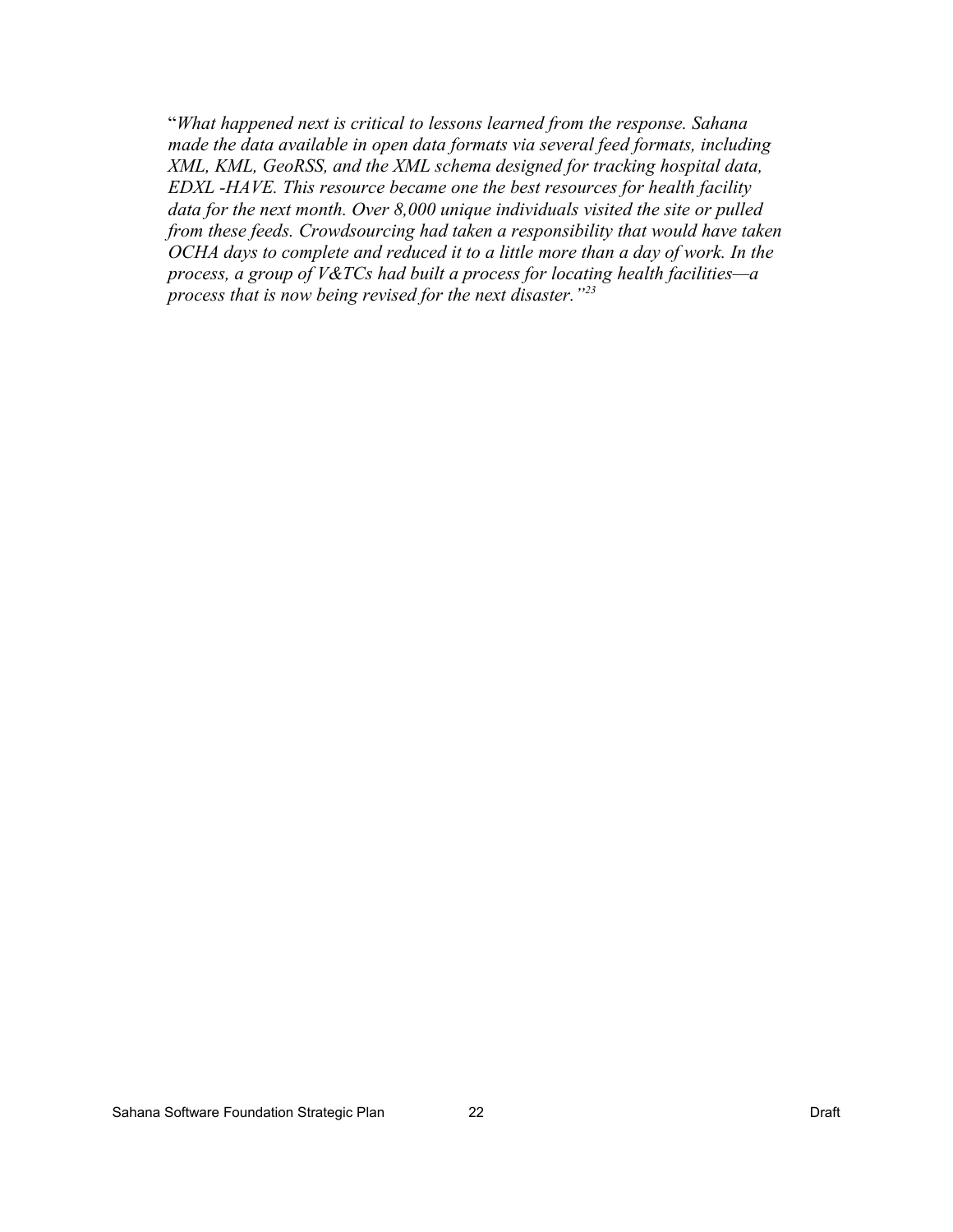## **6 MARKETING PLAN**

The Sahana Software Foundation will focus on creating a Brand Architecture of the organization and its projects that will clarify its overall purpose through its core programs: Advocacy & Partnerships; Software Development; and Deployment & Training.

To build our volunteer base, it is critical to develop an effective marketing of our organization and its purpose through social and digital media, educational and technology and volunteer organization partnerships, and targeted speaking engagements at professional industry and academic conferences targeted at an emergency management and humanitarian uses of technology audience.

## **6.1 Products and Services**

## **Products**

We have three main products:

*Eden:* Emergency Development ENvironment for Rapid Deployment Humanitarian Response Management. Eden is a flexible humanitarian platform with a rich feature set which can be rapidly customized to adapt to existing processes and integrate with existing systems to provide effective solutions for critical humanitarian needs management either prior to or during a crisis. Its main capabilities are:

- **Logistics Management**  Manage Requests, Donations and Warehouses.
- **Staff Management** Manage staff & volunteers by capturing their skills, availability and allocation.
- **Organization Registry** Creates database of organizations to help facilitate coordination.
- **Assessments** Supports needs assessments.
- **Project Tracking** Provides status and visibility on projects and organizations needs
- **Hospital Management System** Hospitals can share information on resources & needs.
- **Shelter Registry** Tracks the location, distribution, capacity of Shelters and provides a breakdown of the People inside them.
- **Person Finder** Report and search for Missing Persons
- **Disaster Victim Identification** Supports management of the recovery of dead bodies and the identification of the deceased.
- **Mapping** Provides mapping solution to support situational awareness and geospatial analysis.
- **Messaging** Sends receives Alerts and other messages via Email & SMS.
- **Document Library** Enables a library of digital resources, such as Photos & **Documents**

Eden is designed for most organizations and agencies engaged in humanitarian activities, including UN agencies, NGOs and government agencies, and provides solutions to challenges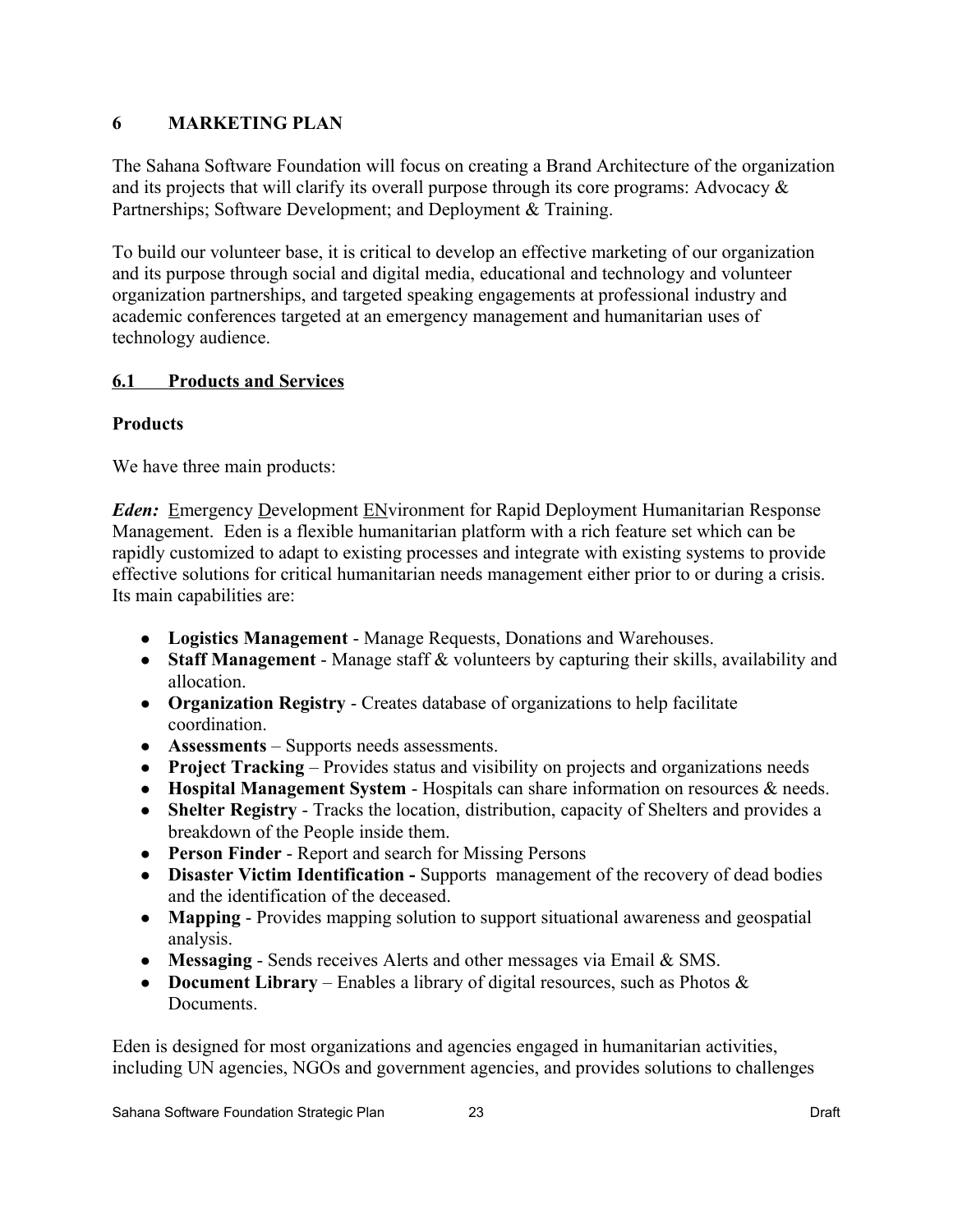involved in resource management, information management, coordination, decision support and stakeholder communications.

Eden software was first deployed for disaster responses purposes following the 2010 Haiti earthquake for public use and also to support a the food distribution programs of the UN World Food Programme. Since the Haiti earthquake, Eden has been used for the following disasters by individuals, organizations and governments:

- Earthquake and Tsunami in Japan  $2011$
- Flooding in Colombia  $2011$
- Flooding in Venezuela  $2010$
- Flooding in Pakistan  $-2010$
- Hurricane in Veracruz, Mexico 2010

Eden has also been adopted by such organizations as the Asian Disaster Preparedness Center (ADPC) for its Disaster Risk Reduction Projects Portal [\(http://drrprojects.net\)](http://drrprojects.net/), the IFRC Asia Pacific Disaster Management Unit, Sahana Taiwan (Academia Sinica) and supports Healthscapes [\(http://www.healthscapes.org\)](http://www.healthscapes.org/) at the University of Wisconsin-Madison.

*Vesuvius***:** Hospital Triage and Lost Person Finder Capabilities. Vesuvius is focused on the disaster preparedness and response needs of the medical community,contributing to family reunification and assisting with hospital triage. Its main capabilities are:

- **Missing Persons Reporting** Contributes to family reunification through multiple means of accepting reports and providing advanced search and filtering capabilities
- **Hospital Triage Management:** Provides tools to assist in local and remote hospital triage management, including photo capture and electronic notifications of patient intake records to hospitals and the person locator registry.

Vesuvius's development is led by the US National Library of Medicine as part of the Bethesda Hospitals Emergency Preparedness Partnership to serve area hospitals, medical facilities and jurisdictions with a need to tie victim intake records with missing/found persons reports submitted by the public.

While their primary mission has been to support the Bethesda Hospitals Emergency Preparedness Partnership (BHEPP), NLM has also supported the public use of the [Vesuvius](https://pl.nlm.nih.gov/) [People Locator](https://pl.nlm.nih.gov/)<sup>[24](#page-52-23)</sup> system for the Haiti earthquake (2010), Christchurch Earthquake (2011), and Japan Earthquake and Tsunami (2011).

A pre-release version of Vesuvius was also used by NLM as part of BHEPP's October 15, 2009 participation in CMAX 2009 (Combined Multi-Agency eXercise). CMAX is an annual joint civilian-military exercise in the Washington, DC area, involving simulated disasters with first responders and medical providers<sup>[25](#page-52-24)</sup>.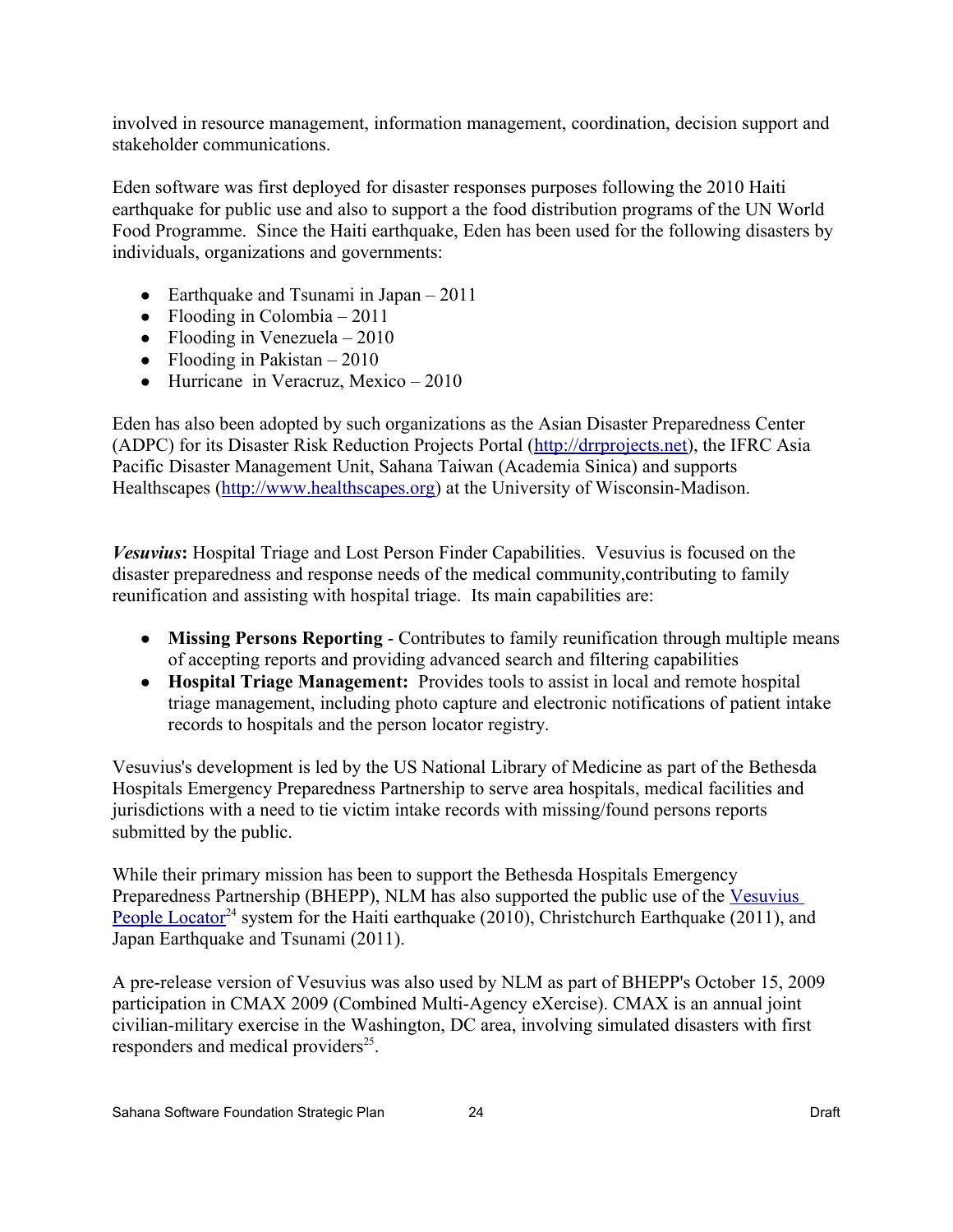*Mayon*: Emergency Resource Management Capabilities for Municipalities. Mayon is currently in development with a public release planned for late in 2011. It provides an emergency personnel and resource management solution that is highly scalable to manage large numbers of events, persons and resources. Its main capabilities are:

- **● Emergency/Disaster Scenario Management -** Allows users to set up several scenarios with different resource pools, staffing requirements, shift patterns, and deployment strategies and seamlessly implement these plans during an emergency.
- **● Facility Management** Manages facilities such as shelters and attached resources that used in emergency and disaster response.
- **● Staff Management** Manages automatic shift generation and deployment with distancebased staff assignment, scaled to handle up to 160,000 staff and 400,000 shifts generated per month per event with no event limit.

Mayon's development is led by the City University of New York's School for Professional Services for the City's Office of Emergency Management. Its intended to serve professional emergency management organizations in large municipalities and jurisdictions charged with preparedness, response, recovery and mitigation responsibilities.

**Legacy Products:** There are several other versions of Sahana software, but while none of these are currently supported or being actively developed, they remain an important part of our history. These systems were used in the response to many disasters and adopted by government agencies and humanitarian organizations for disaster preparedness programs – many of which are still in use today. Krakatoa was the most mature of the legacy systems. Written in PHP, it is the direct descendent of the original Sahana software project. Most of the features of Krakatoa have been replicated and improved upon in either **Eden** or **Vesuvius**, or will be included in **Mayon**.

These legacy versions of Sahana software were used in the response to the following disasters:

- Cyclone Nargis in Myanmar  $-2008$
- Chengdu-Sitzuan Province Earthquake, China 2008
- $\bullet$  Bihar Floods, India 2008
- Ica Earthquake, Peru  $2007$
- Cyclone Sidr in Bangladesh  $-2007$
- Yogjakarta Earthquake, Indonesia 2006
- Landslides in the Philippines–2005
- Kashmir Earthquake in Pakistan  $-2005$
- Indian Ocean Earthquake and Tsunami in Sri Lanka 2005

They have also been used for the following pre-disaster deployments.

- Philippines Red Cross 2010-present
- Sahana Taiwan (Academia Sinica) 2010-present
- National Disaster Relief Services Center, Sri Lanka 2010-present
- National Coordinating Agency for Disaster Management (BNPB) in Indonesia 2009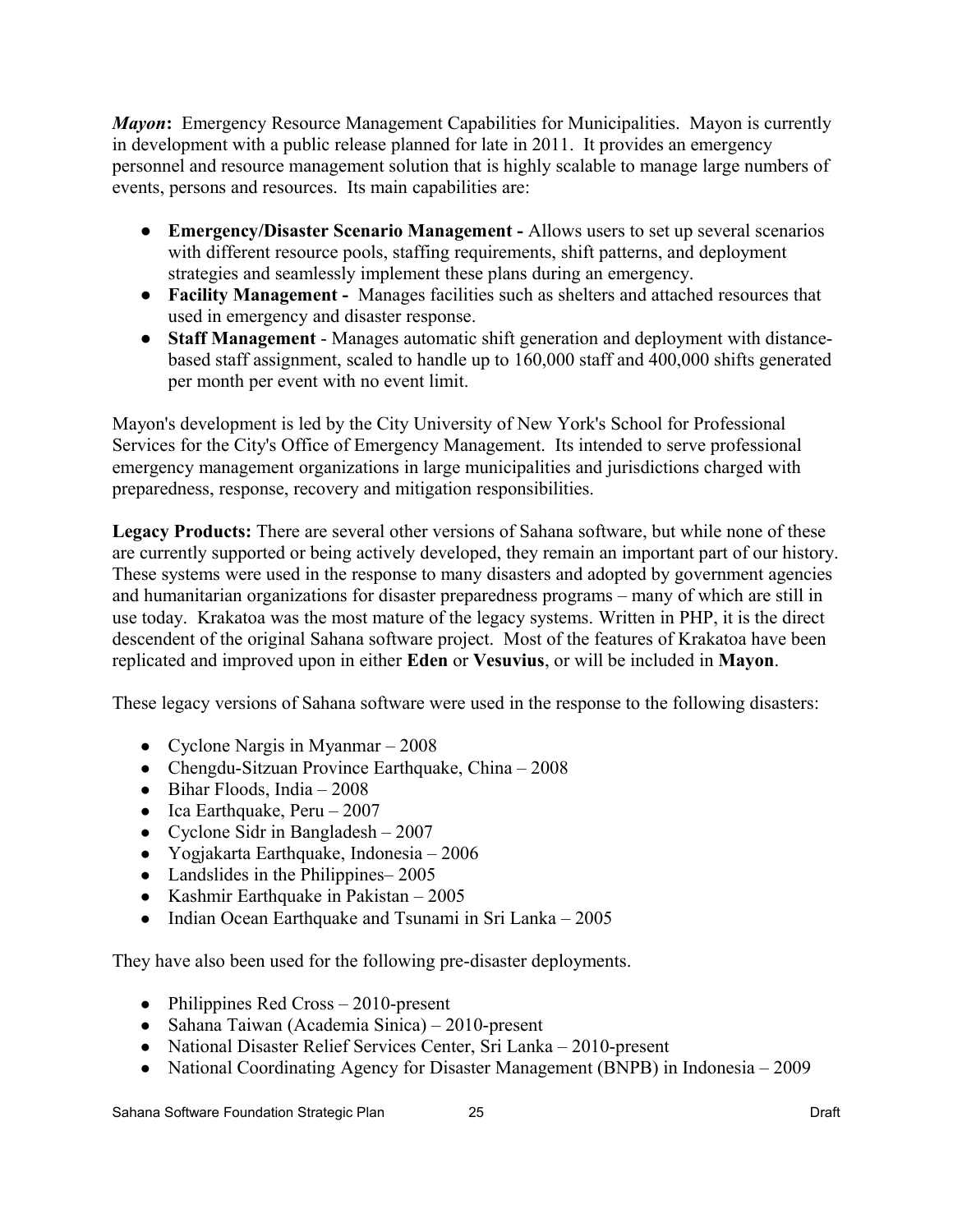- National Disaster Coordinating Council in the Philippines 2009-present
- LIRNEAsia, Bio-Surveillance, Sri Lanka and India 2008-2010
- Sarvodaya (NGO), Sri Lanka 2008-present
- Office of Emergency Management in New York City 2007-present

## **Services**

The Sahana Software Foundation will offer the following services to support the promotion and adoption of its products:

- **● Training**: The SahanaCamp program serves to orient software developers in how to support Sahana software and users in how to effectively deploy and user Sahana software. This service will be offered to commercial companies as part of a certification program on a fee-for-service basis, and also as part of humanitarian and charitable efforts to support the adoption of Sahana software by governmental and humanitarian organizations.
- **● Software development and support services:** For humanitarian organizations who prefer to contract with a non-profit organization, we will offer customization, support and hosting services.

## **6.2 Promotion and Positioning**

The Sahana Software Foundation will fully develop and leverage our "brand" based on the integrity and experience of our organizational leadership, our existing reputation, and the flexibility and effectiveness of our software. We are defining the product portfolio within that brand architecture to enable customers to better understand the value of our solutions and ensure SSF focus on critical needs.

We plan to position Sahana Software Foundation with attributes of leadership, innovation, and bridge building. SSF is more than about software solutions; it is about fostering the information and communication and social networks that save lives. Possible tag lines include: Make Chaos Manageable.

Market positioning will address the distinct needs of four types of stakeholders critical to organizational success:

• *Customers* (both decision makers for procurement and end users): Our key messages are to advocate the value of better information management and coordination, the Foundation's purpose, product strengths and direction. We will build formal stakeholder engagement to ensure product capabilities meet needs, address policy momentum for open source usage where it is an issue, and develop procurement models for customer support needs.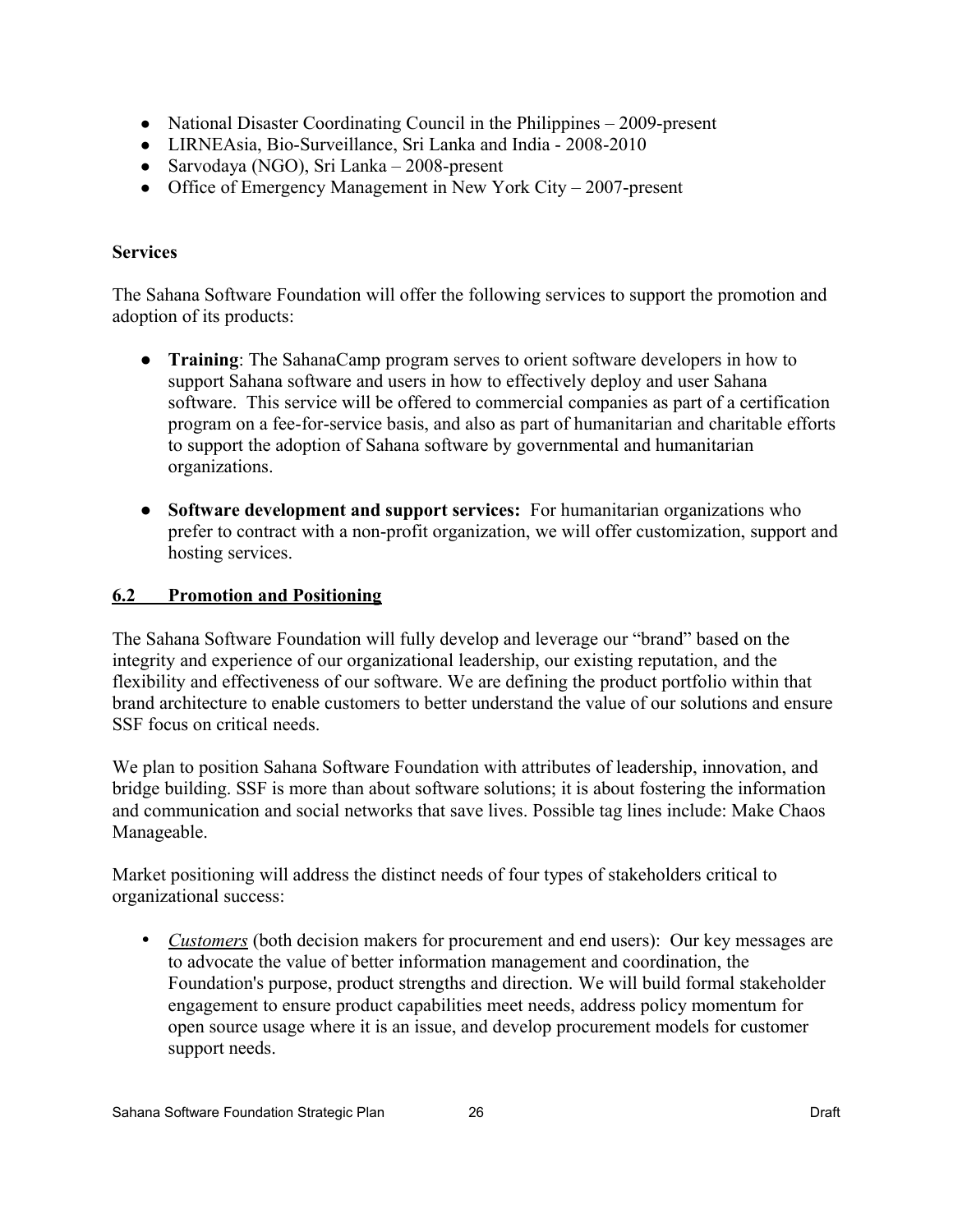- *Partners*: A critical amplification mechanism, we will articulate the commitment to professional services, academia, non-governmental, governmental and strategic partners to create an ecosystem to promote better management of disasters. We will promote distribution through certified and capable partners that can deliver localized solutions support.
- • *Volunteers & Members*: We will recognize and provide incentives for high value contributions (both technical and non-technical), create training, tools and a stewarded engagement model to increase the potentially exponential impact that SSF can make using these networks of skills and influence. We will build partnerships with academia, corporate/technology groups, and volunteer movements for recruitment of volunteers.
- • *Board Members, Sponsors and External Advisers*: We will build ongoing consultative engagement with corporate, foundation, academic research institutions and government sponsors through advisory and other board relationships to enable vital feedback loop on organizational strategy and effectiveness.

Currently, the Sahana Software Foundation uses speaking opportunities and workshops at numerous industry events and publications (the press, and blogs) involving primarily disaster, technology and social innovation industries as the primary marketing vehicle<sup>[26](#page-52-25)</sup>. SSF Directors and Members participate in highly visible events such as the Open World Forum, Tech@State, ISCRAM and the Aid and International Development Forum, and publications such as the Open Source Business Resource, ICT for Disaster Risk Reduction Case Studies, plus advocacy and support from the community has directly supported marketing the Sahana Software Foundation to potential customers, partners and sponsors.

The Sahana Software Foundation plans to re-invigorate our branding and communication through digital and print media in order to amplify the impact of these contributions, and create tailored messages and presentations to distinct segments. This will include web and social media (e.g. Facebook, Twitter, YouTube, Flickr) in support of public and community relations. SSF will promote and support two distinct community advocates: Stakeholders/Users (Customers and Partners) and Volunteer Communities . Sahana will be promoted in Technology/Open Source, Disaster Response & Development/Humanitarian Response, Academic, Governmental, Social Innovation and Business Social Responsibility communities.

For the effective engagement and development of an active Sahana contributor community, the Foundation intends to use social media and targeted events to engage potential contributors not only in code development, but also including translation, Emergency Management domain expertise, documentation, artwork, quality assurance and other valuable fields. Mediums for this engagement include the Google Summer of Code, Twitter, Facebook, the Grace Hopper Celebration of Women in Computing, Random Hacks of Kindness, IBM's Centennial Celebration of Service, other coding events and engagement channels, and also developing an active community support system to engage interested parties and help them contribute with maximum efficiency.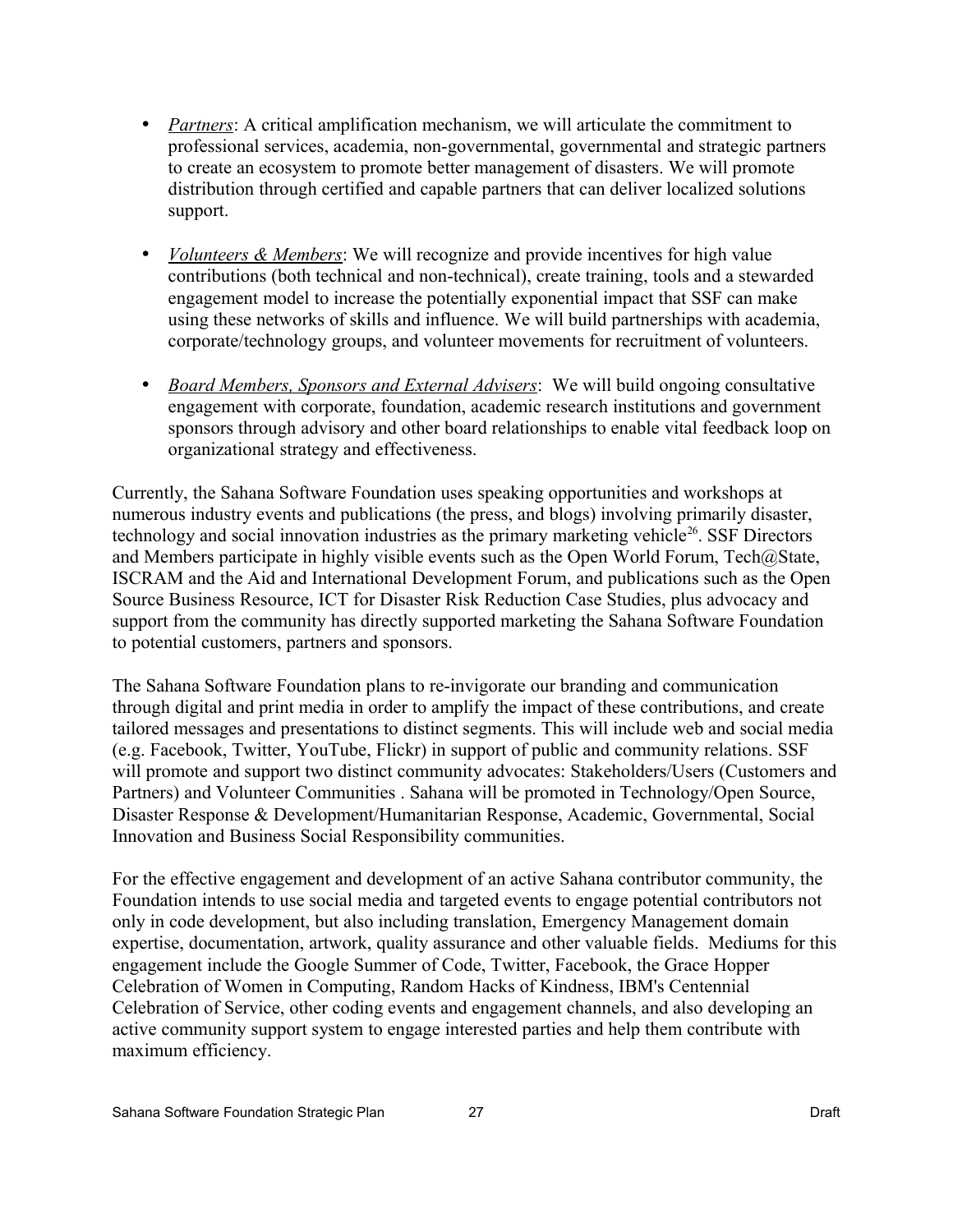## **6.3 Price**

The software is free but it typically needs some level of professional services to customize and configure it to serve the customer's needs and then to maintain and host it. A core team of developers and the deployment team as specified in the Operations Plan will be able to assist humanitarian organizations address any barriers to entry. In addition, SSF will offer its services on a non-profit cost-recovery basis with a minimal markup for administration and overhead. These might be able to be funded by the organization seeking to adopt Sahana software, or as the basis of a funding proposal to a third party.

## **6.4 Place**

Sahana software is available for free download from our hosting account at [http://launchpad.net/sahana.](http://launchpad.net/sahana) The deployment team and commercial companies may also assist customers to acquire Sahana software.

## **6.5 Customer Retention**

There are many built-in incentives to continue to use Sahana software once it has been adopted.

Most costs for adoption of open source are up front – for developing custom capabilities and configuration required and training local support team; costs decrease over time. The resources of the Sahana Software Foundation and its global community will provide surge capacity to support the needs of adopting agencies during disasters and emergency response operations.

There is also a strong built-in incentive for government and other humanitarian agencies to see their efforts reused by others. This has been a huge motivating factors for the City of New York – they are glad to see their sheltering system able to be reused by City of Los Angeles and other jurisdictions. The Red Cross is able to reuse City of LA's capabilities. Volunteer management capabilities developed for the Chicago CERT (Community Emergency Response Team) team will also be reusable by other CERT chapters, the City of Los Angeles, and the American Red Cross.

As customer base grows, all customers benefit from improvements and enhancements made by and for other organizations that they can benefit from.

## **6.6 Partnerships**

Our partnership strategy is the cornerstone of our marketing plan. Much of the Advocacy and Partnership program described in our Operations plan is designed to further the following partnership goals:

• Disaster Response Agencies/Governments: Work to support policy support for use of open source solutions like Sahana Software. Formalize preparedness "standby" and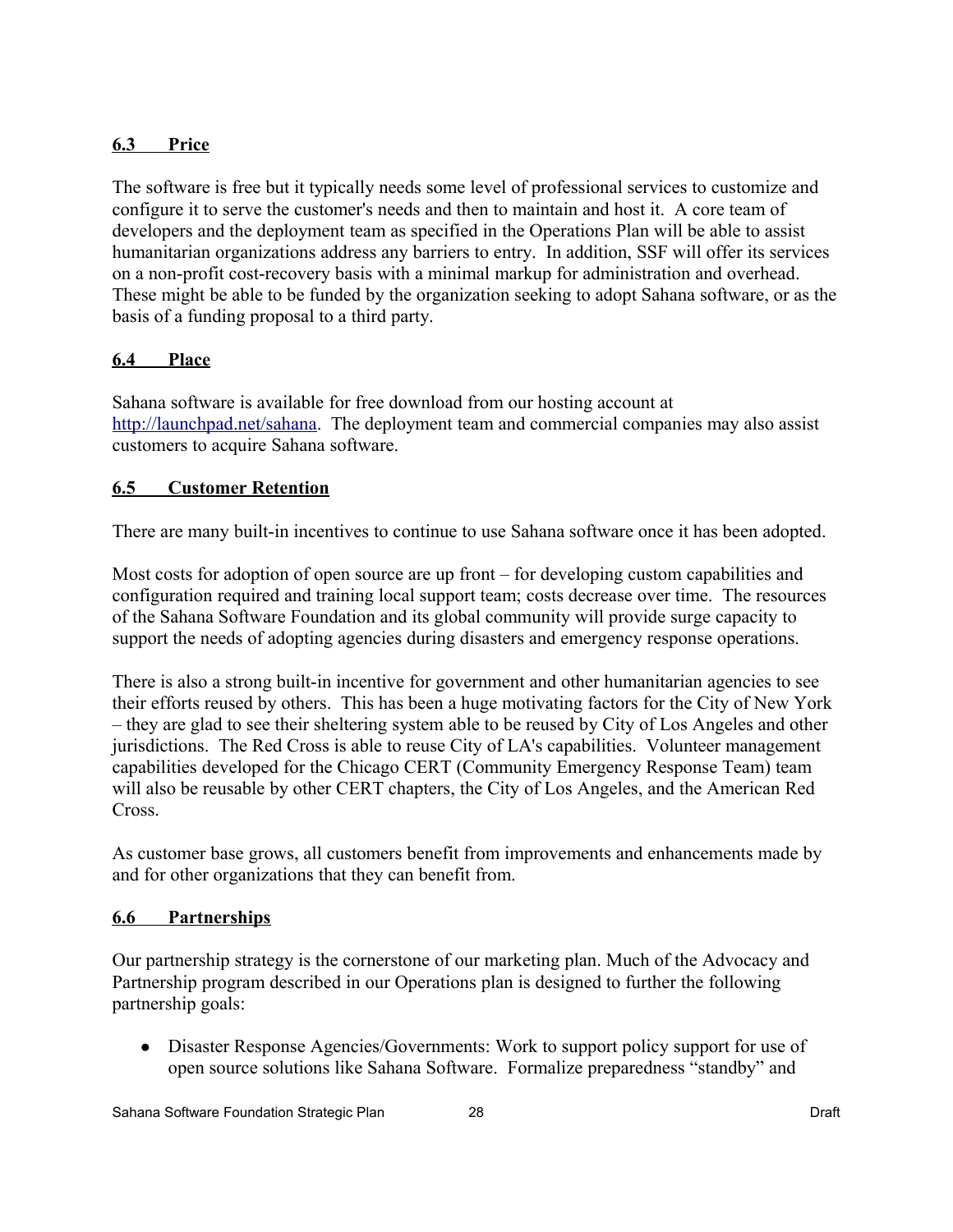preparedness agreements and ensure independent evaluation **to penetrate disaster response protocols**

- Build Professional Services Partnership Model: Promote professional services organizations who certify with SSF, and increase product and support efficacy with training and feedback/monitoring **to increase preparedness deployments using SSF products/services.** *Virtuous circle... support the core capabilities of Sahana Software through the Foundation; in return, able to build capabilities on top of that and win contracts.*
- Universities/Technology Companies/Disaster Information focused NGOs: Formalize partnerships that benefit partners through development of open source technology innovation/skills, while providing volunteer community base for the Sahana Software Foundation **to create sustained model of innovation and excellence in solutions, industry and community advocacy base to increase adoption.**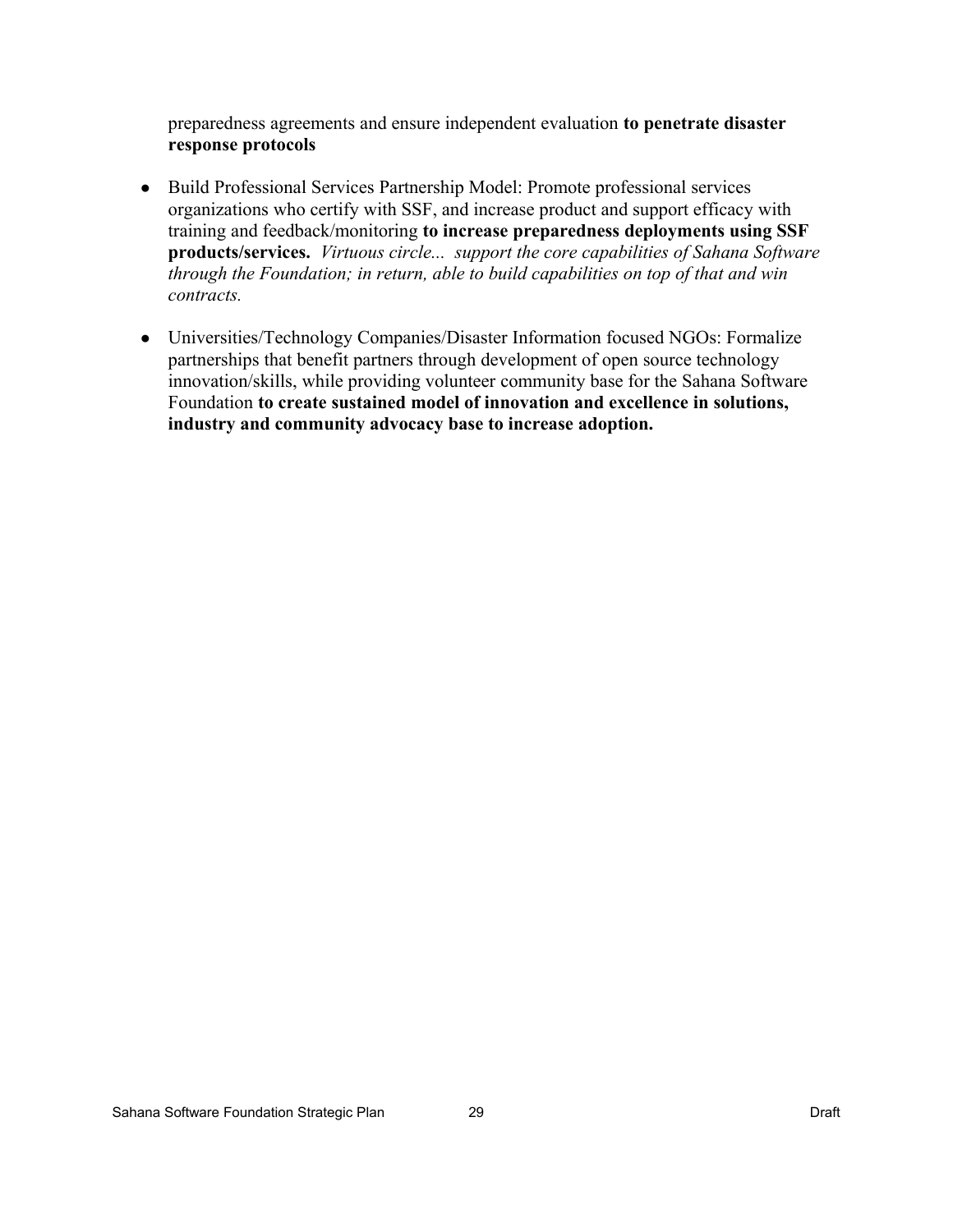## **7 OPERATIONS PLAN**

#### **7.1 Program Design**

We will pursue building sustainable organizational capacity of the Sahana Software Foundation for *successful professionalization, and usage of Sahana software as a requisite part of disaster response and preparedness globally* via three main programs:

**Software Development Program:** The core activity of the Sahana Software Foundation is to support software development by hosting the infrastructure and tools used by software developers, leading core framework development to ensure quality, consistency and security, and maintaining the code base. This program will expand the utility of capabilities of Sahana software based on robust user/stakeholder feedback, written procedures and documentation, and maintenance of the overall quality of the product

We will focus on the following measures of performance and effectiveness:

- The growth of the community in terms of number of individuals and contributions (measured in lines of code or modules written) made to the software.
- Track against targets outlined in our project's release road map.

## *[This section still to be built out with job descriptions and the roles and responsibilities of the core development team].*

**Deployment Program:** We will develop a formal program to support the deployment of Sahana software before, during and after emergencies, including organizing a deployment "team" available to travel to sites of emergencies and work directly with responding agencies on how to make best use of information management tools like Sahana. The goal of this program is to increase disaster preparedness and a standby disaster response capacity. This deployment team will also be the lead our training and education efforts when not engaged in supporting organizations deploying Sahana software for active disaster responses.

## *[This section still to be built out with job descriptions and the roles and responsibilities of the deployment and training team].*

**Advocacy Program:** An important purpose for the Sahana Software Foundation is to promote the adoption of Sahana software and the principles of HFOSS and collaborative open source approaches to disaster information management. The goal of this program is to fundamentally transforming the way disaster response occurs through innovative solutions to coordination challenges. This involves active leadership/participation at relevant meetings and conferences with key stakeholders, an orientation and training program for customers, and Sahana certification program for quality control. This program also is responsible for managing the Sahana Software Foundation's many partnerships.

The organizational outcomes and successes of our deployment and advocacy programs will be measured by the number and importance of: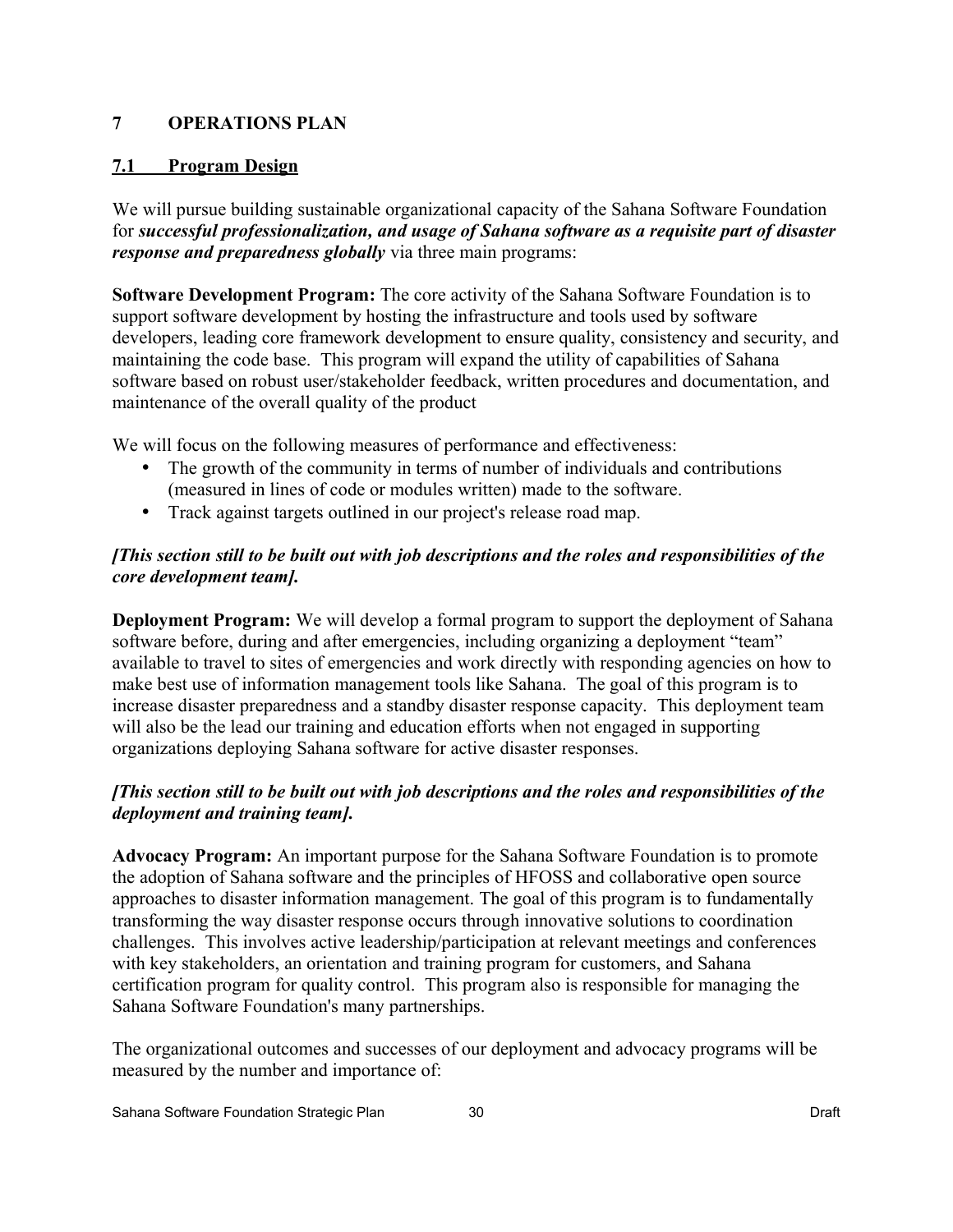- Partnerships with humanitarian organizations to use Sahana as a part of their official response plan;
- Government jurisdictions that have adopted and deployed Sahana in advance of, or in response to, a disaster. We will aim to support between 9-12 such deployments over three years;
- Deployments in response to major disasters;
- Trainings conducted for Sahana stakeholders.

Over the course of three years, we will grow the Foundation to support several full time staff, as well as part-time staff, contractors and volunteers. A summary of the progressive growth of our organizational plan follows:

## **Year 1: Core capacity and professionalization**

- Bring on CEO, part time support for the Finance and Marketing officers, and additional roles to be filled by a combination of volunteers and contractors based on assumption of successful fund raising of ~\$300,000 to provide core capacity for fund raising, development, deployment support, training, advocacy and management;
- Establish core team of software developers and trainers to support development and deployment capabilities who will begin the transition from community maintenance of the code base and provide support for deployments;
- Establish and operationalize Executive Committees for Board Development, Development (Fund Raising), and the Strategic and Technical Advisory Committee.

## **Year 2: Growth**

- Continue to transition staffing support in key roles from volunteer to part- and full-time positions, including full-time leads for software development and deployment and training programs.
- Promote preparedness and provide some emergency standby capacity;
- Establishment of emergency deployment team support for international agency partnerships;
- Bring on additional staff to lead software development and deployment support and training teams.
- Establishment of training program for users and software developers;
- Launch of professional certification and training program.

## **Year 3: Strategic developments and partnerships**

- Strategic development of new capabilities based on Stakeholder and user group input;
- Scale development and deployment and training teams to meet service and project commitments.
- Provide active support for pre-disaster deployments from core and deployment team.
- Focus on growth of community and preparedness to achieve long-term sustainability through additional growth of full-time staffing in Year 4.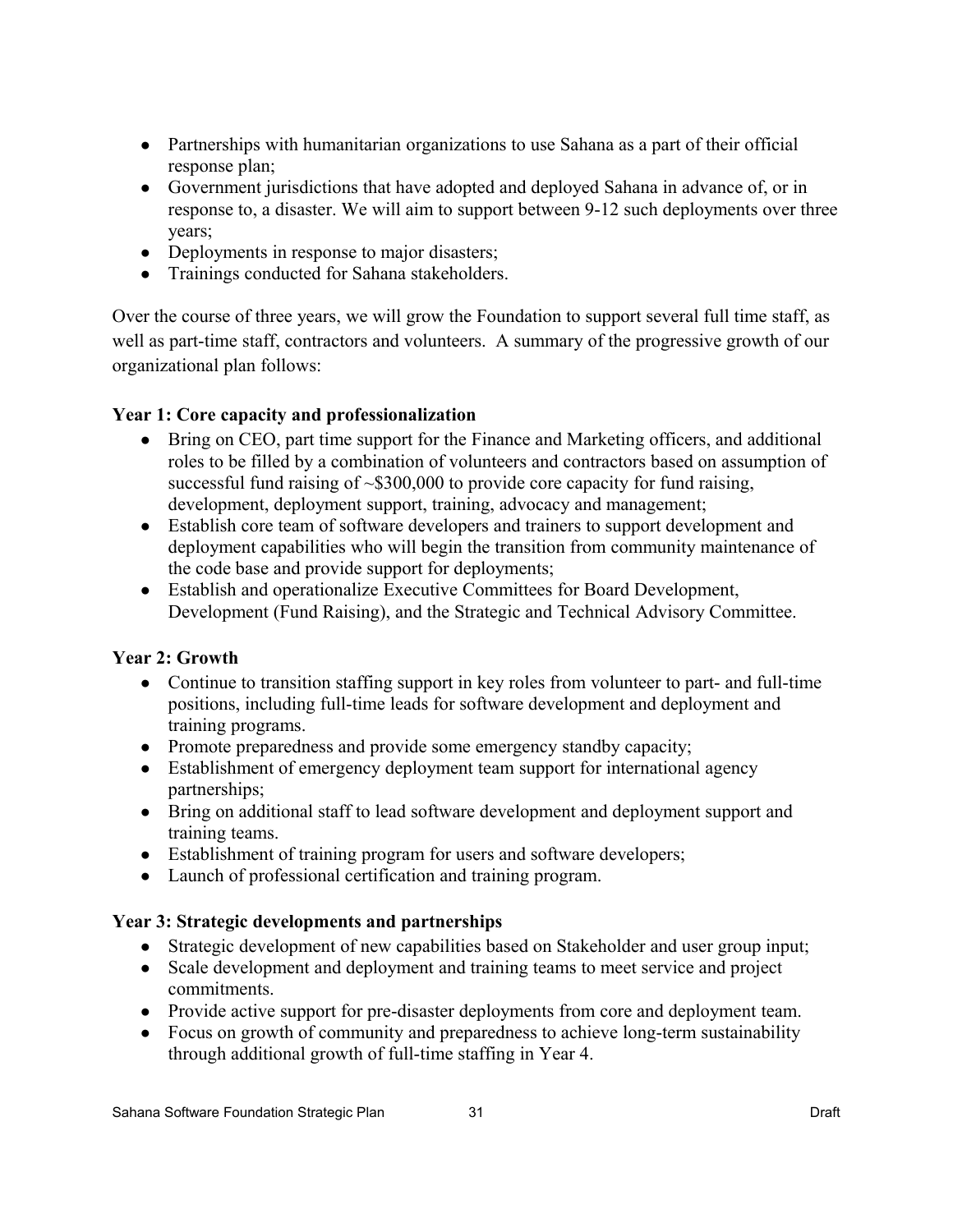## **7.2 Management Plan**

The programs of the Sahana Software Foundation will be managed by the following organizational structures, which are all codified and described by governing bylaws of the Sahana Software Foundation<sup>[27](#page-52-26)</sup>.

**The Board:** The Sahana Software Foundation Board is responsible for all activities and affairs of the Foundation and all Foundation powers are exercised by or under the direction of the Board.

**Offices and Staff of the Foundation:** The Officers and staff of the Sahana Software Foundation have the day-to-day responsibilities for the operations of the Sahana Software Foundation. Officers include:

- A Chair of the Board: who presides over the Board of Directors;
- **A President:** who serves as Chief Executive Officer of the Foundation and has general and active management of the business and affairs of the Foundation;
- **A Secretary:** responsible for keeping accurate records for the Foundation;
- **A Chief Financial Officer/Treasurer:** who has custody of all Foundation funds and financial records and is the corporate officer primarily responsible for managing the financial planning for the Sahana Software Foundation.
- **A Chief Technical Officer:** who provides technical direction, guidance and advice to the Foundation and Foundation projects.
- **A Chief Operations Officer** (*proposed*): who is responsible for the management of the Foundation's program activities
- **A Chief Marketing Officer** (*proposed*): who is responsible for the various marketing activities of the Foundation.
- **PMC Chairs:** In addition, all Chairs of PMCs are appointed as Officers of the Foundation by the Board, serving in the equivalent capacity of a "Vice-President"

During year one, these may start as volunteer positions with clear job descriptions and understood roles and responsibilities, later transitioning to part-time or full-time roles based on measured organizational growth and the financial stability of the organization. Additional parttime and full-time support staff would be responsible for fund raising/development, finance and administration. The Foundation will also be staffed by a core development team and a deployment and training team, who will be responsible for the implementation of the Foundation's programs, as well as supporting the core responsibilities of the Foundation's Technical and Coordination Projects (such as bug fixing, core feature development, QA and User Acceptance Testing (UAT), documentation, and release management.

**Members:** Members of the Sahana Software Foundation Board are responsible for sustaining and promoting the adoption and growth of the Sahana and serve on many of its Executive and Project Management Committees. Persons who contribute in a meaningful way for a duration of time to the Sahana Software Foundation may be elected as Members of the Foundation.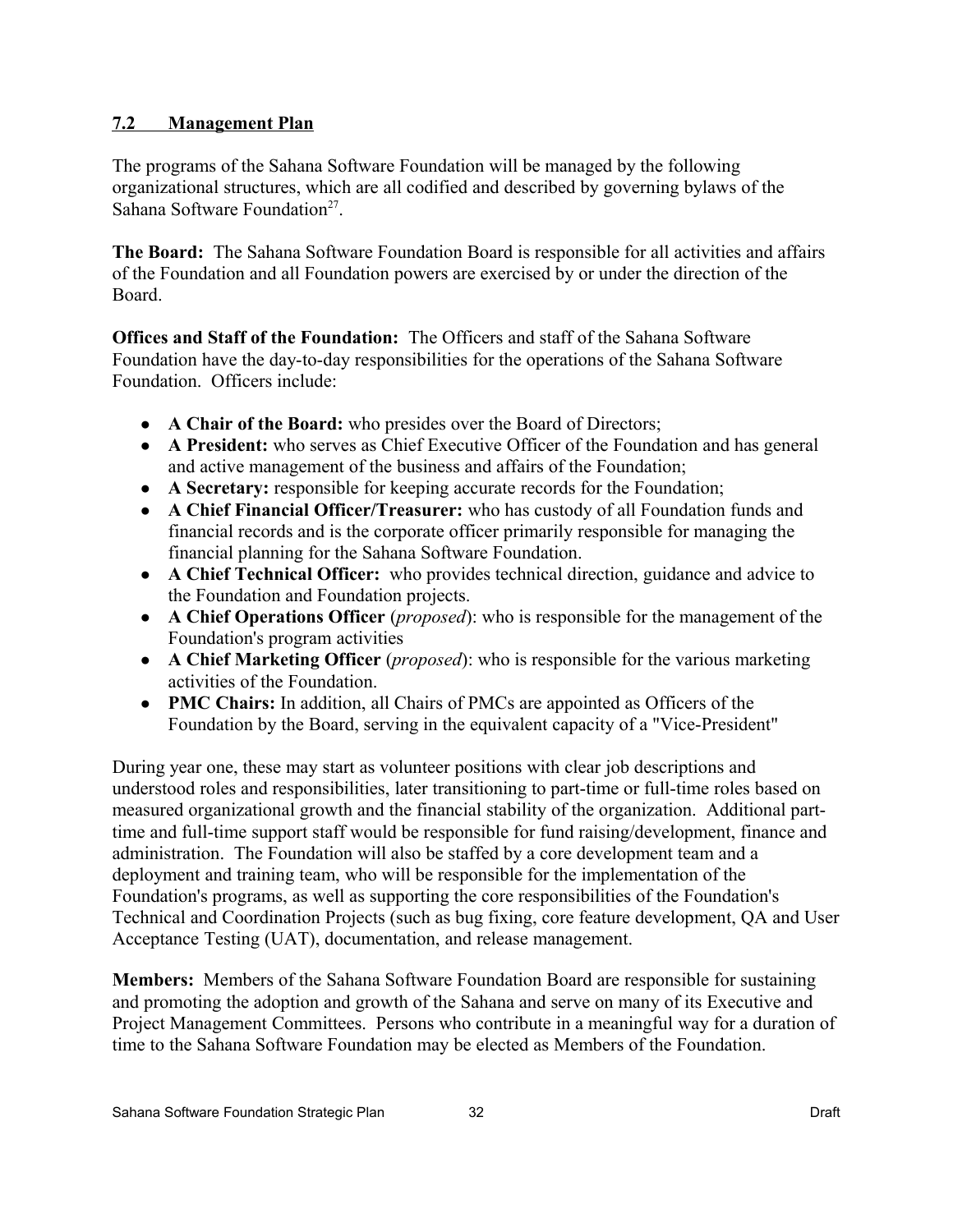**Executive Committees of the Board:** Executive Committees have and may exercise all the power and authority of the Board in the management of the business and affairs of the Foundation. Executive Committees are key places for Members of the Foundation to contribute to the running of the Foundation. There are currently two Executive Committees of the Board and three more proposed as part of this Strategic Plan of the Sahana Software Foundation.

- **Financial Oversight Committee:** The Financial Oversight Committee serves as a disinterested panel to oversee the Foundation budget, contracts and expenditures. The role and powers of this Committee are limited to providing feedback to the SSF CEO on contracts, service contracts, approval of budget and payments, and legal, insurance and other governance issues related to the finances of the Foundation.
- **Community Development Committee:** The Community Development Committee is responsible for coordinating Foundation efforts to foster relationships with organizations and institutions that produce new Sahana developers and active community members. This includes managing the Foundation's participation in programs such as the Google Summer of Code, Google Code In; events such as the Grace Hopper Celebration, Random Hacks of Kindness and Crisis Camps; as well as contributions from other programs like HFOSS Project. It is also legally responsible for the Foundation's Non-Discrimination Policy<sup>[28](#page-52-27)</sup> and will have an increasing role in recruiting new volunteer contributors to our organization - both developers and non-developers. The membership of this Committee to include greater representation from SSF Members as well as expanding its mandate for general volunteer coordination and the appointment of a Chair will make this a key enabling mechanism for much of the Sahana Software Foundation's volunteer and community programs.
- **Strategic and Technical Advisory Committee (***Proposed)***:** This Committee will document and build consensus around the principles of architecture, framework, infrastructure and sustainability and the development path for features, capabilities and usability for all Sahana Software Foundation technical projects, to interpret and clarify these principles when necessary and to provide direction to all Sahana Software Foundation technical projects in these matters. This Committee will manage and organize a user/stakeholder group to connect end-users with developers, and be responsible for ensuring that proper documentation of blueprints and specifications is completed, and assist the technical projects to assign blueprints to release milestones. It is not proposed to operationalize this Committee until such time as funding for code development will allow for the priorities identified by stakeholders to be addressed.
- **Development Committee (***Proposed***):** This Development Committee will assist the Officers of the Foundation in the drafting of proposals, providing feedback on the fund raising strategy and identifying funding prospects and leads. This Committee provides a crucial means for Members to contribute to the financial health of the Foundation. This committee might initially be more hands on until such time as professional development staff can be brought into the organization.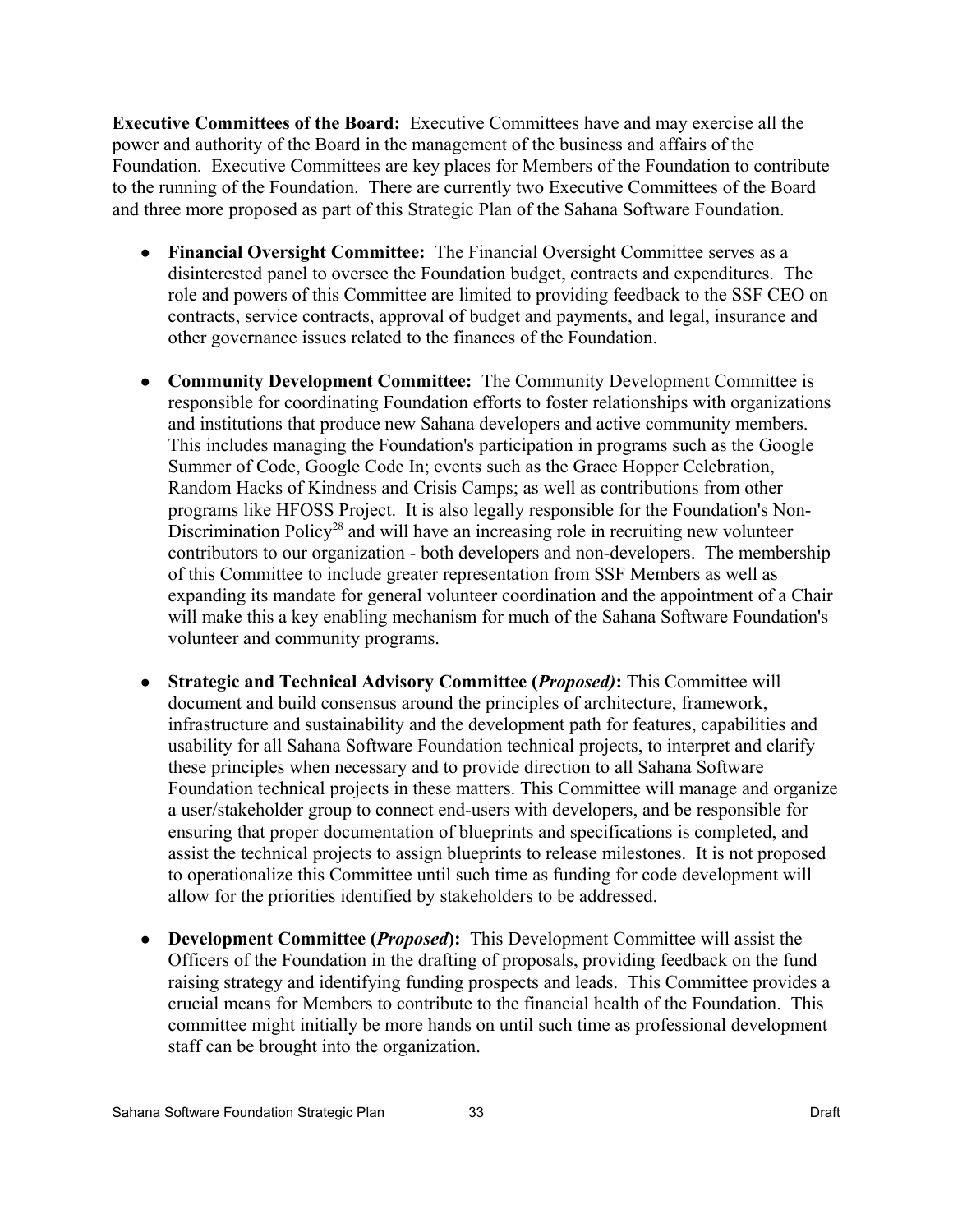● **Board Development Committee (***Proposed***):** The Board Development Committee would be led by the Chair and CEO, and include other members of the Board and seats for Members interested in participating in the interview and vetting process of board candidates. All Foundation Members or Directors can propose nominees to the Committee, who would then be responsible for actively recruiting and evaluating thoroughly potential Board candidates for their ability and commitment to support and sustain the organization. The selection and engagement of a Board Member should be more like a job interview (where the Directors confirm that this is a good fit) and based upon job descriptions for the Board that would be used as the basis of recruiting and identifying the best candidates. Committee Members would participate in interviews to understand if what we are seeking and what they would commit to bring to the Foundation is a good match, and if they really can interact well with this culture (virtual, globally dispersed, etc.). The strongest candidates would then be presented by the Committee (via a phone call) to the entire Board for consideration and for everyone to confirm that it is a good fit for that person to join the board.

**Project Management Committees:** The role of the Project Management Committee (PMC) is to ensure that the community is behaving and governing itself in a manner that is consistent with the objectives of making Sahana a successful open source project. This includes operational, legal and procedural oversight on Sahana releases. The Foundation has established three types of projects to be organized as PMCs and established multiple PMCs to manage its projects:

- **Technical Projects:** Sahana Technical Projects produce deliverables (e.g., standards, software, language packs, etc.).
	- **Agasti:** The Agasti PMC is responsible for the Vesuvius and Mayon PHP-based projects of the Sahana Software Foundation. Based a long-term preparedness for disaster management, Agasti aims to provide scalability; whether for major cities or micro event response.
	- **Eden:** The Eden PMC is responsible for the Eden python/web2py open source humanitarian platform which can be used to provide solutions for disaster management, development and environmental management sectors.
- **Coordination Projects:** Coordination projects have responsibilities for deliverables across multiple Sahana projects and be responsible for managing dependencies and facilitating communications with other projects, both within the Sahana Software Foundation, and with external parties.
	- **Standards and Interoperability Project:** responsible for issues of interoperability between Sahana Software Foundation technical projects, standards compliance, and support for Open Standards both within Sahana Software Foundation technical projects and with external projects.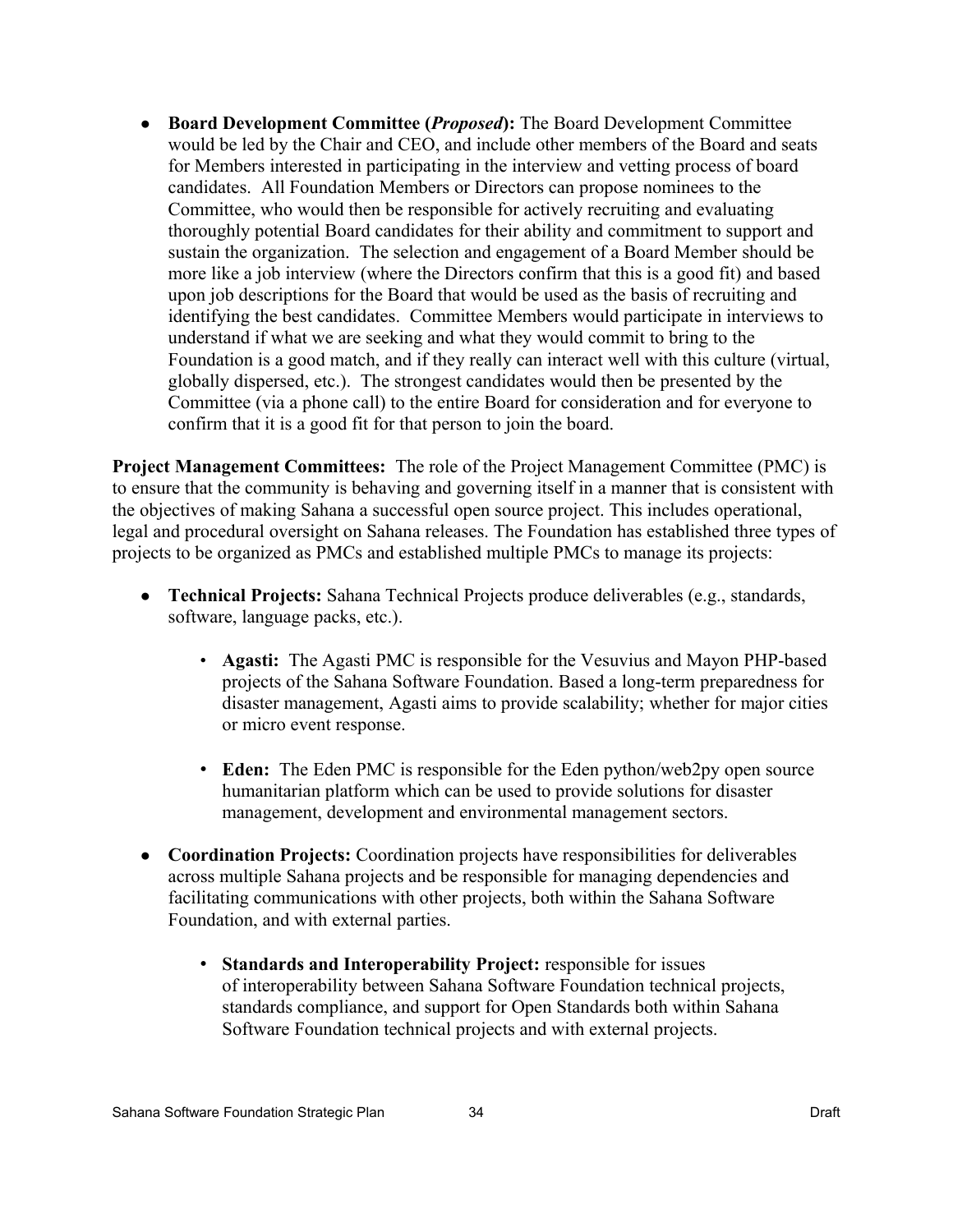- **Localization (L10n) Project** (*proposed*): would support translation and localization resources for all Sahana Software Foundation technical projects and look at supporting more generally localization requirements for humanitarian free and open source software.
- **Incubator Projects:** Incubator Projects foster rapid development, on a time scale of a year or less, of new Sahana-related concepts. This might include, for example, new frameworks, innovative ideas for specifications, guidelines, and applications that are not (or not yet) clear candidates for development and more thorough scrutiny. From there the Board will set some criteria to manage the migration from Incubator to Project, or alternatively, to dissolve Foundation support for the effort after review. Incubator Projects might be managed as a subproject of a Technical project, or be a wholly independent effort.

**Volunteer Working Groups:** To assist the officers in supporting the operations of the Foundation, the following volunteer-supported working groups were established:

- **Admin Team:** to provide user and sysadmin support for the Foundation google apps account, website, wiki, and domain names administration.
- **Security Team:** to coordinate the response to reported security vulnerabilities in Sahana applications.

While these teams are also places where Members can be expected to contribute their time, they should be supplemented with or wholly replaced by funded core team staff of the Sahana Software Foundation.

**Other Contributors:** All of our Committees, Projects and Working Groups are supported by two other groups of contributors:

- **Community:** The largest group of Sahana contributors consists of the unique global community of over 200 people helping to promote, provide feedback, develop and apply Sahana. This community includes a diverse group of skills: emergency managers, relief workers, ICT specialists and researchers, experienced open source software developers, humanitarian activists, public health experts, academic researchers and students.
- ● **Sponsors** : The organizations and groups that keep us operational and running by donating funds, infrastructure and resources. This group includes many technology companies, private Foundations and other charitable organizations.

## **7.3 Partnerships**

The Sahana Software Foundation's partnerships are critical to our ability to implement our programs. There is a need to formalize many of these relationships through the exchange of Memoranda of Understanding (MOUs) in order to best be able to leverage the resources that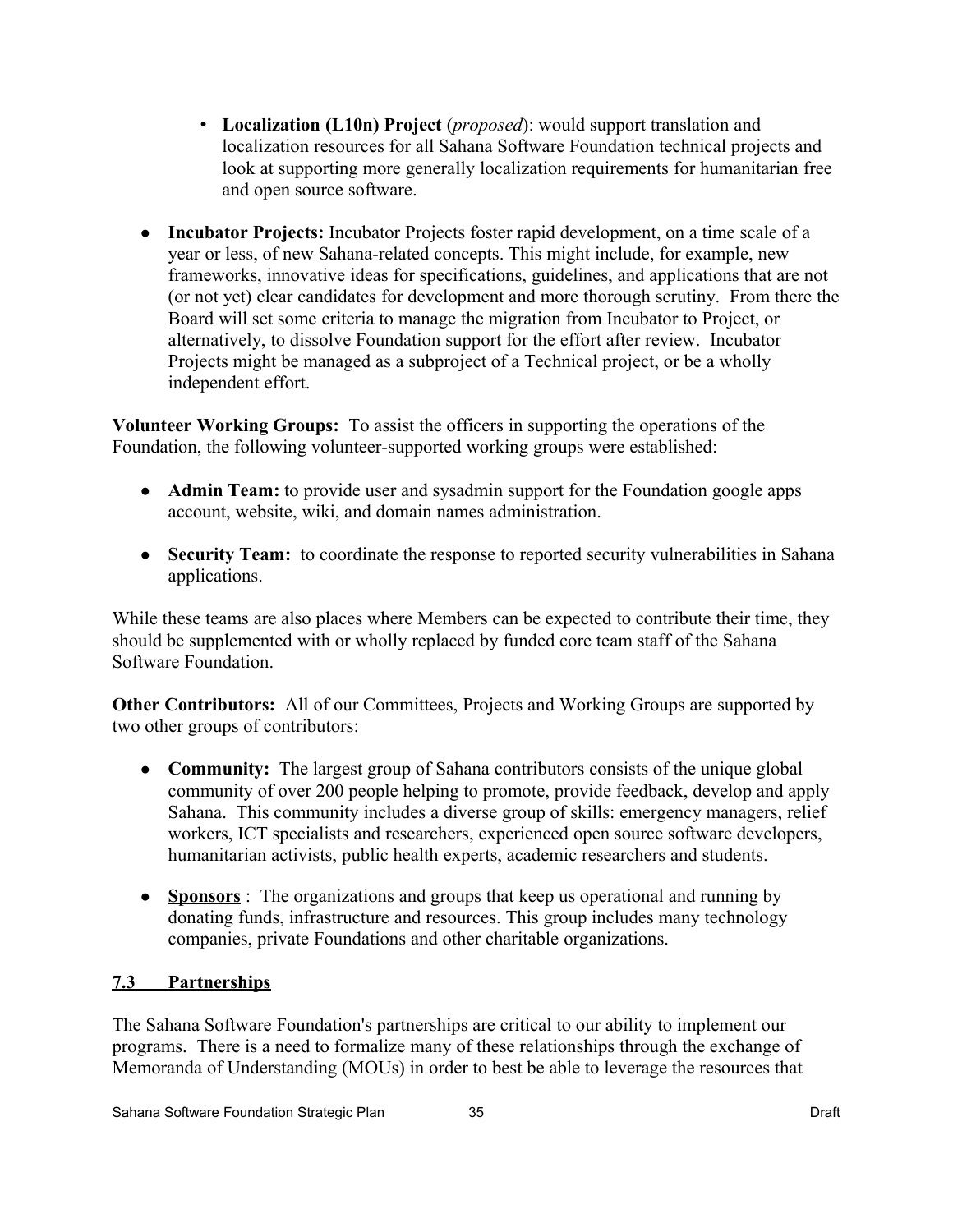these partnerships bring to the work of the Sahana Software Foundation. Key partnerships include:

- **CUNY (City University of New York) & NLM (US National Library of Medicine)** are both developing Sahana applications for a specific government agency customer (NYC Office of Emergency Management and the National Institutes of Health for the Bethesda Hospitals Emergency Preparedness Partnership). This creates a symbiotic relationship with the Sahana Software Foundation. For the Sahana Software Foundation, we benefit from these partnerships by getting code developed for our Agasti project, leadership of the Project (most of the Agasti Project Management Committee is composed of developers from CUNY and NLM, stakeholder reference (US Government agency and big US City OEM using our software). In return, CUNY and NLM gain a reputation advantage of associating with our brand; seeing their systems used by others through SSF's distribution network; getting support from SSF infrastructure (wiki, web site, blog, mailing lists, demo sites), internship programs (HFOSS, GSOC) as well as volunteers that contribute code towards their customer deliverables.
- **ISCRAM:** The Sahana Software Foundation is formalizing their partnership with the International Conference for Information Systems for Crisis Response and Management. ISCRAM has been providing a meaningful venue for SSF's annual meeting. SSF will support the ISCRAM summer program (1 week of coursework in Tilberg, the Netherlands each August) with instructors; SSF Members help organize sessions at annual conference; in return SSF gets access to their Membership and attendees for our events (such as the disaster workshop and simulation which is open to ISCRAM and other attendees freely) that provides a marketing opportunity to reach new users; we also gain access to ISCRAM PhD student researchers who will partner with us on deployments to track usage data and measures of effectiveness of our deployments (whether virtual or in the field) – this is something ISCRAM also gets out of it. SSF also gets reputational advantage from associating with a prestigious academically oriented conference.
- **Humanity Road:** Humanity Road is a non-profit volunteer organization whose mission is to help collect and disseminate information during a disaster response using social media and the internet. They focus primarily on hospitals and medical facility information and use both their web site as well as Sahana software to track and record the location and status of hospitals and medical facilities. They are increasingly recognized for their contributions in this space as partners with Crisis Commons, the Standby Crisis Mappers Task Force, Ushahidi and others. SSF hosts and supports the instance of Sahana Eden that they use. SSF needs to leverage an official partnership to get funding to support the support given to them (so we can offer a professional SLA as part of a service program). We also gain reputational advantage from standard exchange of logos.
- **Crisis Commons:** This partnership should also be formalized through an MOU. We support problem definitions – give their volunteers meaning projects to work on. This takes lots of time to coordinate tasks, develop and provide training, serve as filter for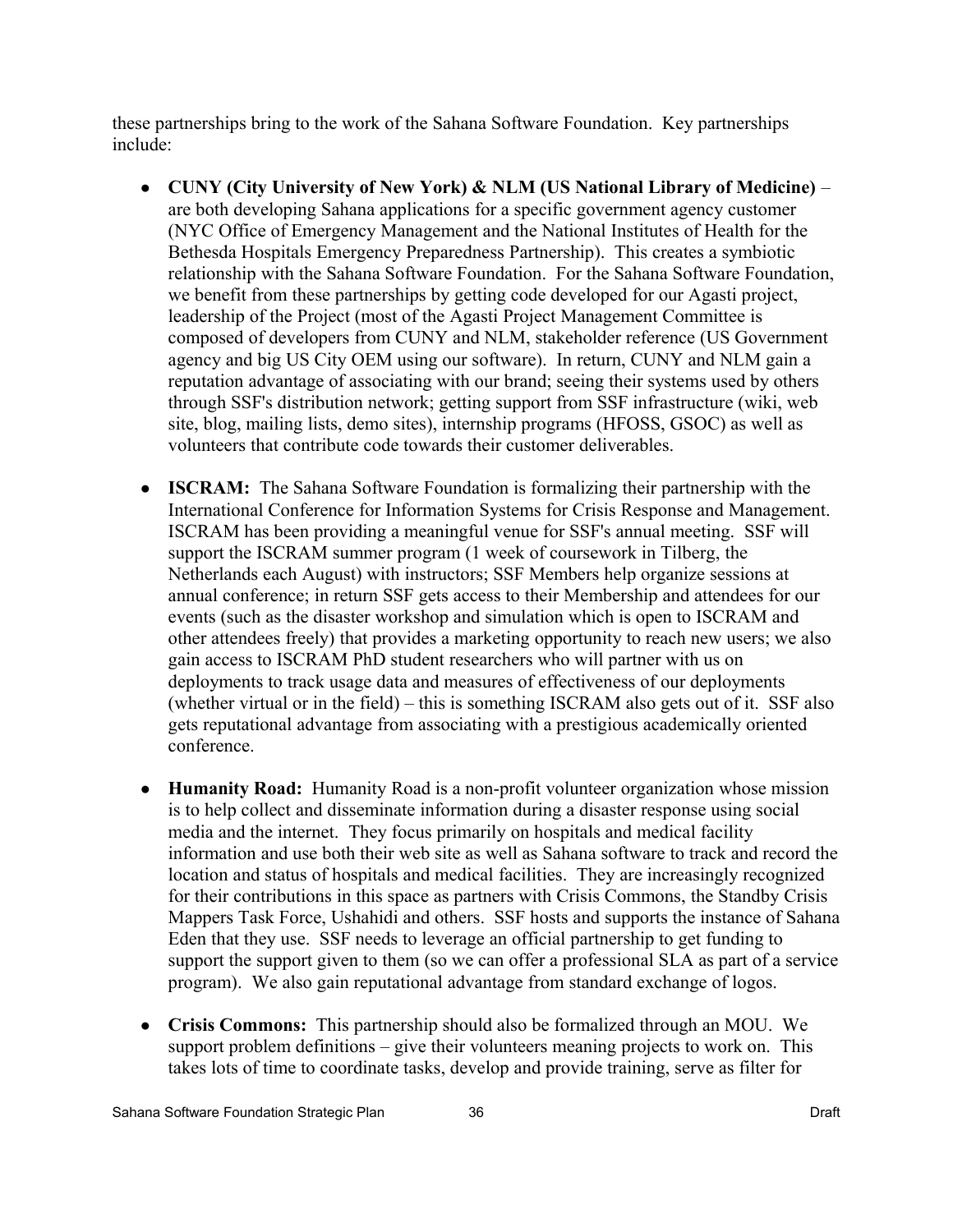contributors. Crisis Commons also provides a fertile ground for recruiting volunteers to SSF with diverse and scarce skills – not just coders, but other technologists with skills we need, as well as graphic designers, UI specialists, documentation experts and testers. Managing this relationship should be the responsibility of a member of the Community Development Committee who takes on this role.

● **Standby Crisis Mappers Task Force** – The Standby Crisis Mappers Task Force provides surge capacity geospatial data gathering and analysis to UN OCHA and other humanitarian organizations on request. They have offered to partner with the Sahana Software Foundation which would make Sahana software also available to these organizations and be an important inroad to the UN system. This partnership should also be formalized through an MOU. Training team support is required for Standby Task Force's large number of volunteers as well as support from a volunteer coordinator. As Humanity Road is also an active partner of the Standby Task Force and already trained in the use of Sahana software, they provide a natural means of enabling this partnership.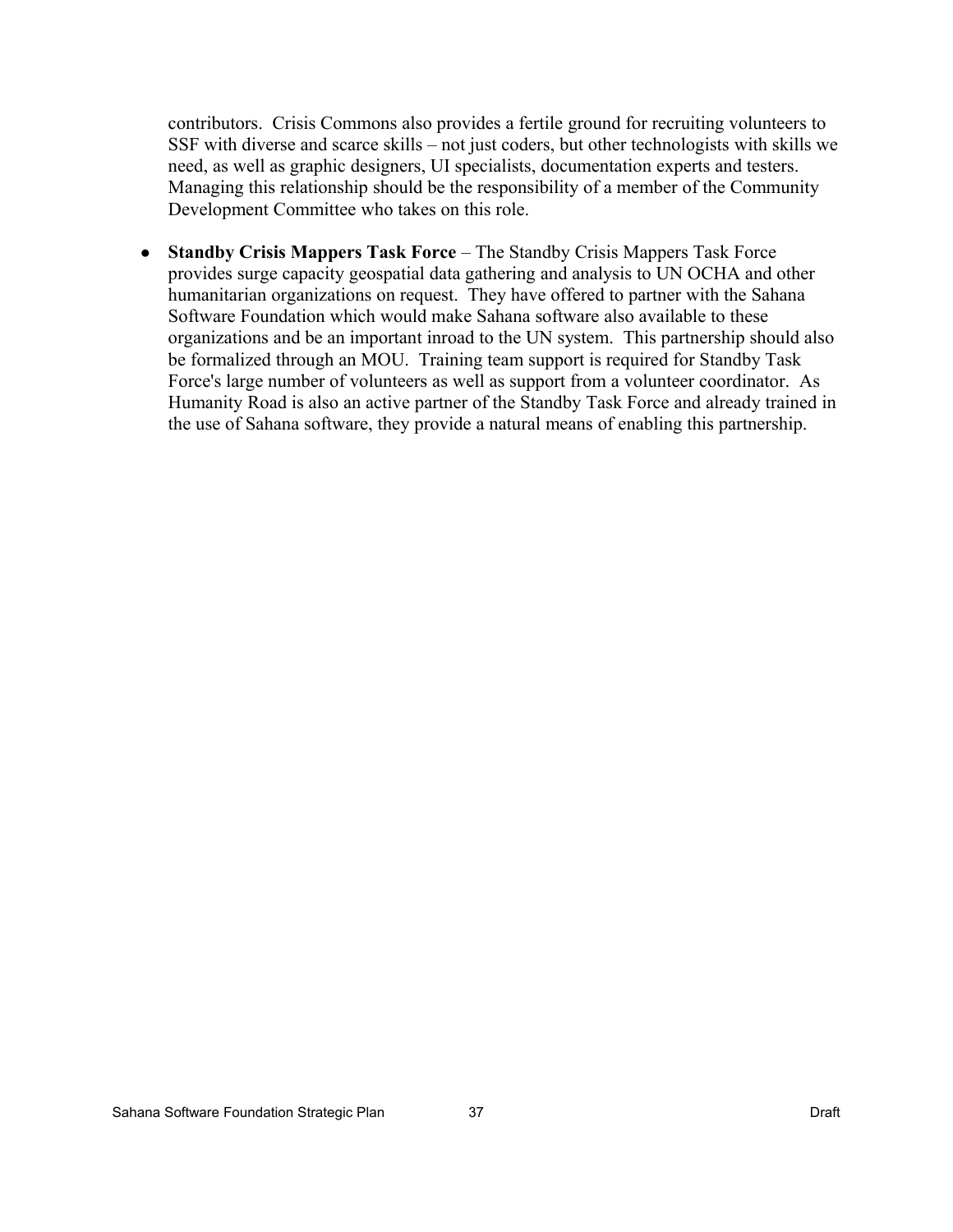## **8. MANAGEMENT TEAM**

## **8.1 Leadership Team**

Our leadership team has dozens of years of experience in disaster response and the application of technological solutions in austere environments:

**Brent Woodworth** (Chair): Brent is an world renowned International Risk and Crisis Management expert with over 30 years experience working with government agencies and private sector companies in preparedness, mitigation, response, and recovery efforts. He has responded to over 70 major crisis events in 49 countries. Brent is currently the President and CEO of the Los Angeles Emergency Preparedness Foundation, and sits on the Board of Directors of the National Earthquake Hazards Reduction Program, the National Institute of Building Sciences, and serves as Chair of its Multi-Hazards Mitigation Council.

**Mark Prutsalis** (President & CEO): Mark has over 18 years of operational disaster response and emergency management experience following major natural and man-made disasters in the United States and over 20 other countries. He has experience working a consultant to the US Department of Defense, USAID, the Center of Excellence in Disaster Management and Humanitarian Assistance, UN agencies UNICEF and UNHCR, IBM, Refugees International and other international charitable organizations. Since 2000, Mark has applied his experience in disaster relief towards improving disaster response capabilities through the application of collaborative information management technologies. The Founder and President of Globaliist Inc., an emergency management and disaster response consulting company, he is also a member of the International Association of Emergency Managers (IAEM), the National Emergency Management Association (NEMA), and the Humanitarian Logistics Association (HLA).

**Martin Thomsen** (Secretary): Martin is a Lieutenant Colonel within the Danish Emergency Management Agency, Danish Ministry of Defense. At present he is the Deputy Head of College at the Emergency Services College in Denmark. He also serves as a consultant to the United Nations, Office for the Coordination of Humanitarian Affairs (UN/OCHA) as a member of the United Nations Disaster Assessment and Coordination team (UNDAC) since May 2003. He is a trained EU High Level Coordinator at the European Commission within the European Commission, Community Mechanism for reinforced Cooperation in Civil Protection Assistance Interventions (EU/MIC) since March 2004, as well as a Civilian Response Team (CRT) member of the same organisation since March 2006. He has contributed to Sahana as a member of its leadership team since 2005 and served on its Board since its inception.

**Louiqa Raschid** (Treasurer): Louiqa is a professor at the University of Maryland. Her research has made significant contributions towards solving the challenges of data management, data integration, and performance for applications in the life sciences, Web data delivery, health information systems, humanitarian IT applications, financial information systems and Grid computing. She has published approximately 140 papers in the leading academic conferences and journals. Her work has received multiple awards including over 25 grants from the NSF and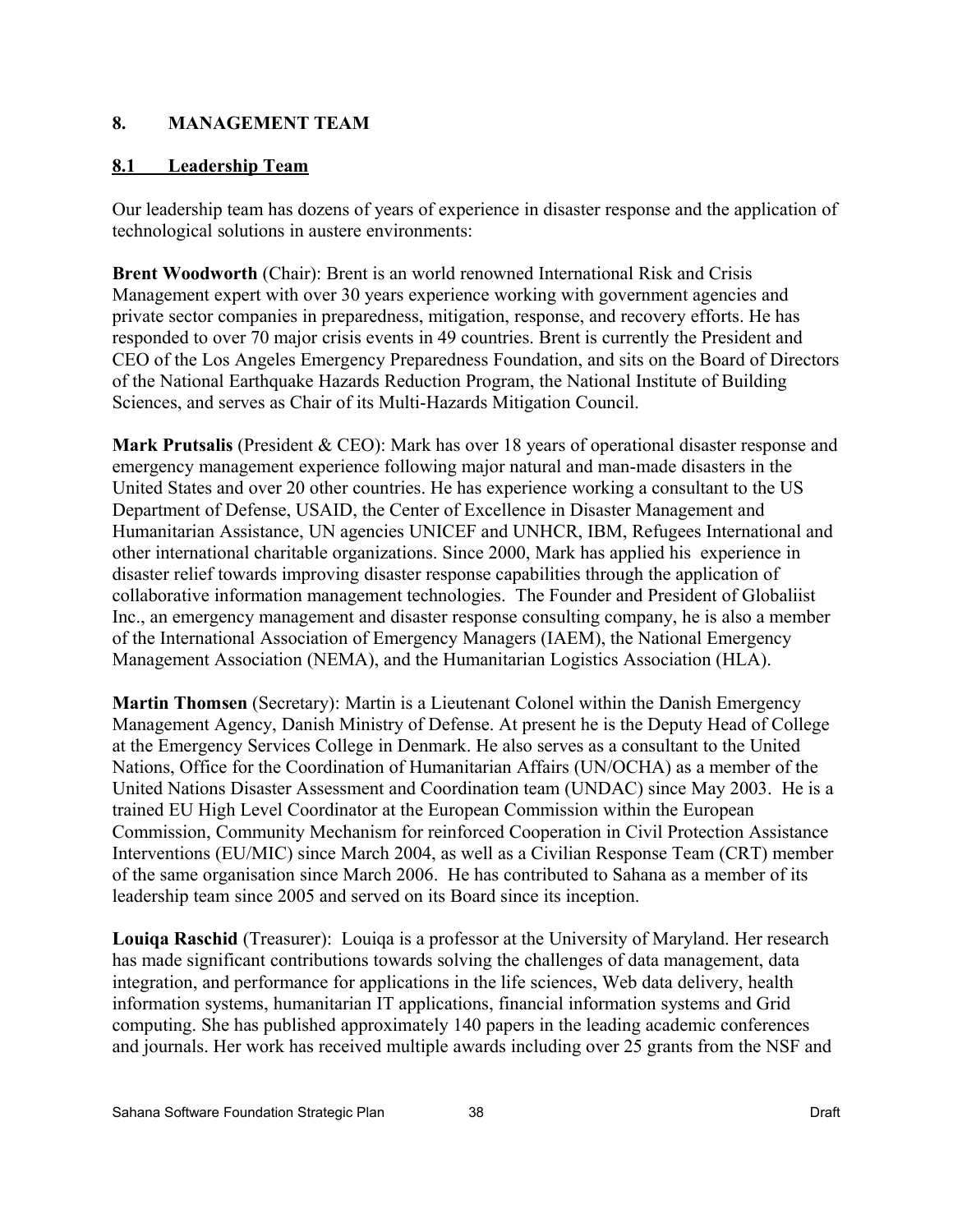DARPA. She is member of the Sahana Software Foundation and serves on the Board; she was the Founding Chair of the Sahana Board (2007-2009).

**Chamindra de Silva** (Director and Chair of Standards & Interoperability Committee): Chamindra is the Head of Strategic Initiatives at Virtusa, a software engineering company serving many Fortune 500 firms. He contributes to multiple FOSS projects and forums including One Laptop Per Child (OLPC), Apache, UNDP IOSN and AsiaOSS. He is a member of the Open Source Initiative (OSI). He has been in the Sahana leadership since the Tsunami. He also co-founded the Humanitarian-ICT and a W3C group on Emergency Interoperability standards. He is the concept founder of H-FOSS and is on the advisory board of the H-FOSS project. He also on the of IEEE-CS and ISSA chapter boards in Sri Lanka. He is a recipient of the MIT INDUS Technovator award. He graduated from Oxford University.

**Chad Heuschober** (Chair of the Sahana Agasti Project Management Committee): With over a decade in the non-profit IT sector, Chad has a wide range of practical experience including work as a developer, data architect, project manager, systems administrator, security consultant, and community manager. Throughout his tenure with the City University of New York, he has been an IT lead on such federal, state, and locally funded projects as GEAR UP, College Now, the New York City Office of Emergency Management (NYC OEM) Coastal Storm Plan, the NYC Department of Homeless Services Hope Street Survey, and the NYC OEM Sahana Project.

**Francis Boon** (Chair of the Sahana Eden Project Management Committee): Fran Boon has spent 15 years working for Oxfam GB, providing technology solutions for their international operations. This included work in Haiti, Iraq, Yemen, Jordan, Pakistan, India, Indonesia, Kenya, Thailand, Sudan, Ethiopia, Tanzania, Uganda, Senegal, Ghana, Burkina Faso, South Africa, Zambia, Malawi, Zimbabwe, Cambodia, and Vietnam. He has also done work with NetHope, Tactical Technology Collective, Inveneo and Asterisk. Fran is the founder of Sahana Eden and chair of the Project Management Committee. He is also a member of the Humanitarian OpenStreetMap Team.

## **8.2 Board Development Plan**

Board development is a key aspect of SSF's organizational strategy to provide oversight for an organizations activities: establishing broad policies and governance: reviewing performance; ensuring funding and reviewing budgets; accounting to the stakeholders for the organization's performance. We have begun discussions with individuals who can establish linkages to significant external networks and sustain funding. We are seeking "scarce skills; core funding resources, and "Doers" who actively plan events, build networks. Developed Board job descriptions establish will establish each Board Member on specific skills and specific commitments and reflect diverse skills across management and functional expertise for comprehensive advice and oversight.

The Board Development Committee will have primary responsibility for board development through recruiting and interviewing prospective candidates and presenting the strongest candidates to the entire Board for consideration and for everyone to confirm that it is a good fit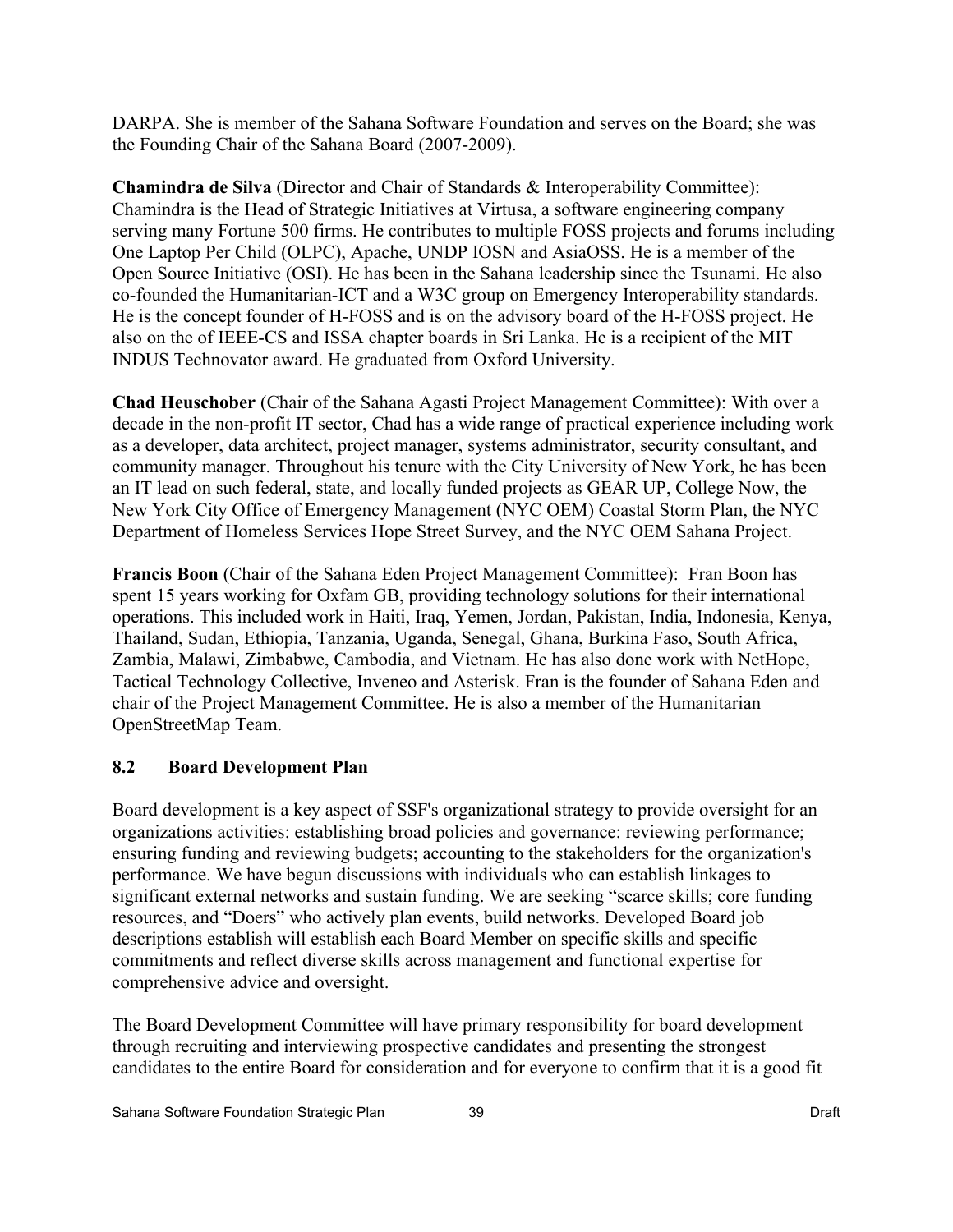for that person to join the board. This strategy will position the organization to recruit the best possible Directors for its Board.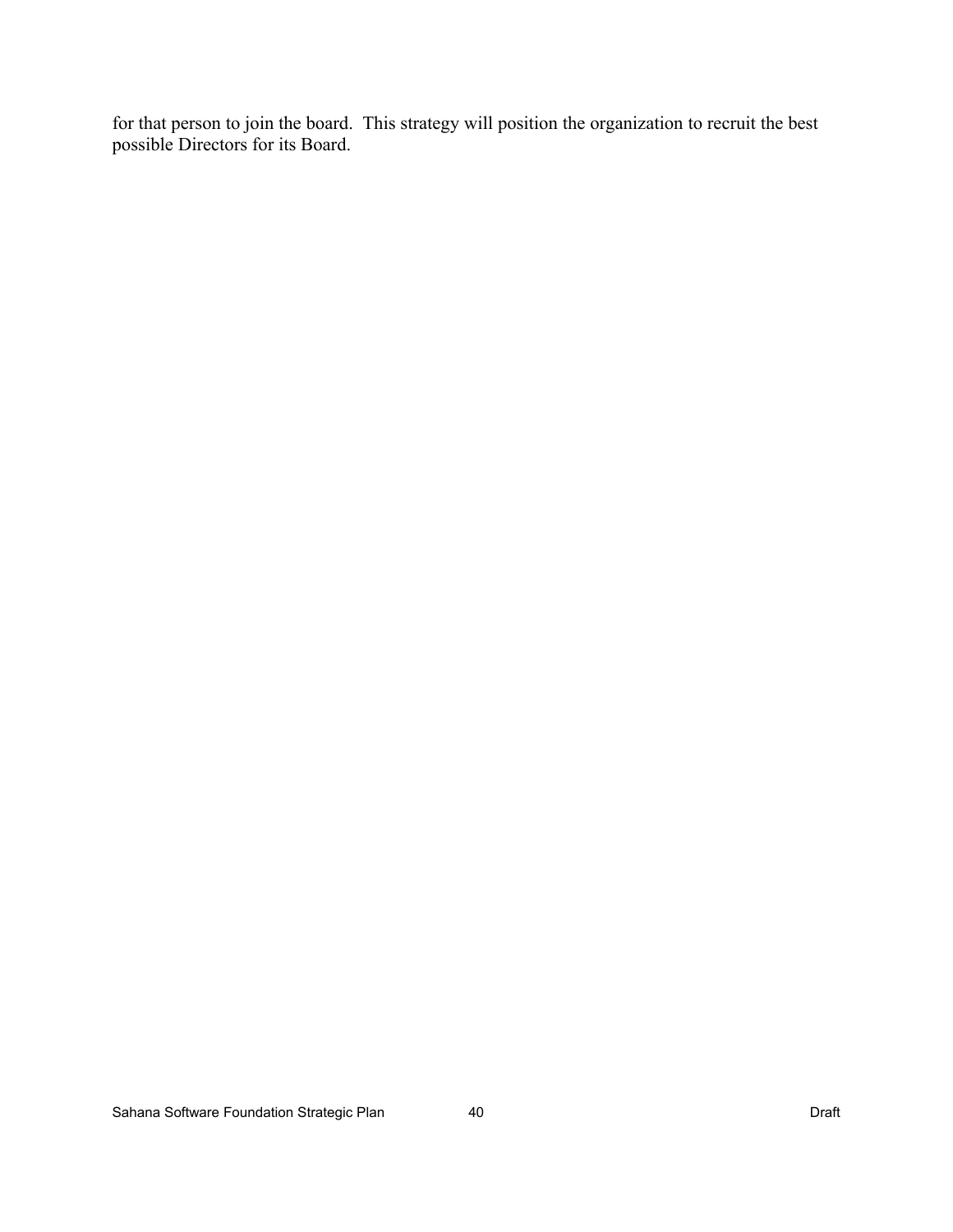## **9 FINANCIAL PLAN**

#### **9.1 Summary**

Funding and financial support for the development and deployment of Sahana software has come from a variety of sources over the years. After the initial development of Sahana software following the Indian Ocean Earthquake and Tsunami, the Lanka Software Foundation received funding from the Swedish International Development Agency, IBM, Google and the National Science Foundation for Sahana software. But since the founding of the Sahana Software Foundation in 2009, the only funding we have had has come in small amounts from the Sahana Software Foundation's participation in the Google Summer of Code and small projects for the World Food Programme and the US Naval Postgraduate School.

The Sahana Software Foundation has managed to continue to be incredibly successful over the past two years while operating with minimal funding and on a volunteer basis. This is not sustainable. *The challenge before us is to be able to deliver the support that is now expected*. We need capacity to to respond to new requests to have Sahana software adopted at national levels and locally by numerous jurisdictions as part of disaster risk reduction programs.

The Sahana Software Foundation is seeking to raise \$300-600K per year over the next three years to support the development of the core capacity of the organization to develop partnerships and community resources to enable key program areas. We plan to double our budget after the third year.

The Sahana Software Foundation is seeking **donor support** in the form of direct and in-kind contributions and grants from Foundations, Corporations, Governments and Government Agencies; International Organizations, Individuals and University partners. The Sahana Software Foundation's **direct sources of revenue** will include: Professional Services, both Training/Certifications and Consultation Services. The Sahana Software Foundation also is sustained by significant **in-kind donations** of human and material resources.

## **9.2 Revenue**

## **Donor Support**

**Foundation and Individual Donor Contributions:** SSF will seek the support of Foundations and Individuals with an interest in mitigation of disasters, transformational usages of technologies, technology education, and support of community volunteerism. This is the single most important source of funding for supporting the core capabilities of the Foundation.

**Government, International Agency, Non-Profit or Academic Grants/Partnerships:** SSF will support specific objectives in partnership with Government, International Agency (eg. UN), or Non-Governmental Organizations (NGOs). Academic Partnerships provide a basis for pursuit of grants that benefit the mission and academic goals.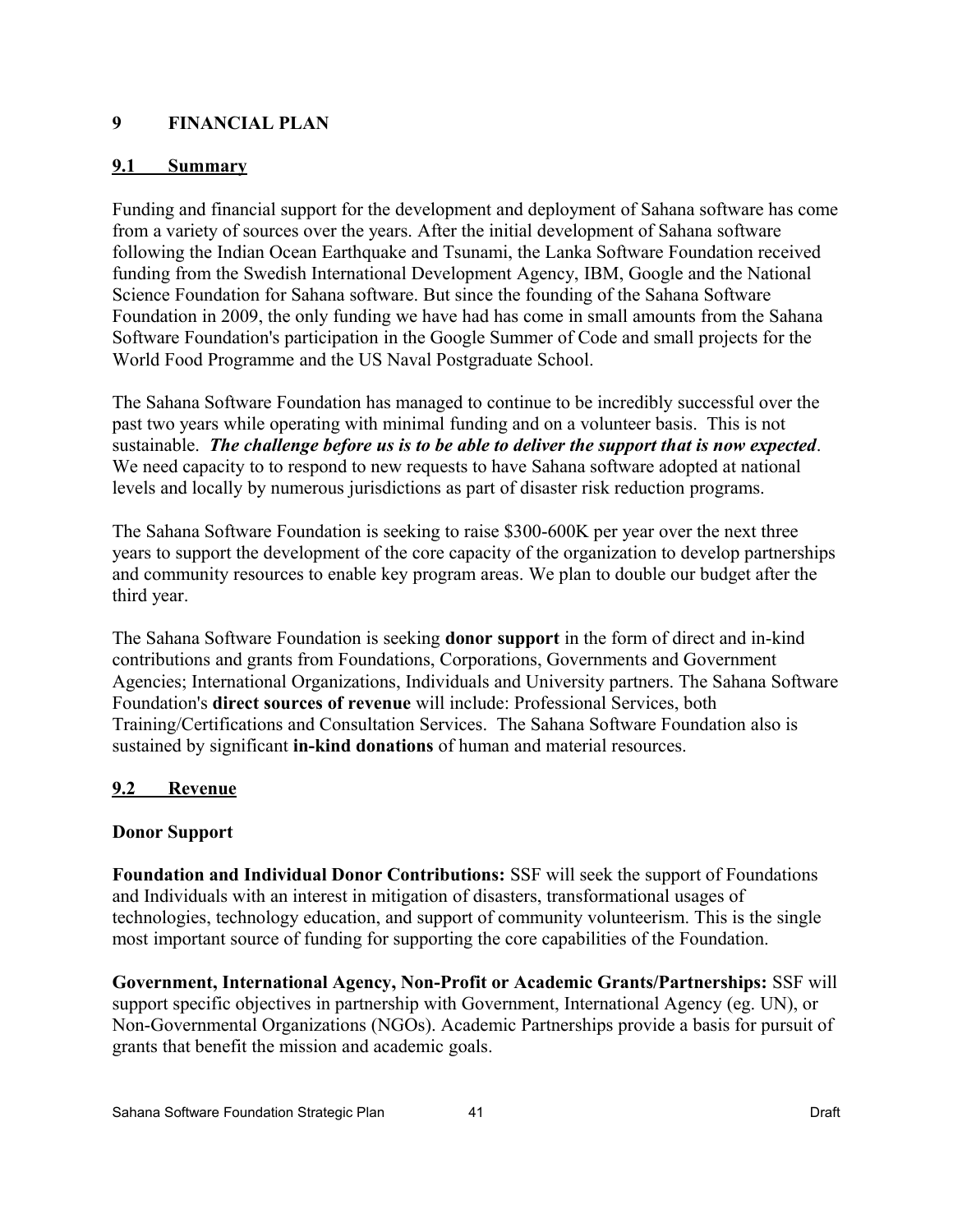#### **Direct Sources of Revenue**

**Certification and Training Program:** This program will enable SSF to ensure consistency, quality and effectiveness in the delivery of emergency management information capabilities. To address the scale of the need, and feature key partners with strength in delivery, a training and certification program will generate revenue and support for the Sahana Software Foundation's overall training and deployment program while expanding the numbers of those qualified and capable of supporting Sahana deployments for governments and humanitarian organizations<sup>[29](#page-52-28)</sup>.

**Professional Services Engagements:** The Foundation experiences partner or governmental requests for direct guidance in the best ways to deploy, use and enhance capabilities for their particular needs. This is particularly relevant for those organizations who wish to develop internal capacity optimize the use of and manage their own set of capabilities, or because of urgent need/approach do not wish to use a standard commercial services.

**Corporate Sponsorship Program**: Seeking Technology, Banking, Insurance and other sector sponsors who seek to take positive action with SSF to mitigate the human and financial risk and impact of disasters through preparedness and response that leverages information, technologies, and the powerful contributions of volunteers. This may also entail the creation of official SSF partners who donate a percentage of revenues received for commercial Sahana branded contracts to the Foundation, as has already voluntarily been implemented by AidIQ.

## **9.3 In-Kind Contributions**

The Sahana Software Foundation continues to seek and receive significant in-kind contributions: donations of technology & services; academia supported research & development contributions to Sahana events; internship programs (e.g. Google Summer of Code and HFOSS Project at Trinity College which provide code in exchange for mentoring); cluster-supported code development (e.g. from the City of New York and Taiwan who are developing new features and enhancements); donations from deploying organizations; and our global community of volunteers (a unique asset of Sahana with over 400 active members of our developer's discussion list representing dozens of countries around the world); and a Stakeholder Group to be formed within the next year to provide direction into the road map for feature development). We expect to be able to sustain and grow this support over time.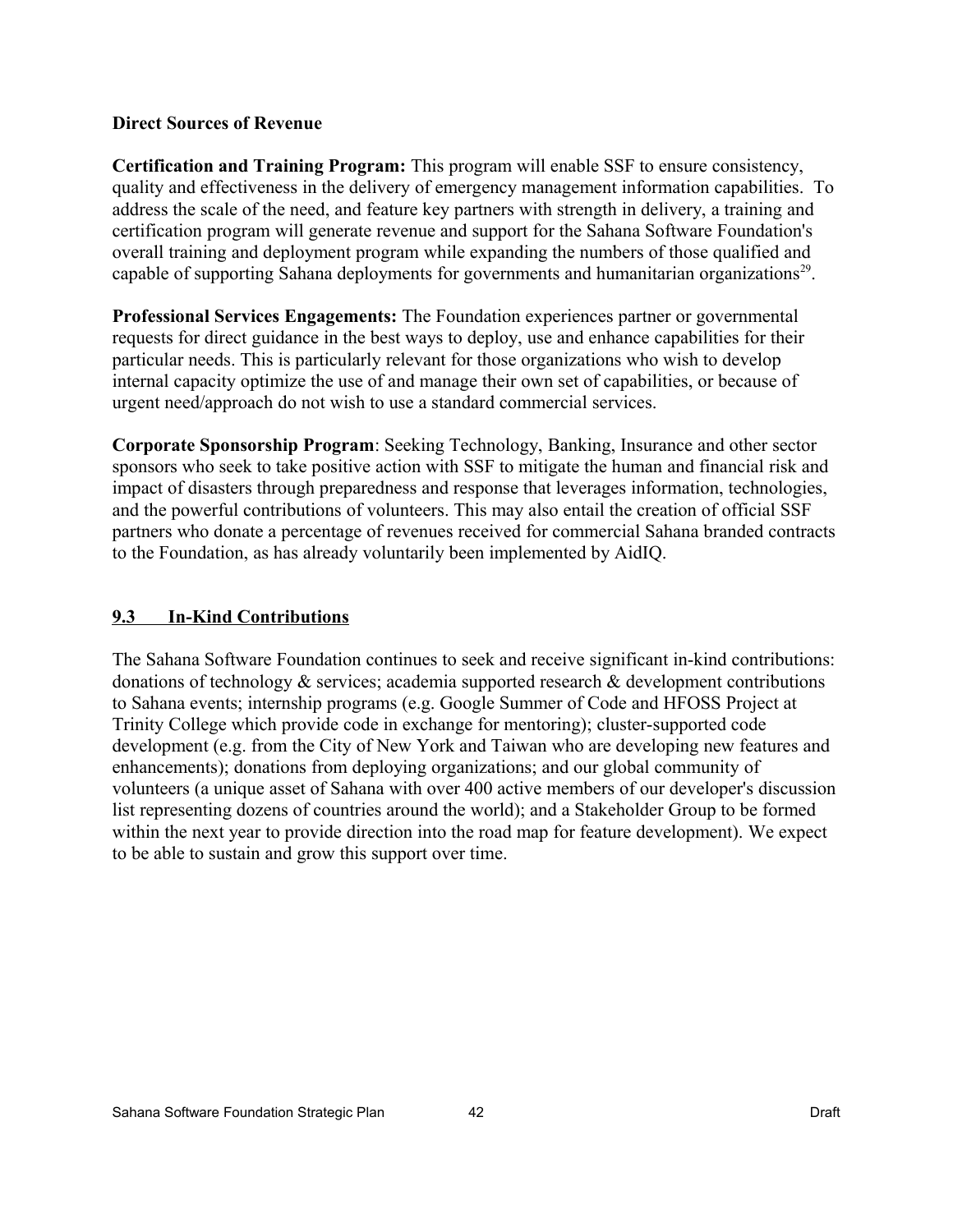## **9.4 Pro-Forma 3-year Budget Projection**

The following tables summarize our 3-year projected budget identifying the sources of funding and how it will be spent. A more detailed expense budget is provided in the Appendix.

| <b>INCOME/SOURCES</b><br><b>AMT</b>             |  | <b>EXPENSE/USES</b>                              |  |
|-------------------------------------------------|--|--------------------------------------------------|--|
| Donor Support                                   |  | <b>General Operating Support</b>                 |  |
| Foundation & Individual Donor Contributions     |  | 215 Salaries & Fringe Benefits - Full time Staff |  |
| Government, International Agency, Non-Profit or |  |                                                  |  |
| Academic Grants/Partnerships                    |  | 15 Salaries – Part Time Staff/Contractors        |  |
| <b>Direct Sources of Revenue</b>                |  | <b>Professional Services</b>                     |  |
| Certification & Training Program                |  | 10 Other Direct Costs                            |  |
| Professional Services Engagements               |  | 50 Travel                                        |  |
| Corporate Sponsorship Program                   |  | 10 Annual Meeting                                |  |
| <b>In-Kind Donations</b>                        |  | Marketing Materials & Supplies                   |  |
| Hosting/Meeting Space/Equipment                 |  | 15 Technology Costs                              |  |
|                                                 |  | Professional Organization Memberships            |  |
|                                                 |  | <b>Communications Costs</b>                      |  |
|                                                 |  | In-kind Expenses                                 |  |
| <b>TOTAL INCOME</b>                             |  | <b>315 TOTAL EXPENSES</b>                        |  |
|                                                 |  | <b>NET INCOME</b>                                |  |

#### **Year One Budget (Amounts in Thousands of USD)**

## **Year Two Budget (Amounts in Thousands of USD)**

| <b>INCOME/SOURCES</b>                           | AMT | <b>EXPENSE/USES</b>                              | <b>AMT</b>      |  |
|-------------------------------------------------|-----|--------------------------------------------------|-----------------|--|
| <b>Donor Support</b>                            |     | <b>General Operating Support</b>                 |                 |  |
| Foundation & Individual Donor Contributions     |     | 325 Salaries & Fringe Benefits - Full time Staff | 219             |  |
| Government, International Agency, Non-Profit or |     |                                                  |                 |  |
| Academic Grants/Partnerships                    |     | 75 Salaries - Part Time Staff/Contractors        | 205             |  |
| <b>Direct Sources of Revenue</b>                |     | <b>Professional Services</b>                     | 10              |  |
| Certification & Training Program                |     | 20 Other Direct Costs                            |                 |  |
| Professional Services Engagements               |     | 50 Travel                                        | 30 <sup>2</sup> |  |
| Corporate Sponsorship Program                   |     | 50 Annual Meeting                                | 15              |  |
| <b>In-Kind Donations</b>                        |     | Marketing Materials & Supplies                   | 10              |  |
| Hosting/Meeting Space/Equipment                 |     | 20 Technology Costs                              | 10              |  |
|                                                 |     | Professional Organization Memberships            | 5               |  |
|                                                 |     | <b>Communications Costs</b>                      | $\mathbf{3}$    |  |
|                                                 |     | In-kind Expenses                                 | 20              |  |
| <b>TOTAL INCOME</b>                             |     | <b>540 TOTAL EXPENSES</b>                        | 527             |  |
|                                                 |     | <b>NET INCOME</b>                                | 13              |  |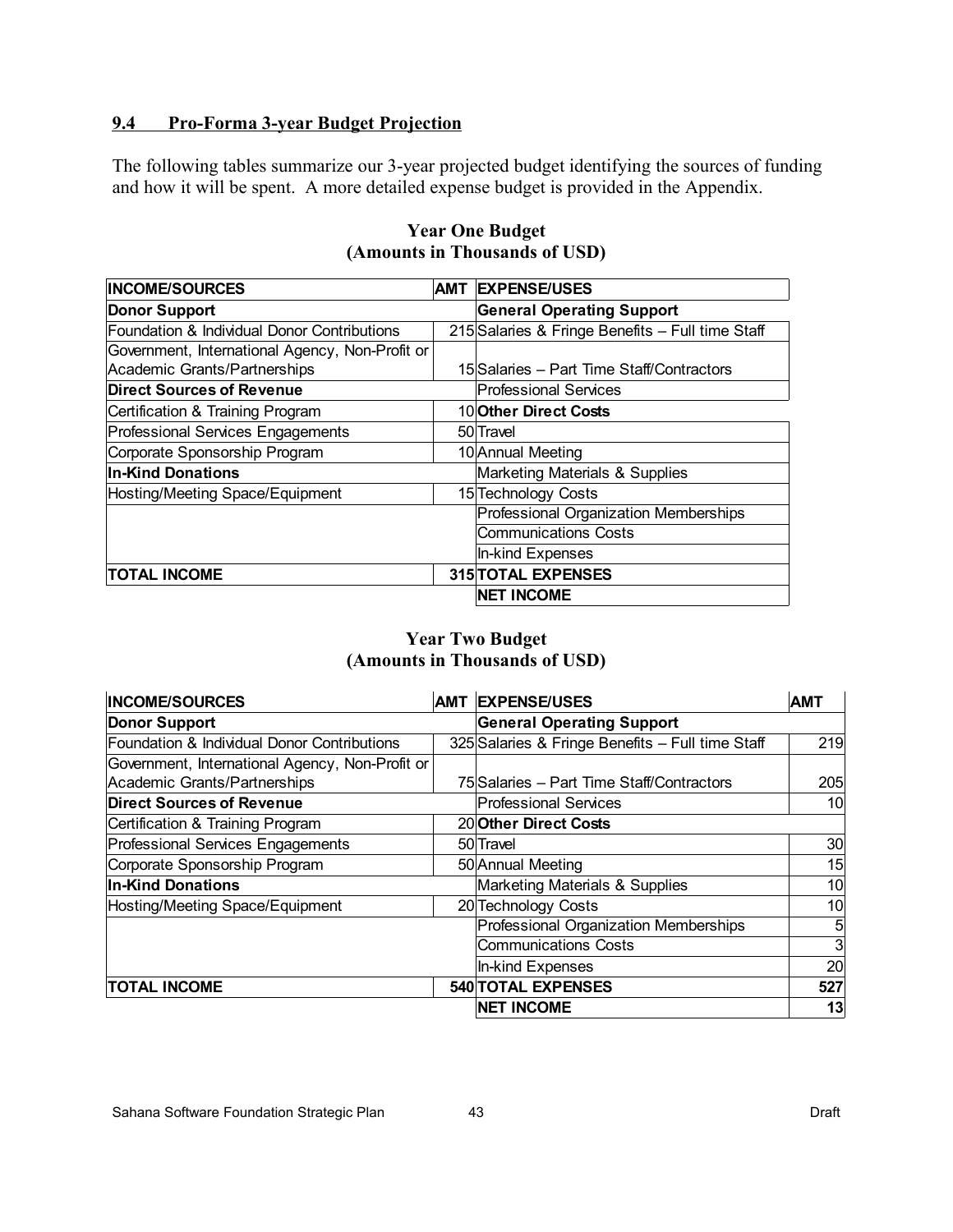| <b>INCOME/SOURCES</b>                           | AMT | <b>EXPENSE/USES</b>                              | <b>AMT</b> |  |
|-------------------------------------------------|-----|--------------------------------------------------|------------|--|
| <b>Donor Support</b>                            |     | <b>General Operating Support</b>                 |            |  |
| Foundation & Individual Donor Contributions     |     | 325 Salaries & Fringe Benefits - Full time Staff | 219        |  |
| Government, International Agency, Non-Profit or |     |                                                  |            |  |
| Academic Grants/Partnerships                    |     | 100 Salaries - Part Time Staff/Contractors       | 230        |  |
| <b>Direct Sources of Revenue</b>                |     | <b>Professional Services</b>                     |            |  |
| Certification & Training Program                |     | 20 Other Direct Costs                            |            |  |
| Professional Services Engagements               |     | 50 Travel                                        | 35         |  |
| Corporate Sponsorship Program                   |     | 50 Annual Meeting                                | 15         |  |
| <b>In-Kind Donations</b>                        |     | Marketing Materials & Supplies                   | 10         |  |
| Hosting/Meeting Space/Equipment                 |     | 25 Technology Costs                              | 10         |  |
|                                                 |     | Professional Organization Memberships            | 5          |  |
|                                                 |     | <b>Communications Costs</b>                      | 3          |  |
|                                                 |     | In-kind Expenses                                 | 25         |  |
| <b>TOTAL INCOME</b>                             |     | <b>570 TOTAL EXPENSES</b>                        | 557        |  |
|                                                 |     | NET INCOME (income less expense)                 | 13         |  |

#### **Year Three Budget (Amounts in Thousands of USD)**

#### **Revenue**

The budget projections are based on the assumption that financial support for the Foundation will grow over time based initially on multiple foundation grants that may take months to develop. As the capacity of the organization grows, additional sources of revenue, such as from a certification and training program, project-based grants, and an effective corporate sponsorship program will grow. As the organization's board development plan brings in significant donors and credibility, individual and Foundation funding is expected to grow as well.

## **Expenses**

Given the assumption that the amount of funds available to the Sahana Software Foundation will grow over time, initial spending will need to be extremely limited. Most senior roles in the organization will initially be filled by volunteers, but with clear job descriptions; most of whom will transition to part-time and a few to full-time positions. The initial priority will be to establish funding for the Foundation CEO, the core development team and training and deployment team members in order to address the fundamental priorities of maintaining a quality of product and services. Other priorities will be funding for part-time and contract positions that require scarce skills for which it is difficult to find volunteers – such as marketing, finance, administration and fund raising expertise. It is possible that multiple part-time positions might be combined to fund a full-time individual with the skills to fill both roles until the organization grows into these becoming full-time positions themselves. (An example would be the possibility of combining the CMO and CFOs roles into a single full-time position if a qualified candidate could be identified.)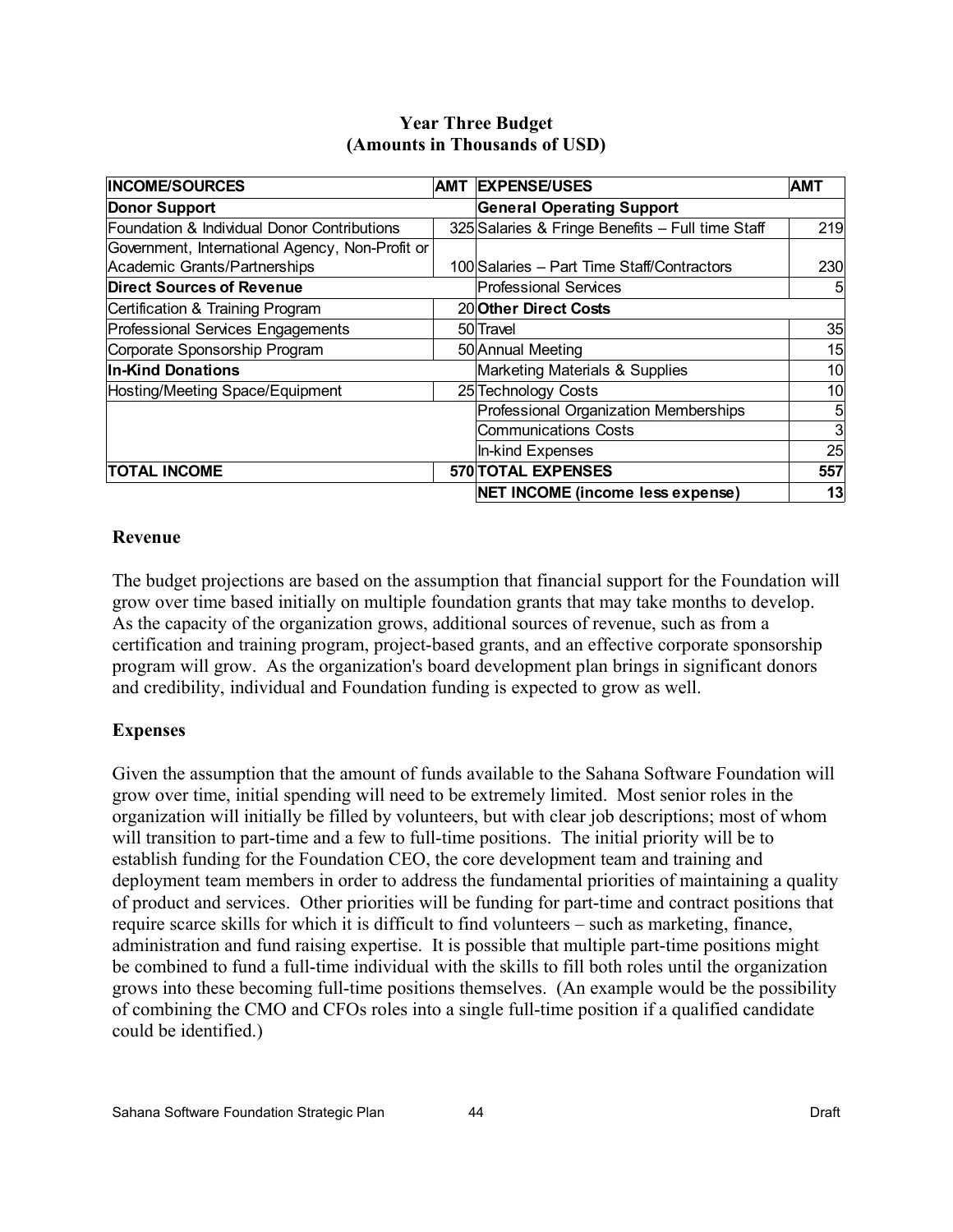## **10 APPENDICES**

## **10.1 Detailed Financial Information**

| 3-Year Projected SSF Expense Budget |                                                      | Amount (1000s USD) |                 |                         |  |
|-------------------------------------|------------------------------------------------------|--------------------|-----------------|-------------------------|--|
|                                     |                                                      | Year 1             | Year 2          | Year 3                  |  |
| Executive:                          | $CEO$ (FT)                                           | 40                 | 80              | 80                      |  |
|                                     | CMO: Marketing/Fundraising/Business Development (PT) | 15                 | 30 <sup>1</sup> | 30                      |  |
|                                     | CFO: Budget/Administration (PT)                      | 15                 | 20 <sup>1</sup> | 30                      |  |
|                                     | COO (PT)                                             | $\overline{0}$     | 15              | 30                      |  |
|                                     | CTO (PT)                                             | $\overline{0}$     | 20 <sup>1</sup> | 20                      |  |
|                                     | Admin/Finance/Development Assistants                 | 20 <sup>1</sup>    | 20              | 20                      |  |
| Program:                            | <b>Development Program</b>                           |                    |                 |                         |  |
|                                     | Stakeholder Program & Project Manager (FT)           | 15                 | 50              | 50                      |  |
|                                     | Core Team Software Developers                        | 50                 | 50              | 50                      |  |
|                                     | <b>Training &amp; Deployment</b>                     |                    |                 |                         |  |
|                                     | Resource (Volunteer) & Program Manager (FT)          | 15                 | 50              | 50                      |  |
|                                     | Core Team Training and Deployment                    | 25                 | 50              | 50                      |  |
| <b>Benefits</b>                     | For FT Salaries Only (Est 30% of Salary)             | 16.5               | 39              | 39                      |  |
|                                     | <b>SUB TOTAL SALARY &amp; BENEFITS</b>               | 86.5               | 219             | 219                     |  |
|                                     | <b>SUB TOTAL-PART TIME STAFF/CONTRACTORS</b>         | 125                | 205             | 230                     |  |
|                                     | <b>PROFESSIONAL SERVICES</b>                         | 20                 | 10              | 5                       |  |
| <b>Expenses</b>                     | Travel                                               | 25                 | 30 <sup>1</sup> | 35                      |  |
|                                     | <b>Annual Meeting</b>                                | 15                 | 15              | 15                      |  |
|                                     | Marketing Materials & Supplies                       | 10 <sup>1</sup>    | 10 <sup>1</sup> | 10                      |  |
|                                     | <b>Technology Costs</b>                              | 10                 | 10 <sup>1</sup> | 10                      |  |
|                                     | Professional Organization Memberships                | 5                  | 5               | 5                       |  |
|                                     | <b>Communications Costs</b>                          | $\overline{3}$     | $\overline{3}$  | $\overline{\mathbf{3}}$ |  |
|                                     | <b>SUB TOTAL - OTHER EXPENSES</b>                    | 68                 | 73              | 78                      |  |
|                                     | <b>TOTAL</b>                                         | 299.5              | 507             | 532                     |  |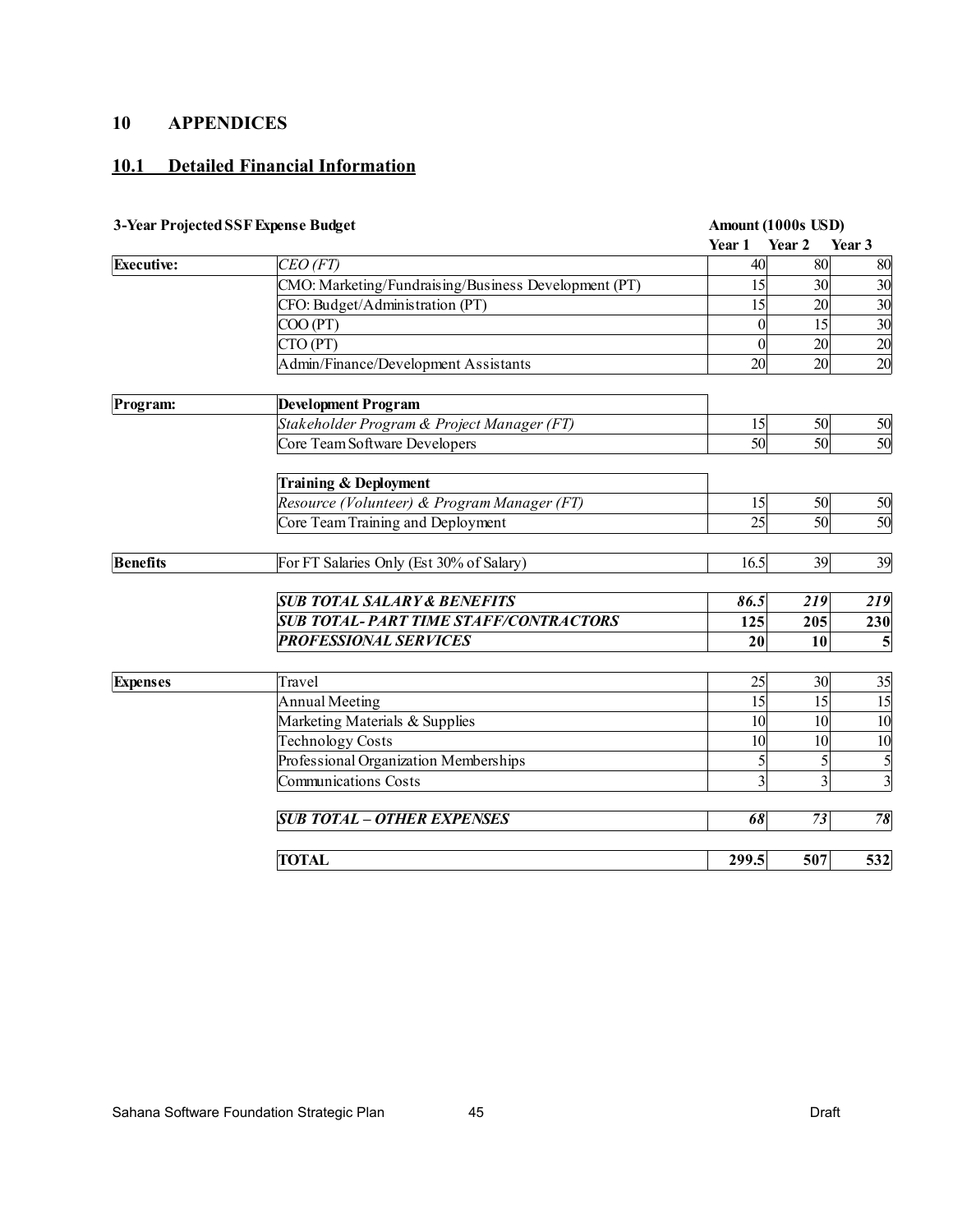## **Sahana Software Foundation 2010 Profit & Loss Statement**

## **Ordinary Income/Expense**

**Income**

| <b>Direct Public Support</b>       |             |
|------------------------------------|-------------|
| <b>Corporate Contributions</b>     | \$11,665.98 |
| <b>Other Contributions</b>         | \$2,488.21  |
| <b>Total Direct Public Support</b> | \$14,154.19 |
| <b>Government Contracts</b>        | \$31,000.00 |
| <b>Total Income</b>                | \$45,154.19 |
| <b>Expense</b>                     |             |
| <b>Business Expenses</b>           |             |
| <b>Bank Fees</b>                   | \$477.97    |
| <b>Business Registration Fees</b>  | \$850.00    |
| <b>Total Business Expenses</b>     | \$1,327.97  |
| <b>Contract Services</b>           | \$24,550.00 |
| Operations                         |             |
| Domain Registration                | \$107.04    |
| Hosting                            | \$1,564.87  |
| <b>Supplies</b>                    | \$296.70    |
| Telephone, Telecommunications      | \$911.12    |
| <b>Total Operations</b>            | \$2,879.73  |
| <b>Travel and Meetings</b>         | \$17,014.71 |
| <b>Total Expense</b>               | \$45,772.41 |
|                                    |             |

**Net Income 3618.22**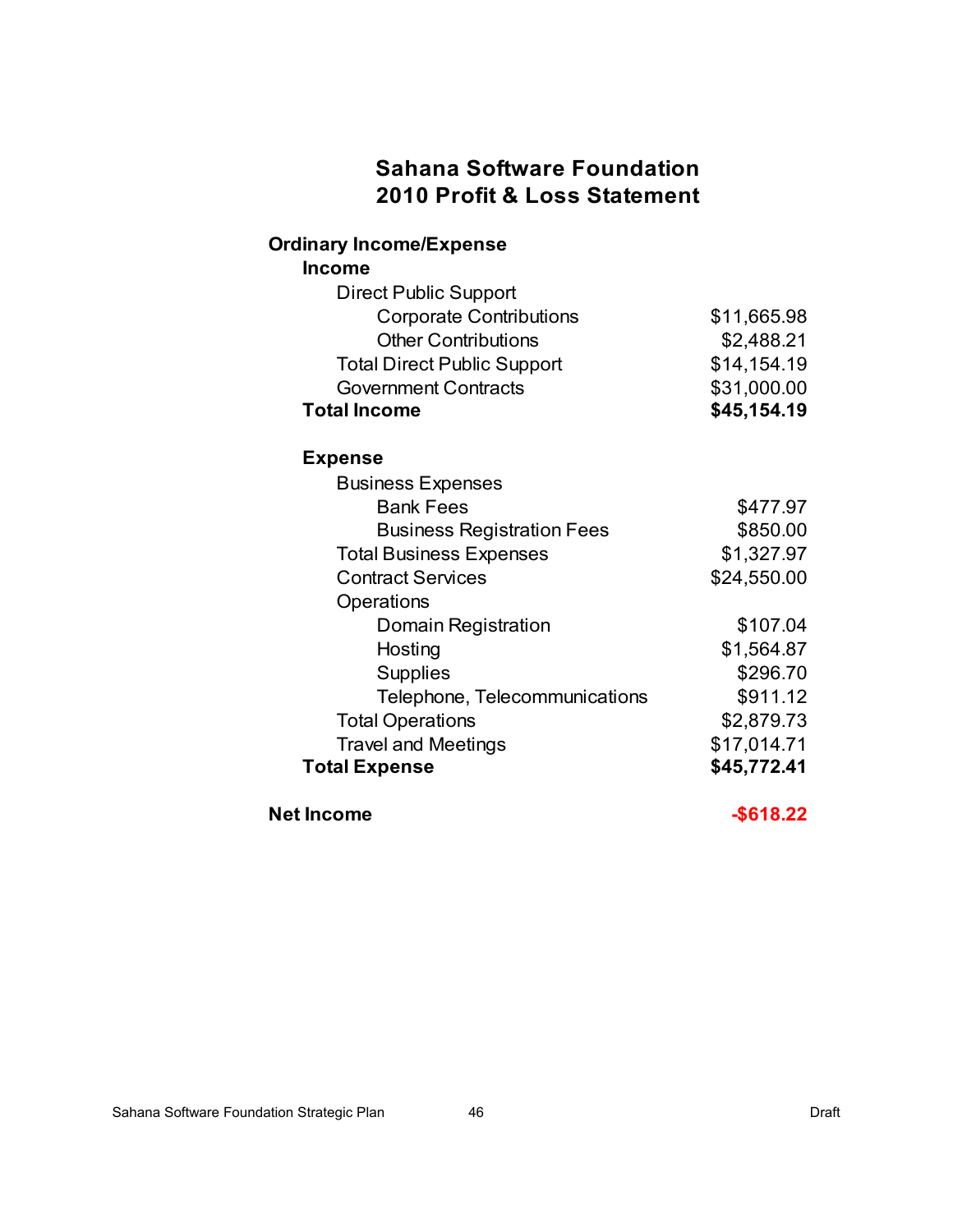## **Sahana Software Foundation 2010 Balance Sheet**

#### **ASSETS**

| <b>Current Assets</b>                 |            |
|---------------------------------------|------------|
| Checking/Savings                      |            |
| JP Morgan Chase Bank Checking         | \$5,581.93 |
| <b>Accounts Receivable</b>            |            |
| <b>Total Current Assets</b>           | \$3,057.37 |
| <b>TOTAL ASSETS</b>                   | \$8,639.30 |
|                                       |            |
| <b>LIABILITIES &amp; EQUITY</b>       |            |
| Liabilities                           |            |
| <b>Current Liabilities</b>            |            |
| <b>Accounts Payable</b>               | \$2,658.58 |
| <b>Other Current Liabilities</b>      |            |
| Loans Payable                         | \$100.00   |
| <b>Total Current Liabilities</b>      | \$2,758.58 |
| <b>Total Liabilities</b>              | \$2,758.58 |
| Equity                                |            |
| <b>Unrestricted Net Assets</b>        | \$6,668.54 |
| Net Income                            | $-$787.82$ |
| <b>Total Equity</b>                   | \$5,880.72 |
| <b>TOTAL LIABILITIES &amp; EQUITY</b> | \$8,639.30 |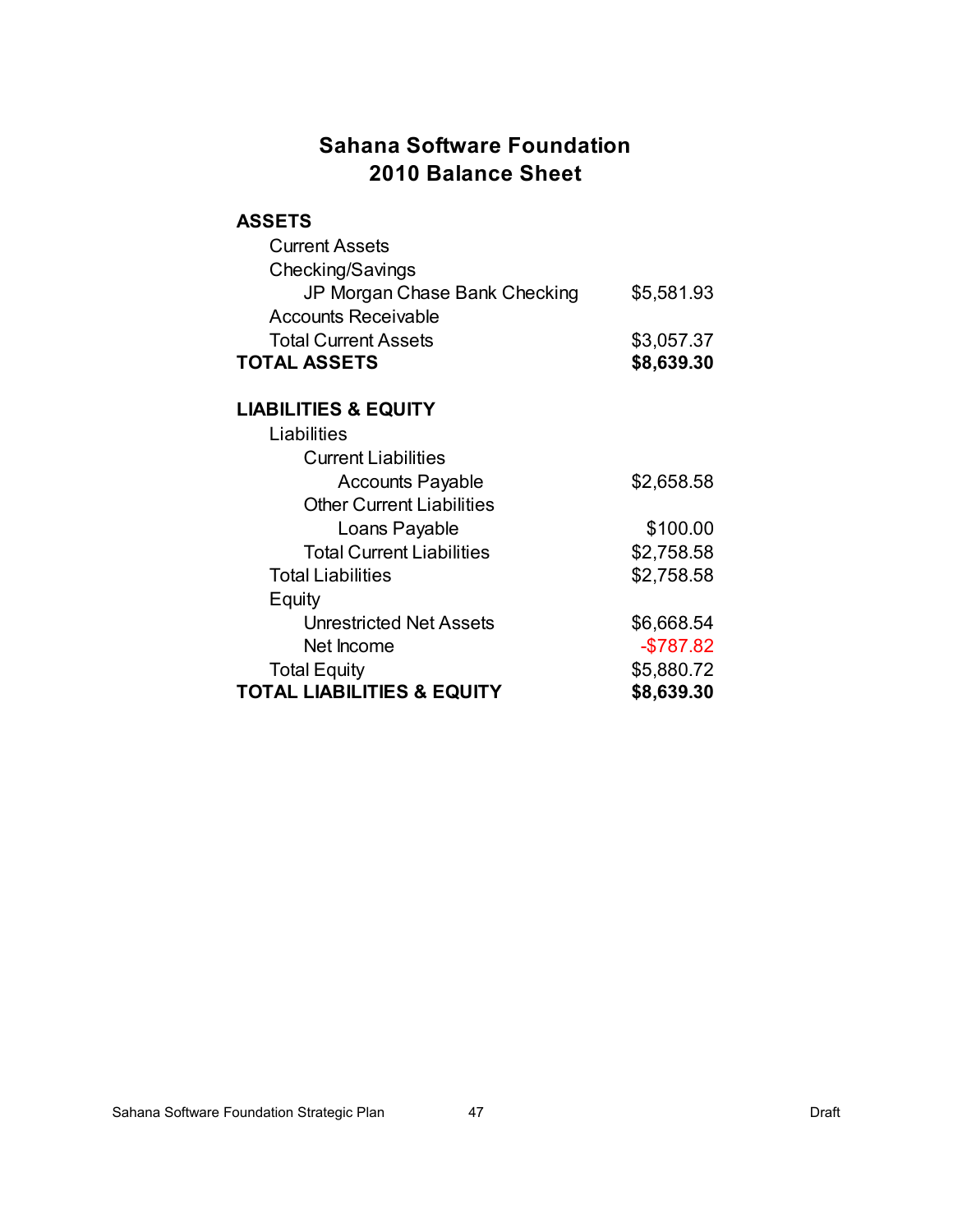#### **10.2 Partnerships**

The Sahana Software Foundation enjoys formal and informal partnerships with many organizations. This includes:

#### **Government:**

- City of Los Angeles
- City of New York Office of Emergency Management
- US National Library of Medicine

#### **Humanitarian Organizations:**

- American Red Cross
- Asia Disaster Preparedness Center
- International Federation of the Red Cross and Red Crescent Societies (IFRC)
- Pan American Health Organization
- World Food Programme

#### **Academia:**

- Carnegie Mellon University
- City of New York School for Professional Studies
- Healthscapes, University of Wisconsin-Madison
- Humanitarian FOSS Project, Trinity College
- International Conference for Information Systems for Crisis Response and Management (ISCRAM)
- MIT Lincoln Labs
- Naval Postgraduate School
- National Defense University / Star-Tides
- Project Epic, University of Colorado

#### **Technology Companies:**

- AidIQ
- Cisco
- FortiusOne
- Google
- IBM
- Microsoft
- Respere
- Yahoo

#### **Humanitarian Free and Open Source Software Organizations:**

- FrontlineSMS
- InSTEDD
- OpenMRS
- Open Street Maps
- Ushahidi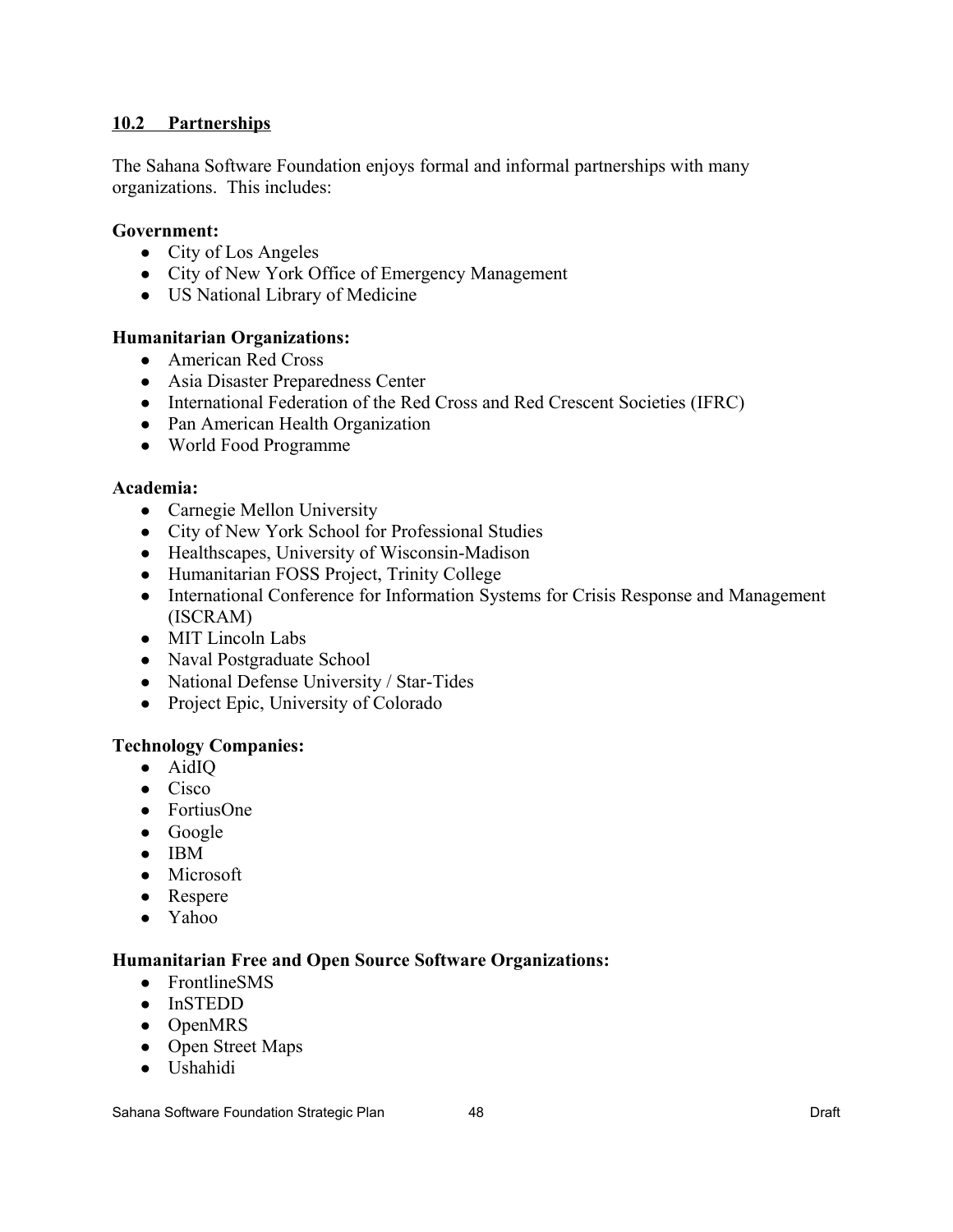## **Volunteer and Technical Communities:**

- Crisis Commons
- Crisis Mappers Network
- Geeks Without Borders
- Humanitarian OpenStreetMap Team (HOT)
- Humanity Road
- Random Hacks of Kindness
- Standby Crisis Mappers Task Force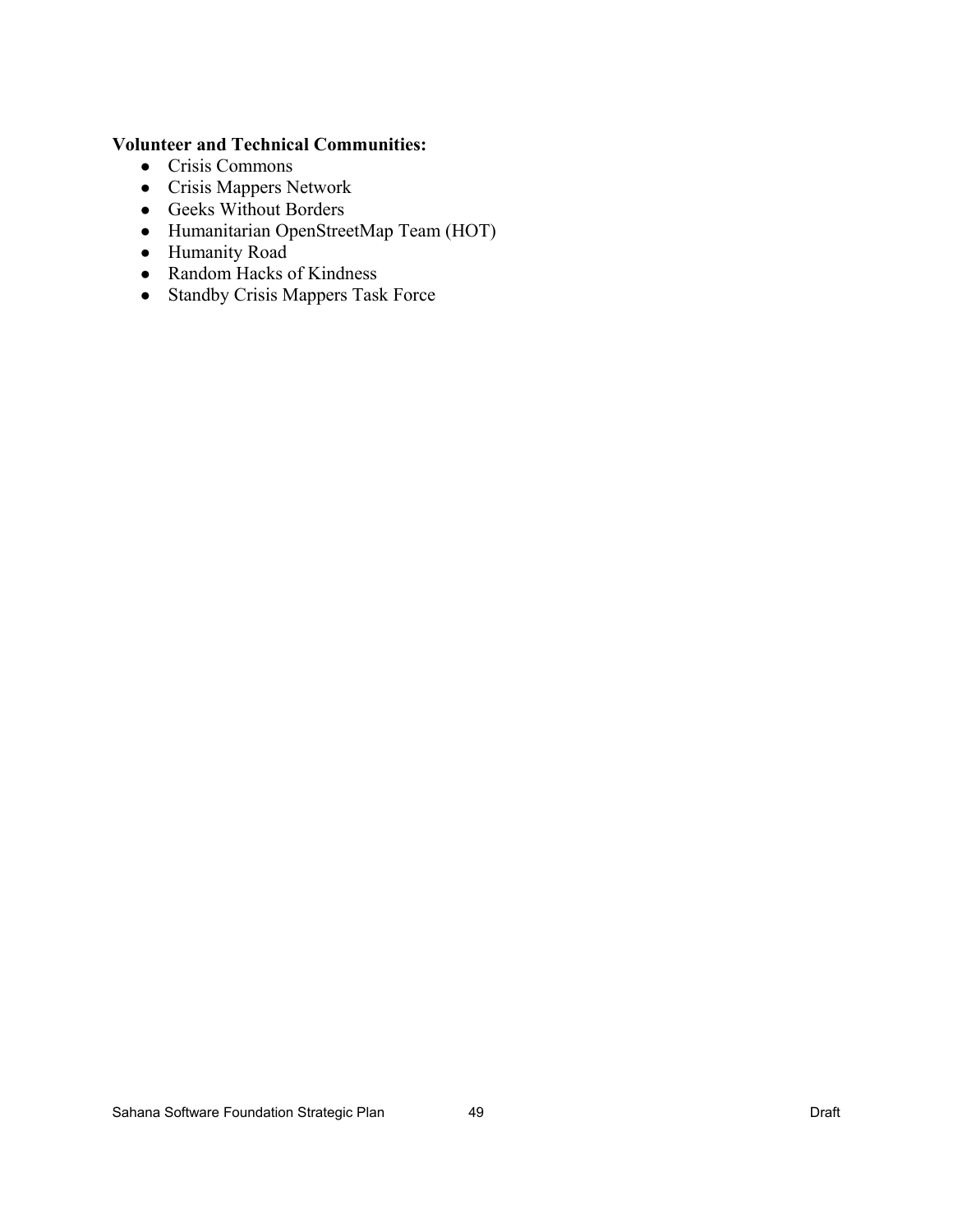#### **10.3 Customers and Deployments**

#### **Disaster Deployments:**

- Earthquake and Tsunami in Japan  $2011$
- Flooding in Colombia  $2011$
- Flooding in Venezuela  $2010$
- Flooding in Pakistan  $-2010$
- Hurricane in Veracruz, Mexico 2010
- Earthquake in Chile  $2010$
- Earthquake in Haiti  $2010$
- Cyclone Nargis in Myanmar  $-2008$
- Chengdu-Sitzuan Province Earthquake, China 2008
- $\bullet$  Bihar Floods, India 2008
- Ica Earthquake, Peru  $2007$
- Cyclone Sidr in Bangladesh  $-2007$
- Yogjakarta Earthquake, Indonesia 2006
- Landslides in the Philippines– 2005
- Kashmir Earthquake in Pakistan  $-2005$
- Indian Ocean Earthquake and Tsunami in Sri Lanka 2005

#### **Pre-Disaster Preparedness Deployments:**

- City of Los Angeles  $-2011$ -present
- IFRC Asia Pacific Disaster Management Unit 2011-present
- Philippines Red Cross 2010-present
- SahanaTW, Academia Sinica, in Taiwan 2010-present
- Disaster Risk Reduction Project Portal [\(http://drrprojects.net\)](http://drrprojects.net/), Asia Disaster Preparedness Center, Bangkok, Thailand – 2010-present
- Healthscapes (http://www.healthscapes.org), University of Wisconsin-Madison 2010
- National Disaster Relief Services Center, Sri Lanka 2010-present
- National Coordinating Agency for Disaster Management (BNPB) in Indonesia 2009
- National Disaster Coordinating Council in the Philippines 2009-present
- People Locator [\(https://pl.nlm.nih.gov/\)](https://pl.nlm.nih.gov/), US National Library of Medicine 2009present
- LIRNEasia, Bio-Surveillance, Sri Lanka and India 2008-2010
- Sarvodaya (NGO), Sri Lanka 2008-?
- Office of Emergency Management in New York City 2007-present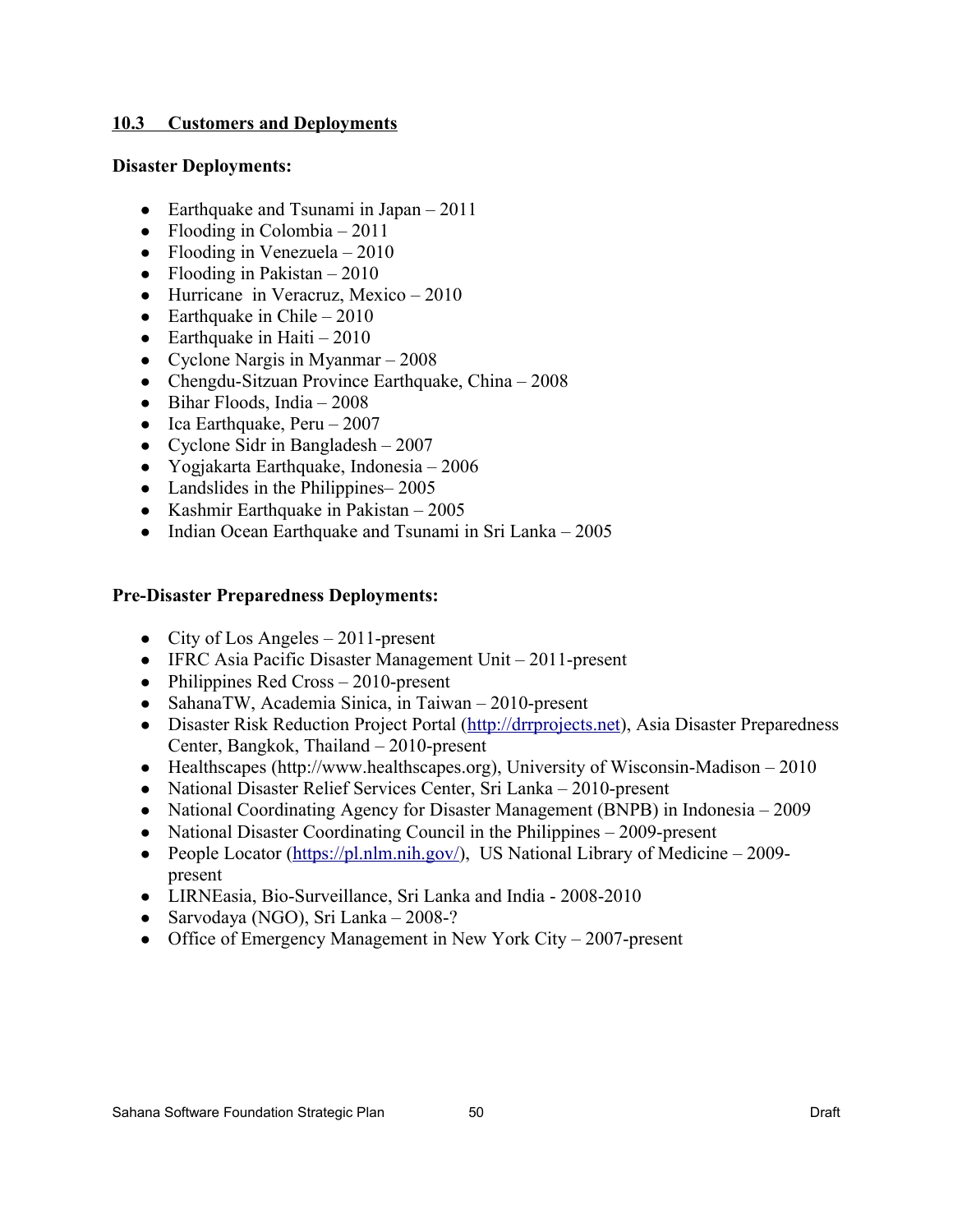## **10.4 Awards and Industry Recognition**

## **Awards:**

- Gartner Inc. Cool Vendor in Risk Management and Compliance  $-2010^{30}$  $-2010^{30}$  $-2010^{30}$
- Best Practices Award from Public Private Businesses, Inc.  $-2010^{31}$  $-2010^{31}$  $-2010^{31}$
- Sourceforge Community Choice Awards Best Project for Government Finalist  $2009^{32}$  $2009^{32}$  $2009^{32}$
- Free Software Foundation Award for Social Benefit  $2006^{33}$  $2006^{33}$  $2006^{33}$
- Sand Hill Group Good Samaritan Award  $2006^{34}$  $2006^{34}$  $2006^{34}$
- Sourceforge Project of the Month June  $2006^{35}$  $2006^{35}$  $2006^{35}$
- User Award from Redhat Summit  $2005^{36}$  $2005^{36}$  $2005^{36}$

## **Case Studies and Articles:**

- UN Foundation: Disaster Relief 2.0: The Future of Information Sharing in Humanitarian Emergencies, 2011<sup>[37](#page-52-36)</sup>
- World Bank Global Facility for Disaster Reduction and Recovery (GFDRR) Lab, "Volunteer Technical Communities: Open Development", 2011[38](#page-52-37)
- Mark Prutsalis, "Developing a Service Industry to Support the Sahana Disaster Management System", Open Source Business Resource, December 2010[39](#page-52-38)
- Chamindra de Silva, "Humanitarian Free and Open Source Software", Open Source Business Resource, December 2010<sup>[40](#page-52-39)</sup>
- Ralph Morelli, Allen Tucker and Trishan de Lanerolle, "The Humanitarian FOSS Project", Open Source Business Resource, December 2010<sup>[41](#page-52-40)</sup>
- Gordon Gow, Chamindu Sampath, Ganesan M., Janakiraman N., Mifan Careem, Damendra Pradeeper, and Mahesh Kaluarachchchi, "Sahana Alerting Software for Real-Time Biosurveillance in India and Sri Lanka", Proceedings of the 1st IEEE International Conference on Computer and Information Applications (IEEE-ICCIA 2010), December 03-05, 2010, Tianjin, China, p 37-373.
- Anderson, P., Careem, M., Damendra, P., Gow, G., Samarajiva, R., and Waidyanatha, N., "Common Alerting Protocol All-hazards All-media for saving lives: two case studies", Symposium on Disaster Impact and Assessment in Asia – Centre for Research on the Epidemiology of Disasters, August  $25 - 27$ , 2010, Hue City, Vietnam.
- US Department of State Humanitarian Information Unit, "Haiti Earthquake: Breaking New Ground in the Humanitarian Information Landscape", July 2010<sup>[42](#page-52-41)</sup>
- "NLM Offers Technology to Locate Loved Ones During Disaster", NIH Record, July 9, 2010[43](#page-52-42)
- ICT for Disaster Risk Reduction 2, Asian Pacific Training Centre for Information and Communications Technology for Development, 2010[44](#page-53-0)
- Gartner Inc.: Sahana: Humanitarian Disaster Management and Collaboration System, June 16, 2010.
- ISCRAM: The Sahana Software Foundation response to the 2010 Haiti Earthquake 2010[45](#page-53-1)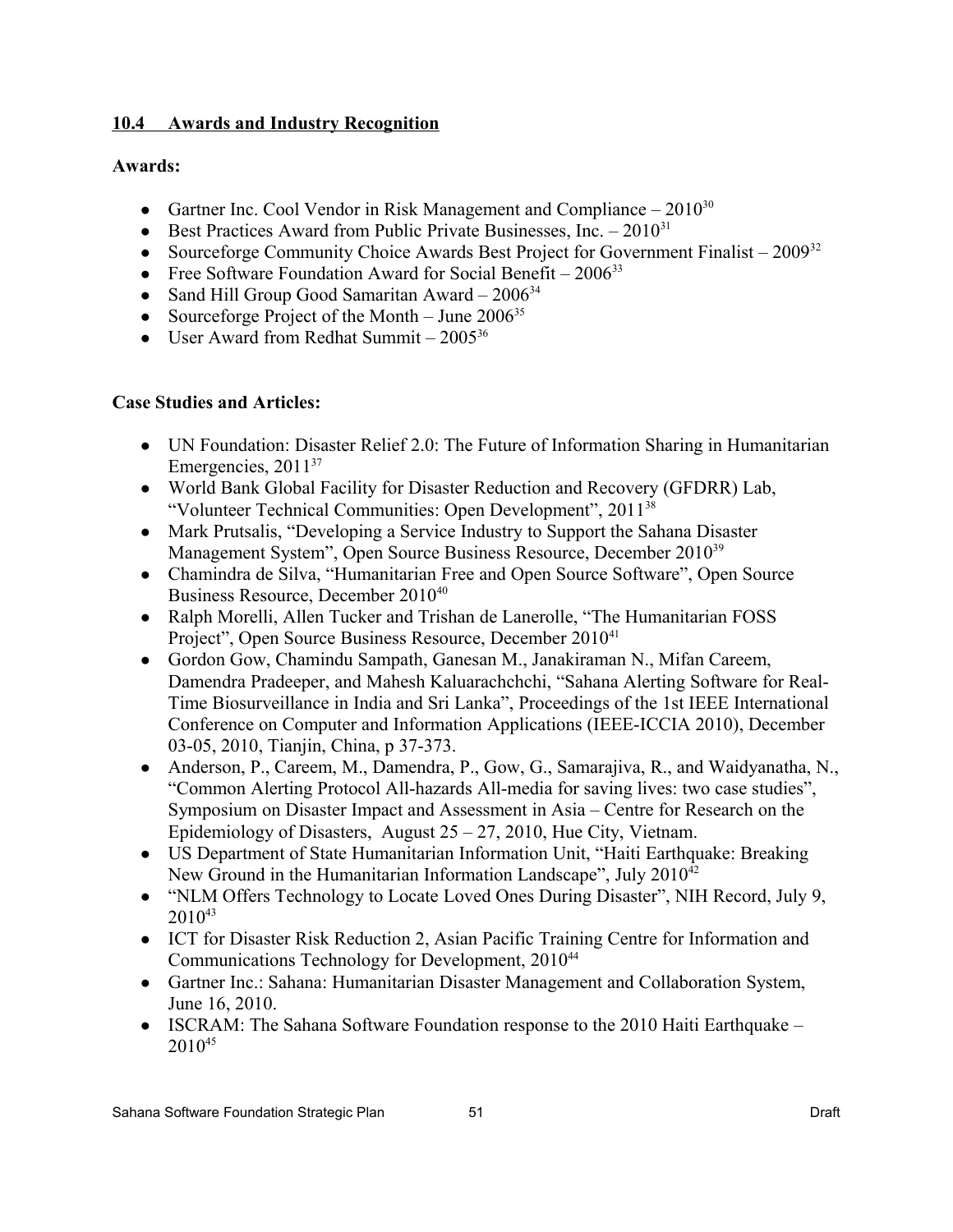- Ralph Morelli, "Open Source and Computer Science Education", Open Source Business Resource, April 2010[46](#page-53-2)
- "Students use computing skills to hasten Haiti relief efforts", University of Wisconsin-Madison News, February 1, 2010<sup>[47](#page-53-3)</sup>
- "Open Source Platform Assisting in Haiti", Federal News Radio, January 20, 2010<sup>[48](#page-53-4)</sup>
- UNESCAP Technical Paper: A Case Study of the Sahana Disaster Management System of Sri Lanka – 2009[49](#page-53-5)
- "Weathering IT", Tech&U, December 10, 2009<sup>[50](#page-53-6)</sup>
- "Open-Source-Based Disaster Mitigation Applied", Vivanews, November 4, 2009<sup>[51](#page-53-7)</sup>
- Communications of the ACM (CACM): Revitalizing Computing Education Through Free and Open Source Software for Humanity – 2009[52](#page-53-8)
- "Sahana Disaster Management System as a Disaster Management Solution in the Philippines", AUSL Technology & The Law, September 12, 2009<sup>[53](#page-53-9)</sup>
- "Governments Turn to Open Source Tool for Disaster Relief Management and Planning", Ocstatic.com, August 12, 2009[54](#page-53-10)
- "Disaster Management Software Sahana gets Wings" ITPro.lk, April 1, 2009<sup>[55](#page-53-11)</sup>
- Disaster Resource Guide Quarterly: New Open Source Software Could Greatly Improve Federal and State Disaster Relief Operations – 2008[56](#page-53-12)
- Asia-Pacific Development Information Programme ePrimer: ICT for Disaster Management –  $2007^{57}$  $2007^{57}$  $2007^{57}$
- CMI Peace IT publication with H-FOSS concept chapter 2007<sup>[58](#page-53-14)</sup>
- CACM: Open Source Software for Disaster Management 2007<sup>[59](#page-53-15)</sup>
- UNDP IOSN Case Study on Sahana  $2006^{60}$  $2006^{60}$  $2006^{60}$
- BBC Documentary, The Codebreakers  $-2006^{61}$  $-2006^{61}$  $-2006^{61}$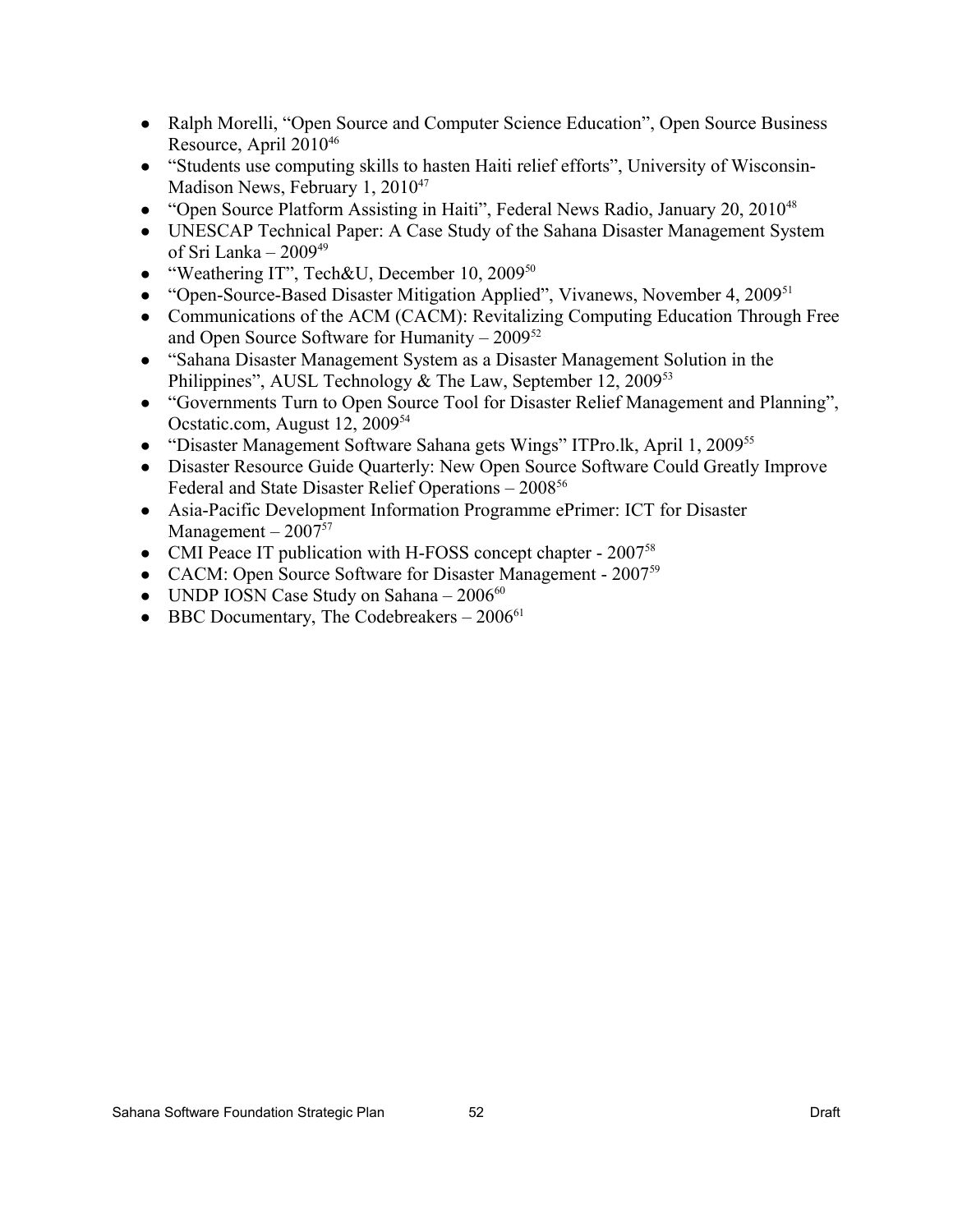## **Notes**

- <span id="page-52-0"></span>1 <http://www.reliefweb.int/rw/RWB.NSF/db900SID/KHII-6J93HT?OpenDocument>
- <span id="page-52-1"></span>2 <http://www.newscientist.com/article/dn9931-facts-and-figures-asian-tsunami-disaster-.html>
- <span id="page-52-2"></span>3 <http://www.theage.com.au/world/haitians-angry-over-slow-aid-20100204-ng2g.html>
- <span id="page-52-3"></span>4 [http://www.gfdrr.org/gfdrr/sites/gfdrr.org/files/nhud/files/NHUD-Report\\_Full.pdf](http://www.gfdrr.org/gfdrr/sites/gfdrr.org/files/nhud/files/NHUD-Report_Full.pdf)
- <span id="page-52-4"></span><sup>5</sup> From **Wikipedia:** "Free and open-source software... is software that is liberally licensed to grant the right of users to use, study, change, and improve its design through the availability of its source code.... [And i]n the context of free and open-source software, *free* refers to the freedom to copy and re-use the software, rather than to the price of the software. The Free Software Foundation, an organization that advocates the free software model, suggests that, to understand the concept, one should 'think of free as in free speech, not as in free beer'.
- http://en.wikipedia.org/wiki/Free and open source software
- <span id="page-52-5"></span>6 <http://www.ifrc.org/publicat/conduct/>
- <span id="page-52-6"></span>7 http://humanitarian-ict.org/wiki/h-foss code of conduct
- <span id="page-52-7"></span>8 http://en.wikipedia.org/wiki/HFOSS
- <span id="page-52-8"></span>9 <http://daveshields.wordpress.com/2007/05/21/a-brief-history-of-sahana-by-sanjiva-weerawarana/>
- <span id="page-52-9"></span>10  [http :// www. opensource. lk](http://www.google.com/url?q=http%3A%2F%2Fwww.opensource.lk%2F&sa=D&sntz=1&usg=AFQjCNGiY6_rHV4KpjuShDAHEpfxIBQDaA)
- <span id="page-52-10"></span><sup>11</sup> [http://wiki.sahanafoundation.org/doku.php/deployments:start#deployments\\_and\\_pre-deployments](http://wiki.sahanafoundation.org/doku.php/deployments:start#deployments_and_pre-deployments)
- <span id="page-52-11"></span>12 http://www.opensource.lk/about-us
- <span id="page-52-12"></span><sup>13</sup> a full list of deployments of Sahana software, along with some case studies can be found at <http://wiki.sahanafoundation.org/doku.php/deployments:start>
- <span id="page-52-13"></span>14 <http://tinyurl.com/25jqfp7>
- <span id="page-52-14"></span><sup>15</sup> [https://hiu.state.gov/Products/Haiti\\_EarthquakeHumanitarianInformation\\_2010Jul\\_HIU.pdf](https://hiu.state.gov/Products/Haiti_EarthquakeHumanitarianInformation_2010Jul_HIU.pdf)<br><sup>16</sup> http://www.unfoundation.org/global-issues/technology/disaster-report.html
- <span id="page-52-15"></span><sup>16</sup> <http://www.unfoundation.org/global-issues/technology/disaster-report.html><br><sup>17</sup> http://humanitarian.ist.org/wilki/h-fees\_eode\_of\_conduct
- <span id="page-52-16"></span>[http://humanitarian-ict.org/wiki/h-foss\\_code\\_of\\_conduct](http://humanitarian-ict.org/wiki/h-foss_code_of_conduct)
- <span id="page-52-17"></span><sup>18</sup> United Nations, World Urbanization Prospects: The 2007 Revision; [http://www.un.org/esa/population/publications/wup2007/2007WUP\\_ExecSum\\_web.pdf](http://www.un.org/esa/population/publications/wup2007/2007WUP_ExecSum_web.pdf)
- <span id="page-52-18"></span>19  [http://www.strategy-business.com/media/file/sb60\\_10303.pdf](http://www.strategy-business.com/media/file/sb60_10303.pdf)
- <span id="page-52-19"></span><sup>20</sup> <http://www.reuters.com/article/idUSTRE6AA4NT20101111>full report at: [http://www.gfdrr.org/gfdrr/sites/gfdrr.org/files/nhud/files/NHUD-Report\\_Full.pdf](http://www.gfdrr.org/gfdrr/sites/gfdrr.org/files/nhud/files/NHUD-Report_Full.pdf)
- <span id="page-52-20"></span>21 <http://www.ifrc.org/publicat/conduct/>
- <span id="page-52-21"></span>22 http://humanitarian-ict.org/wiki/h-foss code of conduct
- <span id="page-52-22"></span>23  [http://www.unfoundation.org/global-issues/technology/disaster-report.html,](http://www.unfoundation.org/global-issues/technology/disaster-report.html) p. 29
- <span id="page-52-23"></span>24 <https://pl.nlm.nih.gov/>
- <span id="page-52-24"></span> $\frac{25}{h}$  [http://wiki.sahanafoundation.org/doku.php/deployments:bethesda\\_2009#iii\\_how\\_sahana\\_was\\_used\\_-](http://wiki.sahanafoundation.org/doku.php/deployments:bethesda_2009#iii_how_sahana_was_used_-_october_2009_drill) [\\_october\\_2009\\_drill](http://wiki.sahanafoundation.org/doku.php/deployments:bethesda_2009#iii_how_sahana_was_used_-_october_2009_drill)
- <span id="page-52-25"></span><sup>26</sup> See<http://www.slideshare.net/SahanaFOSS/presentations>for a list of recent presentations.
- <span id="page-52-26"></span>27 <http://wiki.sahanafoundation.org/doku.php/foundation:bylaws>
- <span id="page-52-27"></span><sup>28</sup> <http://wiki.sahanafoundation.org/doku.php/foundation:policies:nondiscrimination><br><sup>29</sup> http://asha es/ais/index.php/seha/asha/asha/ashay/1221/1160
- <span id="page-52-28"></span><http://osbr.ca/ojs/index.php/osbr/article/view/1221/1169>
- <span id="page-52-29"></span>30 <http://www.gartner.com/technology/research/offer/cool-vendors.jsp>
- <span id="page-52-30"></span><sup>31</sup> [http://www.sahanafoundation.org/files/sahana\\_best\\_practices\\_award\\_press\\_release.pdf](http://www.sahanafoundation.org/files/sahana_best_practices_award_press_release.pdf)
- <span id="page-52-31"></span> $\frac{32}{31}$  <http://sourceforge.net/blog/cca-finalists/><br> $\frac{33}{11}$  http://www.fsf.org/news/social-benefit-a
- <span id="page-52-32"></span> $\frac{33}{24}$  <http://www.fsf.org/news/social-benefit-award-2006><br> $\frac{34}{24}$  http://sandbill.encryptedcommerce.net/conferences/
- <span id="page-52-33"></span>[http://sandhill.encryptedcommerce.net/conferences/sw2006\\_materials/sw2006\\_awards\\_final.pdf](http://sandhill.encryptedcommerce.net/conferences/sw2006_materials/sw2006_awards_final.pdf)
- <span id="page-52-34"></span> $\frac{35}{100}$  <http://sourceforge.net/potm/potm-2006-06.php><br> $\frac{100}{100}$  http://www.redhat.com/magazine/008iun05/fea
- <span id="page-52-35"></span> $\frac{36}{27}$  <http://www.redhat.com/magazine/008jun05/features/awards/><br> $\frac{37}{27}$  http://www.upfoundation.org/global.issues/technology/disaction
- <span id="page-52-36"></span> $\frac{37}{100}$  <http://www.unfoundation.org/global-issues/technology/disaster-report.html><br> $\frac{38}{100}$  http://www.afdra.org/afdra/aited/afdra.org/files/decuments/Melunteer%20To
- <span id="page-52-37"></span><sup>38</sup> [http://www.gfdrr.org/gfdrr/sites/gfdrr.org/files/documents/Volunteer%20Technology%20Communities%20-%20Open](http://www.gfdrr.org/gfdrr/sites/gfdrr.org/files/documents/Volunteer%20Technology%20Communities%20-%20Open%20Development.pdf) [%20Development.pdf](http://www.gfdrr.org/gfdrr/sites/gfdrr.org/files/documents/Volunteer%20Technology%20Communities%20-%20Open%20Development.pdf)
- <span id="page-52-38"></span> $\frac{39}{100}$  <http://osbr.ca/ojs/index.php/osbr/article/view/1221/1169>
- <span id="page-52-39"></span> $\frac{40}{1}$  <http://osbr.ca/ojs/index.php/osbr/article/view/1220/1168><br> $\frac{41}{1}$  http://osbr.ca/ojs/index.php/osbr/article/view/1225/1173
- <span id="page-52-40"></span> $\frac{41}{12}$  <http://osbr.ca/ojs/index.php/osbr/article/view/1225/1173>
- <span id="page-52-41"></span><sup>42</sup> [https://hiu.state.gov/Products/Haiti\\_EarthquakeHumanitarianInformation\\_2010Jul\\_HIU.pdf](https://hiu.state.gov/Products/Haiti_EarthquakeHumanitarianInformation_2010Jul_HIU.pdf)<br><sup>43</sup> http://nikrogord.od.pik.gov/poweletters/2010/07\_00\_2010/etery4.htm
- <span id="page-52-42"></span><sup>43</sup> [http://nihrecord.od.nih.gov/newsletters/2010/07\\_09\\_2010/story4.htm](http://nihrecord.od.nih.gov/newsletters/2010/07_09_2010/story4.htm)